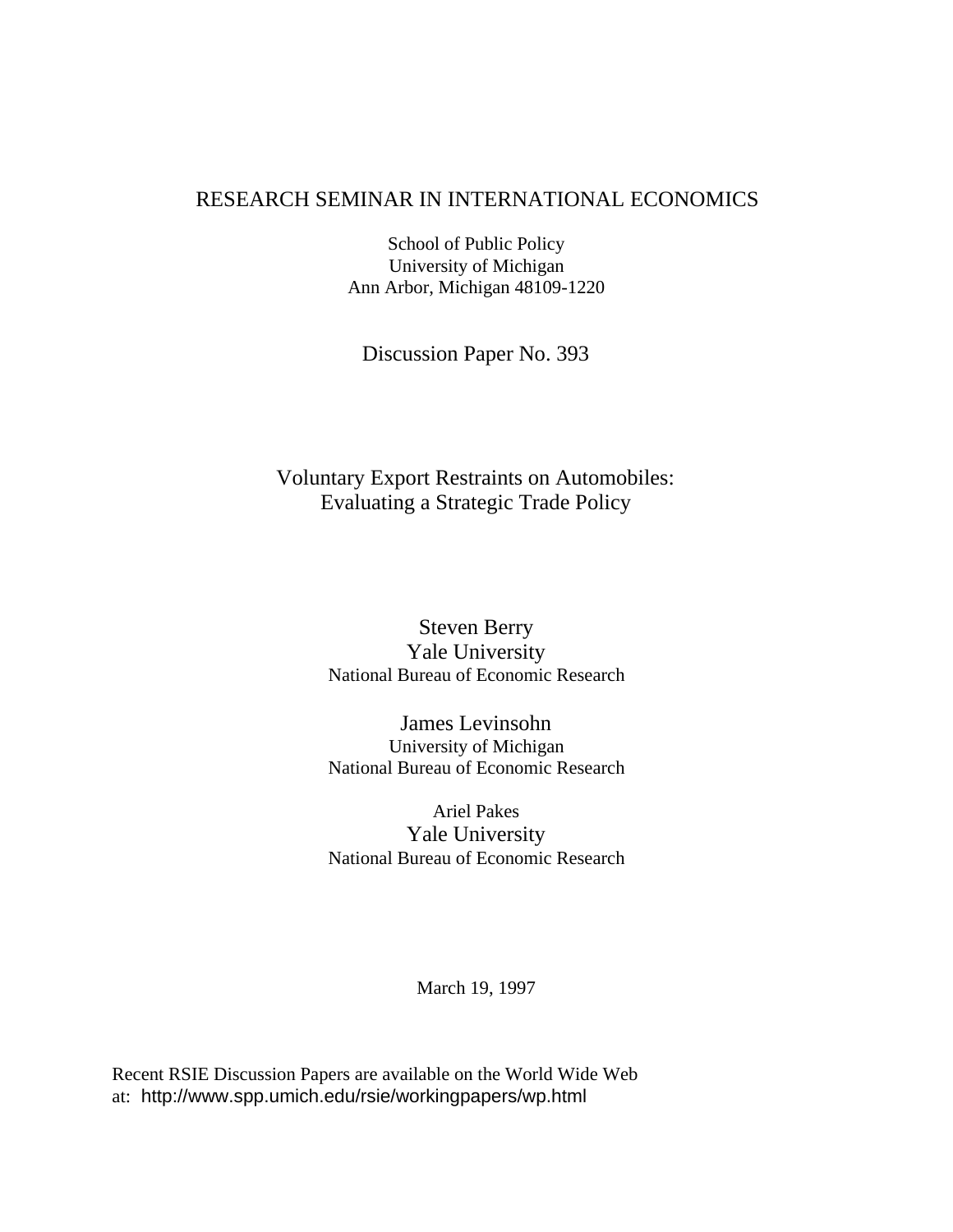# Voluntary Export Restraints on Automobiles: Evaluating a Strategic Trade Policy

by

Steven Berry Yale University National Bureau of Economic Research James Levinsohn University of Michigan National Bureau of Economic Research and

Ariel Pakes

Yale University National Bureau of Economic Research

Current version: March 19, 1997

Address. Berry and Pakes: Department of Economics, 37 Hillhouse Ave., Yale University, New Haven, CT 06520; Levinsohn: Department of Economics, University of Michigan, Ann Arbor, MI 48109; Internet: SteveB@econ.yale.edu, Ariel@econ.yale.edu, and JamesL@umich.edu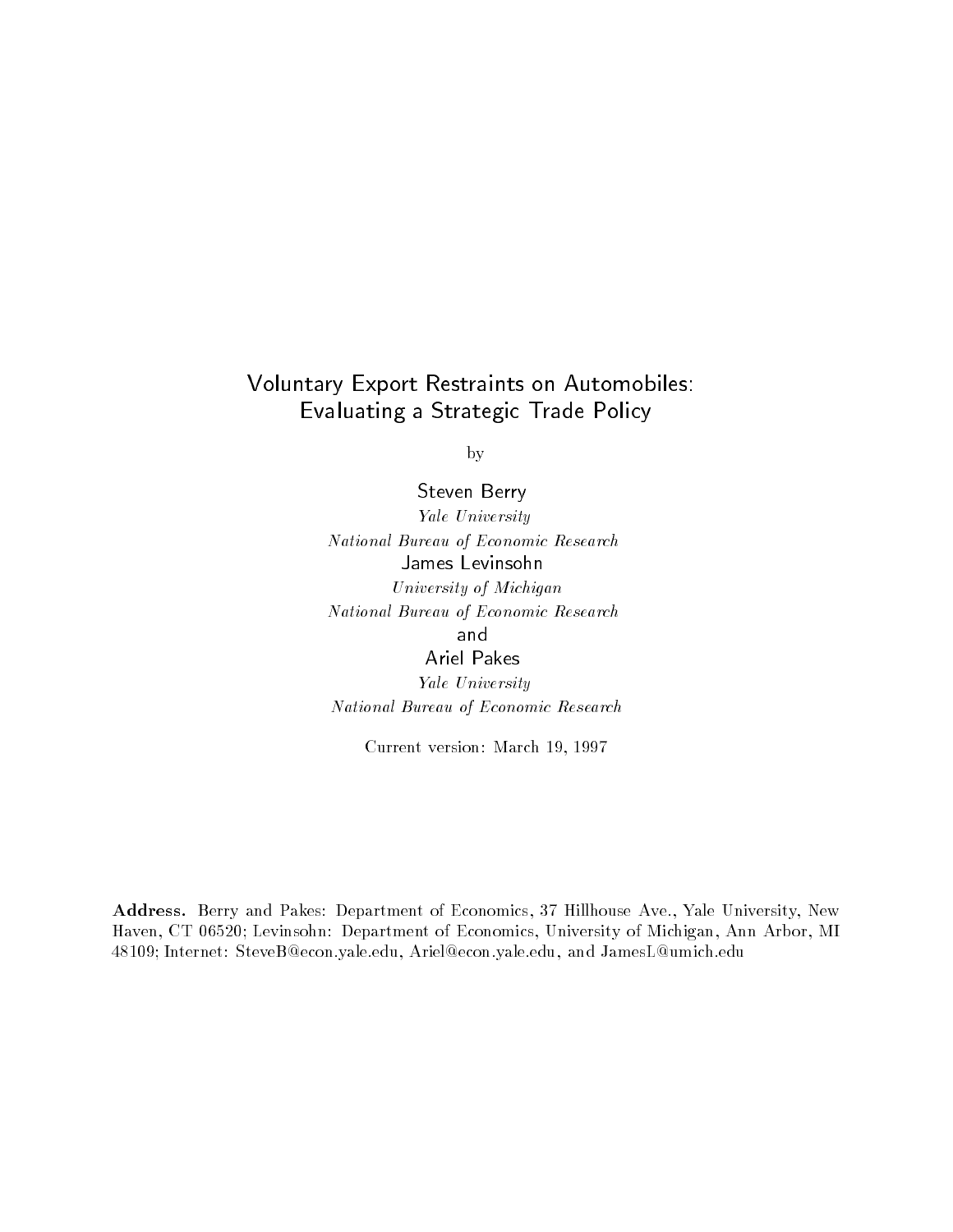# Voluntary Export Restraints on Automobiles: Evaluating a Strategic Trade Policy

Steven Berry Yale University National Bureau of Economic Research James Levinsohn University of Michigan National Bureau of Economic Research and Ariel Pakes Yale University National Bureau of Economic Research

#### 1. Introduction.

In May, 1981, a voluntary export restraint (VER) was placed on exports of automobiles from Japan to the United States. As trade policies go, this one was important. The automobile industry is the largest manufacturing industry in the United States and the initiation of the VER captured headlines in the popular press. At about the same time, though to much less fanfare, international trade theorists were obtaining (then) startling results from models of international trade in imperfectly competitive markets. These models suggested that in imperfectly competitive markets, an activist trade policy might enhance national welfare. In this paper, we provide some empirical evidence on whether the these new theoretical possibilities might actually apply to the policy of VERs.

In so doing, we address the following "big-picture" questions. First, did the VERs matter? That is, did they raise prices and, if so, by how much? Second, how much did the VERs benefit the domestic producers and how much did they hurt Japanese producers? Also, how were European firms affected by the policy? Third, were the VERs sound domestic public policy and, if not, could they have been if they had been implemented differently? Our answers are at odds with much of the existing empirical literature on the VERs. In particular, the point estimates of our model imply that: 1) The VERs did *not* significantly raise prices when they were first initiated, but they were responsible for higher prices of Japanese cars in the later 1980's and that accounting for direct foreign investment by the Japanese auto producers into the U.S does not really change this conclusion; 2) Summing over the years for which the VER's were binding, the VERs increased the

We are grateful to Jagdish Bhagwati, Alan Deardorff, Robert Feenstra, Gene Grossman, Mustafa Mohatarem, Dani Rodrik, Gary Saxonhouse, Steve Stern, Marina V.N. Whitman, Frank Wolak, and two anonymous referees for helpful comments. We gratefully acknowledge funding from National Science Foundation Grant SES-9122672.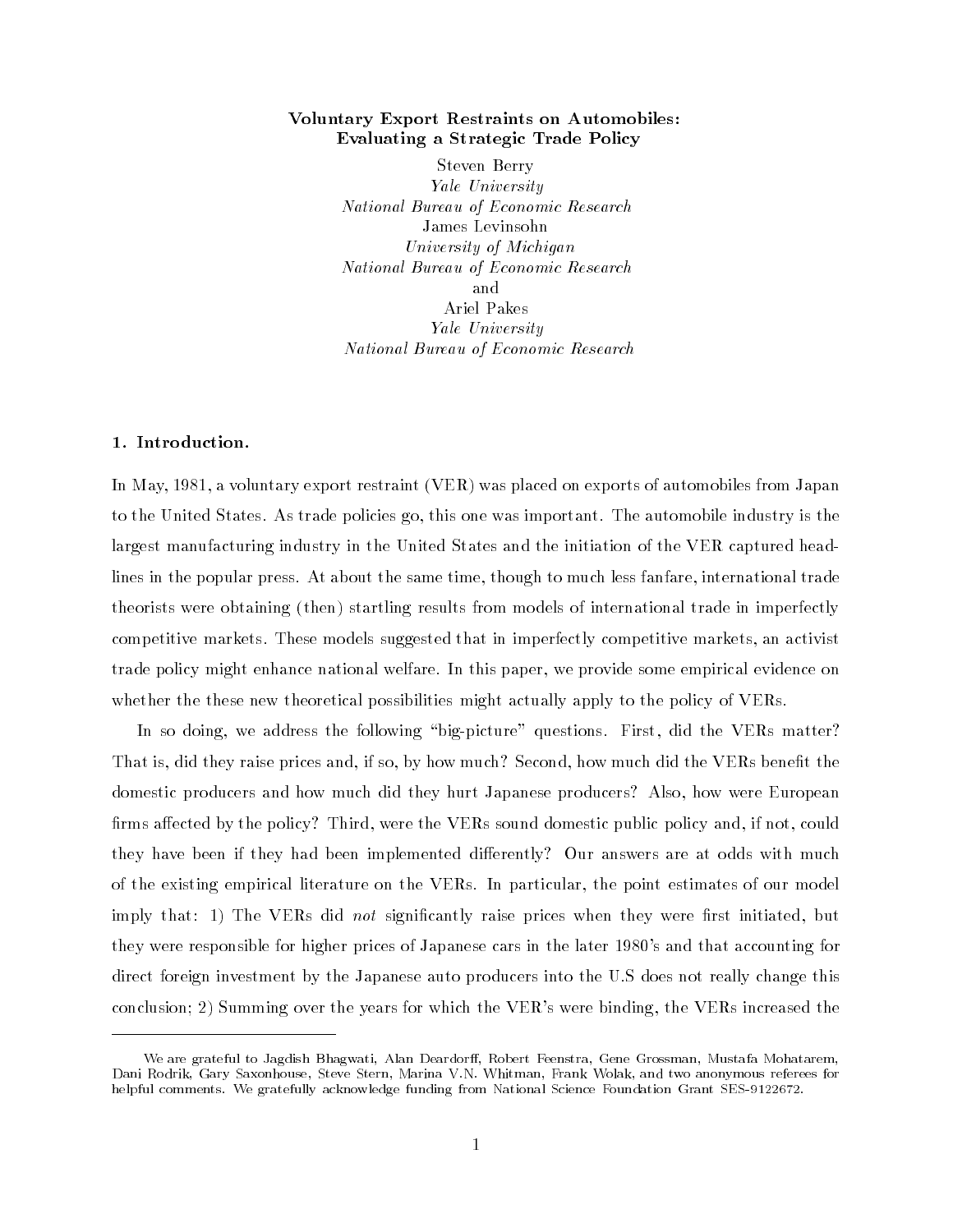prots of U.S. producers by about ten billion (1983) dollars, and this estimate has a standard error of about seven billion dollars. We also find that U.S. producers responded to the VERs by selling more cars, but they did not signicantly raise prices as it was typically the price sensitive consumer who switched from Japanese to domestic cars; and 3) The VERs resulted in moderate net welfare losses to the U.S. (our point estimate of the loss is close to \$3 billion, but it has a standard error of \$7.5 billion.)

We also compute what would have happened to U.S. welfare had the VERs instead been implemented as tariffs or quotas. However, this calculation requires us to assume that the tariffs would not cause any change in the cars marketed in the U.S., or lead to trade retaliation of any form. Under these questionable assumptions, replacing the VERs with a tariff would have enhanced U.S. welfare by about 8.3 billion (1983) dollars with a standard error of 8.3 billion dollars, leaving open the possibility that strategic trade policy could have actually worked. This change in welfare is comprised of three components- the above mentioned increase in domestic profits, the foregone tariff revenue, and the change in consumer welfare. We estimate that the revenue foregone by using a VER instead of a tariff was 11.2 billion dollars (with a standard error of 3.1 billion dollars.) This foregone revenue almost equals the loss in consumer welfare of 13.1 billion dollars (with a standard error of 2.5 billion dollars.)

This paper has, of necessity, a large methodological component. This is due to some large discrepancies between the standard theoretical models and the actual structure of the automobile market. While theory is typically constructed around models with two countries, symmetric firms each producing one product, a constant elasticity of demand between differentiated products (or homogeneous products), a representative consumer with a love of variety, and observed marginal cost, empirical work must confront a very different situation. In the case of the U.S. automobile market, there are multiple firms of vastly different sizes, almost all of which produce multiple products. These firms are from about a half dozen different countries. There are, in any given year, roughly 20,000 unknown elasticities and they are not equal. These elasticities play a key role in determining the Nash equilibrium prices firms charge. There are over 90 million households potentially in the market and they are quite heterogeneous. Finally, marginal cost is unobserved. Dealing carefully with these facts and constraints, while still obtaining explicit guidance from an equilibrium oligopoly model, requires new methodological tools, which we take largely from Berry, Levinsohn and Pakes (1995, henceforth BLP.)

As in any policy analysis of the VERs, in order to arrive at our conclusions we have to make a host of very detailed assumptions about functional form and behavior. We are explicit on exactly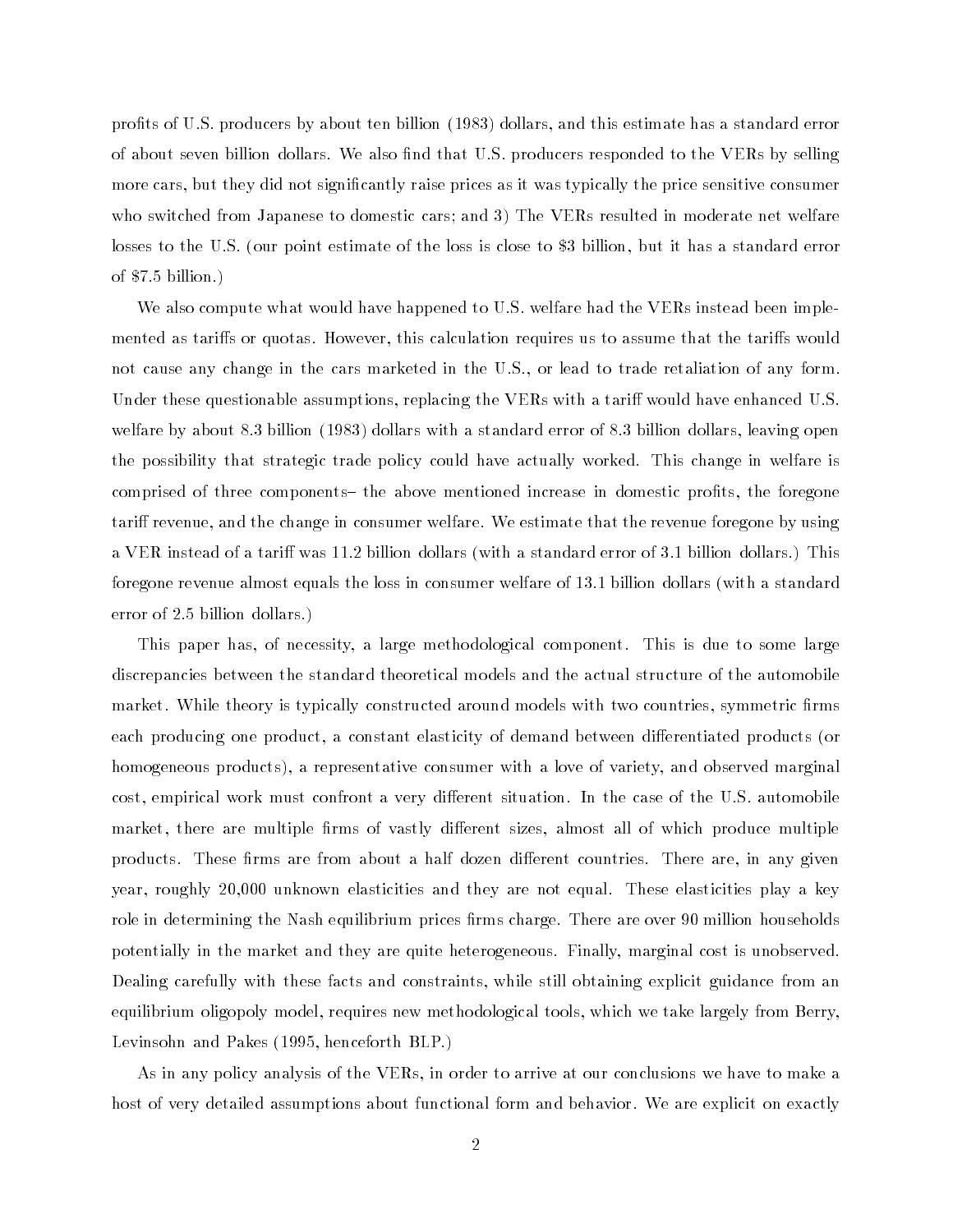what these assumptions are, hence allowing other researchers to evaluate and expand our analysis. We also provide extensive sensitivity analyses investigating how changes in these assumptions impact results.

This paper is organized into 7 sections. In section 2, we review some of the existing empirical literature examining the VERs on automobiles. In section 3, we outline the underlying theoretical model used here to evaluate the VERs, while section 4 discusses the methodology used to estimate this model. Section 5 presents a discussion of policy details, the data, and the base case results while section 6 is focussed on determining how robust our results are to several alternative theoretical and econometric specifications. Conclusions and caveats are gathered in section 7.

## 2. The Previous Literature.

At the most general level, we hope this paper might contribute to the debate on the applicability of the insights of the strategic trade policy literature. On the one hand, some of the economists most responsible for the development of the theory of strategic trade policy have argued eloquently against its use in the public policy arena. See, for example, Paul Krugman's (1994) Peddling Prosperity. On the other hand, the insights from the the strategic trade policy literature appear to have struck a chord with some currently powerful policymakers and advisors.

Since the early theoretical models are now over a decade old, one might have expected that there would be several econometric studies investigating exactly this question in a multitude of industries. We know of no econometric studies of strategic trade policy. This absence is documented in the recent review of empirical studies of trade policy by Robert Feenstra (1995). As noted in Feenstra's survey, the empirical studies of strategic trade policy have been simulation models in which simple theoretical models are parameterized and experiments run.

While we know of no econometric studies investigating the efficacy of an implemented (possibly) strategic trade policy, there have been several studies of international trade and the U.S. automobile industry. While a complete survey of this literature is beyond the scope of this paper, we provide an overview of some of this work. (See Levinsohn (1994) for an extended survey.)

Some of the first studies of the effects of VERs on the U.S. automobile industry were by Robert Feenstra (1984) and (1988). These studies focused on the phenomenon now referred to as quality upgrading. Feenstra documented that when the VERs were implemented, the list prices of Japanese cars as well as the base-model characteristics of those cars increased. Using data from 1979 to  $1985$ , <sup>1</sup> he showed that some of the observed price increases in Japanese cars could be accounted

<sup>1</sup> Not all the Feenstra papers used all these years of data, but Feenstra (1988) uses all years.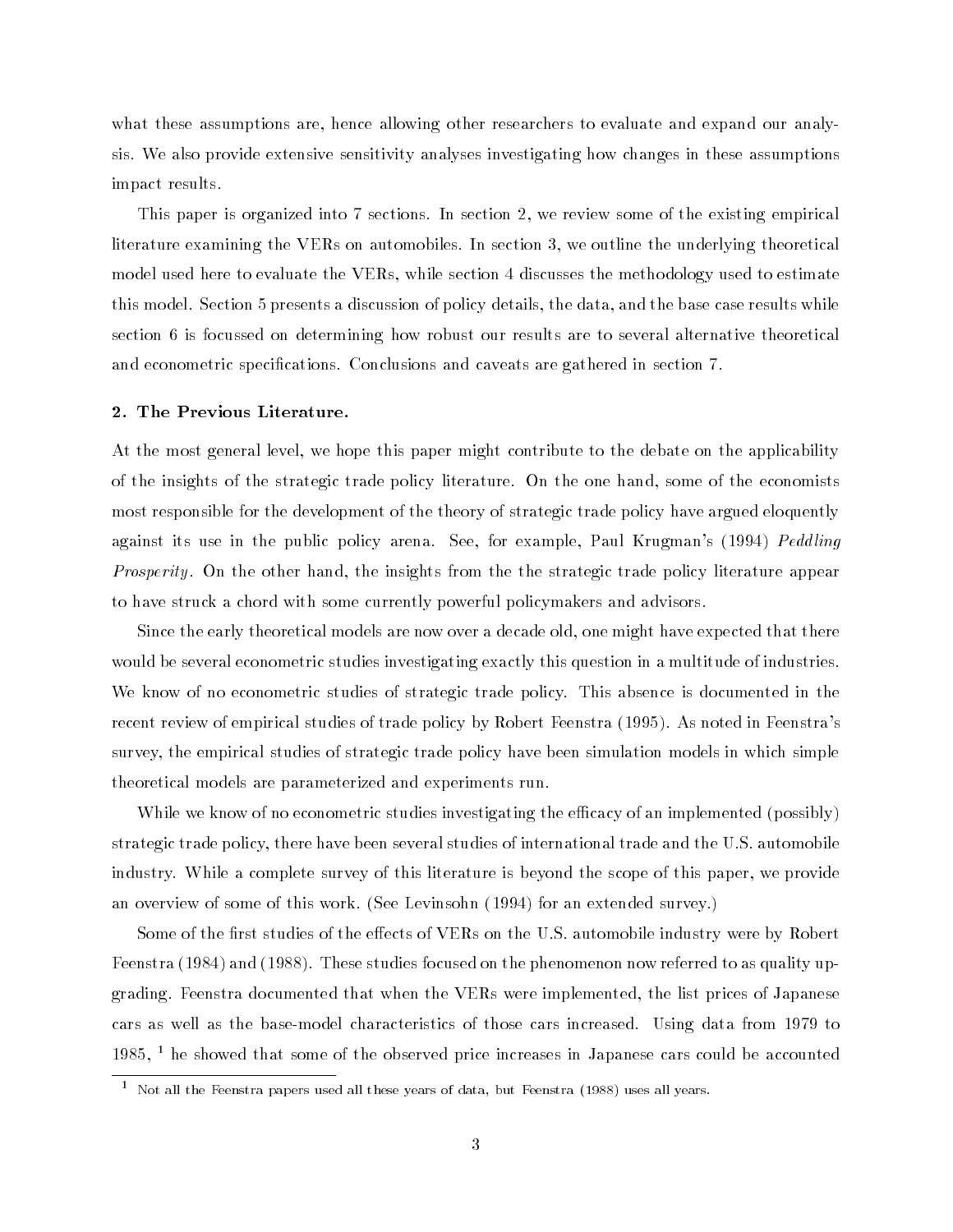for by corresponding increases in "quality," such as more horsepower, larger vehicle size, and the like. Hence, if one only looked at the change in prices, without adjusting for the concurrent change in quality, one would over-estimate the price rise due to the VERs.

Avinash Dixit (1988) constructed a simple simulation model of the U.S. automobile industry in which there were two types of products, U.S. and Japanese. Assuming linear inverse demands and constant marginal cost, Dixit calibrated his model to perfectly fit data that were aggregated in this way. This was done for the industry in 1979 and again for 1980. Drawing on elasticities and estimates of marginal cost from various sources, Dixit computed the *optimal* strategic trade policy and compared the welfare gain this would have yielded relative to the simpler policy of levying a standard Most Favored Nation tariff of 2.9 percent. Dixit found that the gains from employing strategic trade policy would have been very small- on the order of 17 to 300 million dollars depending on the policy tools adopted and the parameters selected.

Elias Dinopoulos and Mordechai Kreinin (1988) treat the U.S. automobile industry as a homogeneous product perfectly competitive industry with linear supply and demand schedules and compute the triangles that comprise the deadweight loss from the quality-adjusted price increase the VER induced.

A more recent and more sophisticated empirical investigation of the effect of the automobile VERs on the United States is Pinelopi Goldberg (1995).2 In that paper, Goldberg estimates a structural oligopoly model of the U.S. automobile industry using both product-level data and consumer level data from the Consumer Expenditure Survey. Her annual data cover 1983 to 1987. Goldberg first estimates a logit-based demand system from the consumer data in the CES. This yields demand elasticities that feed into the oligopolistic firms' profit maximizing first order conditions. These first order conditions result from multi-product firms maximizing profits in a Bertrand fashion. Goldberg finds that the VERs were binding in 1983, 1984, and again but much less so in 1987. A principal message of Goldberg's paper is that the main effect of the VERs came immediately after they were imposed and that in later years the policy had little or no effect. Goldberg reports on the profit shifting aspect of the trade policy, but notes that "the objective of our analysis is not to compute national welfare, but to assess the quota impact on prices, production and market shares..." We return to her conclusions after presenting our results.

We address the broader question of whether the VERs were sound U.S. public policy. In particular, when the entire picture of U.S. firm profits, consumer welfare, and government revenues

<sup>2</sup> A less technical paper that also addresses many of these issues is Goldberg (1994).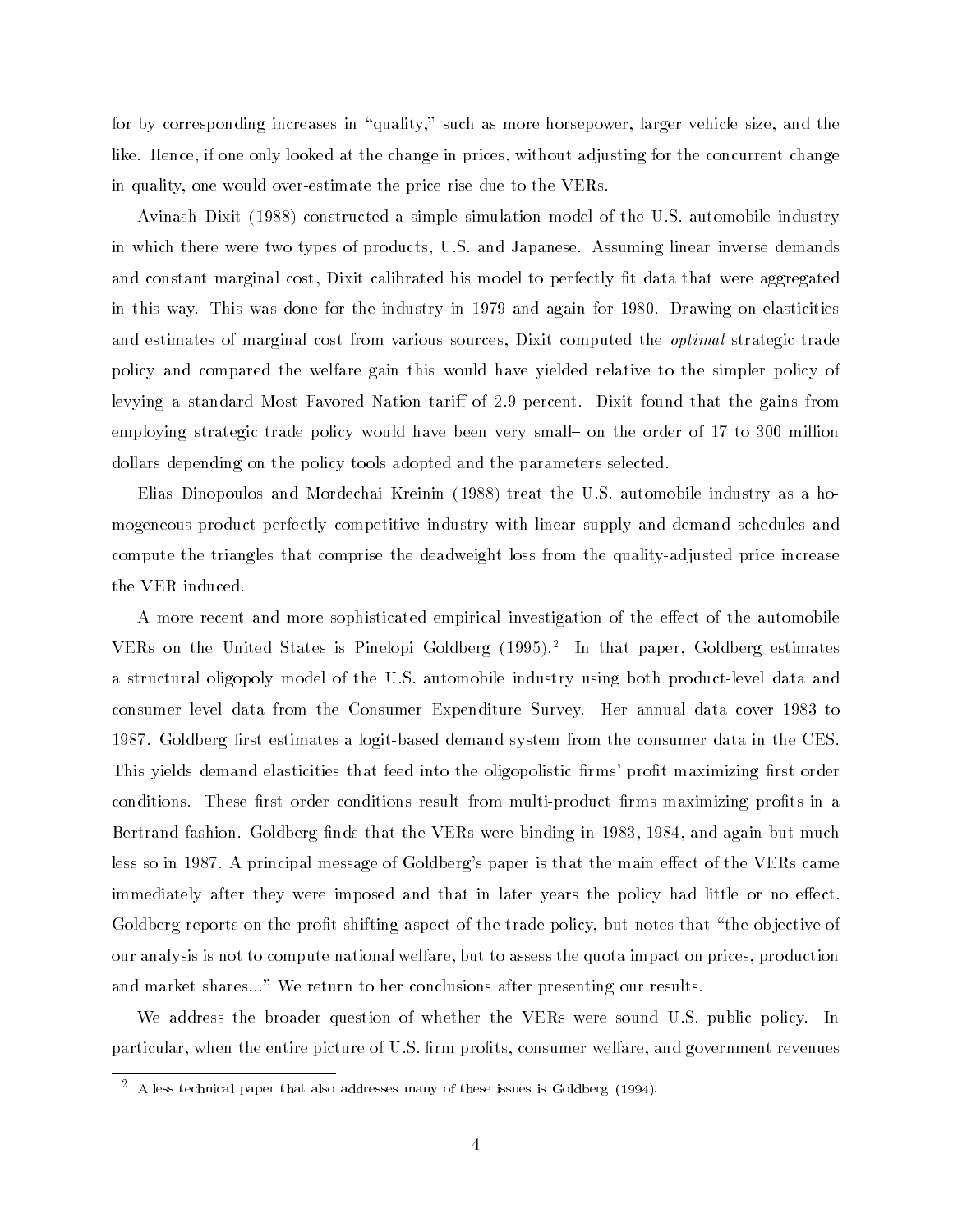are considered, who were the winners, who were the losers, and what was the magnitude of these gains and losses? To address these questions, we use a structural model of static oligopoly. This model is presented in the next section.

#### 3. A Model of VERs in Oligopoly

To proceed we need a model of demand and supply for the new car market. The model we use has four primitives; i) a distribution for consumer utility functions, ii) a distribution for producer cost functions, iii) a specification for the rules governing the impacts of the VER's, and iv) a behavioral assumption which determines equilibrium. We take our specification for the distribution of the utility and cost surfaces from our earlier work (BLP, 1995) which we review briefly now. We next provide our specification for the VER's and then consider alternative equilibrium concepts.

#### Utility and Demand

Our demand system is obtained by explicitly aggregating over the discrete choices of individuals with different characteristics.<sup>3</sup> The utility that a consumer derives from a given choice depends upon the interaction between the consumer's characteristics, to be denoted by  $\nu$ , and the product's characteristics. Thus the preference for a car of a particular size may depend on family size, while price tradeoffs may depend on family income. We distinguish between three kinds of product characteristics; those that are observed by the econometrician but determined before the current period (such as horsepower and vehicle size) to be denoted by x, price, or  $p$ , which is also observed but may be changed in every period, and unobserved (by us) product characteristics, denoted by  $\xi$ . The vector  $\xi$  is meant to take account of characteristics that are observed by market participants. but are either inherently difficult to measure (such as "prestige") or are potentially measurable but are not included in our specications (usually because of a lack of data).

The consumer has J+1 choices. She can choose to purchase one of the J cars marketed, or she can choose not to purchase a new car. We let the (indirect) utility derived by consumer  $i$  from choosing alternative  $j$  be

$$
U(\nu_i, p_j, x_j, \xi_j; \theta),
$$

where  $\theta$  is a vector of parameters to be estimated. Consumer i chooses alternative j if and only if

$$
U(\nu_i, p_j, x_j, \xi_j; \theta) \ge U(\nu_i, p_r, x_r, \xi_r; \theta)
$$
, for  $r = 0, 1, ..., J$ ,

 $^\circ$  For a discussion of the advantages of demand systems obtained in this way, and a review of the relevant literature, see BLP, 1995, and the literature cited therein.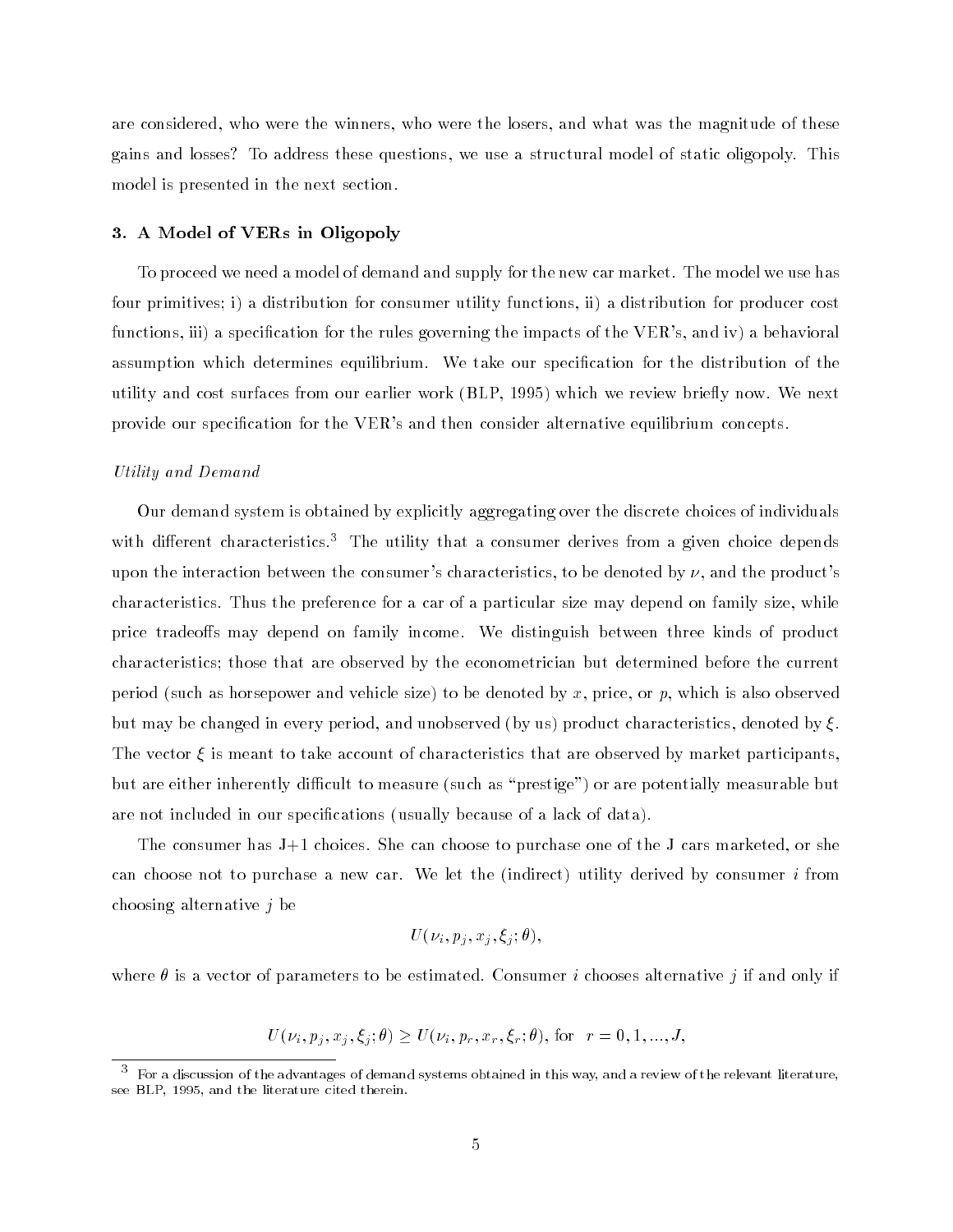where alternatives  $r = 1, ..., J$  represent purchases of the competing differentiated products. Alternative zero, or the outside alternative, represents the option of not purchasing any of those products and allocating all expenditures to other commodities. It is the presence of this alternative that allows us to model changes in the total quantity of automobile purchases.

Let  $A_i(\theta)$  be the set of values of  $\nu$  that induce the choice of good j when the parameter vector is  $\theta$ :

$$
A_j(\theta) = \{ \nu : U(\nu, p_j, x_j, \xi_j; \theta) \ge U(\nu, p_r, x_r, \xi_r; \theta), \text{ for } r = 0, 1, ..., J \}. \tag{1}
$$

The market share,  $s_j$ , of a product is given by computing the fraction of the population with 2 2 Aj . That is, 1990

$$
s_j(p, x, \xi; \theta) = \int_{\nu \in A_j(\theta)} P_0(d\nu), \qquad (2)
$$

where  $P_0$  provides the distribution of  $\nu$ .

A note on functional forms is appropriate here. Computational constraints have frequently induced the traditional discrete choice literature to analyze models in which utility is additively separable into a component that depends only on product-level attributes, say  $\delta_j$ , and a disturbance, say  $\epsilon_{ij}$ ; i.e.  $U(\nu_i, p_j, x_j, \xi_j; \theta) = \delta_j + \epsilon_{i,j}$ . The  $\epsilon_{i,j}$  are assumed to be independently and identically distributed across choices, as the specification then enables one to compute market shares from the solution to a unidimensional integral (if, in addition, the  $\epsilon$  are distributed multivariate extreme value, the needed integral has an analytic form). However, the computational simplicity that these assumptions produce comes at a large cost. These assumptions result in a model which, no matter the parameter estimates (or the precise values of the  $\delta_j$ ), implies that when consumers substitute away from one product they will not substitute towards products with similar characteristics, but rather to products with large market shares; a fact which leads to counterintuitive cross-price elasticities (see BLP,1995).4

To enable richer substitution patterns we allow different consumers to have different intensities of preferences for different characteristics. We do this in a tractable way via a random coefficients

<sup>4</sup> Related properties of the standard assumptions have been noted by several authors and have led to several alternative modeling assumptions. Probably the most well known of the modifications is the nested logit. In the nested logit the researcher provides an a priori classification of products into groups and then has substitution patterns constrained only between members of the same group and between a member of one group and members of any other group (see Cardell, 1991, for an intuitive discussion). An alternative, and one which is closer to our specification, is the random coefficients model used by Hausman and Wise, 1978. This specification does not produce an analytic integral for the shares. However, if the dimension of the random coefficients is small enough (as it was in the Hausman and Wise case), numerical integration can be used to solve for those shares.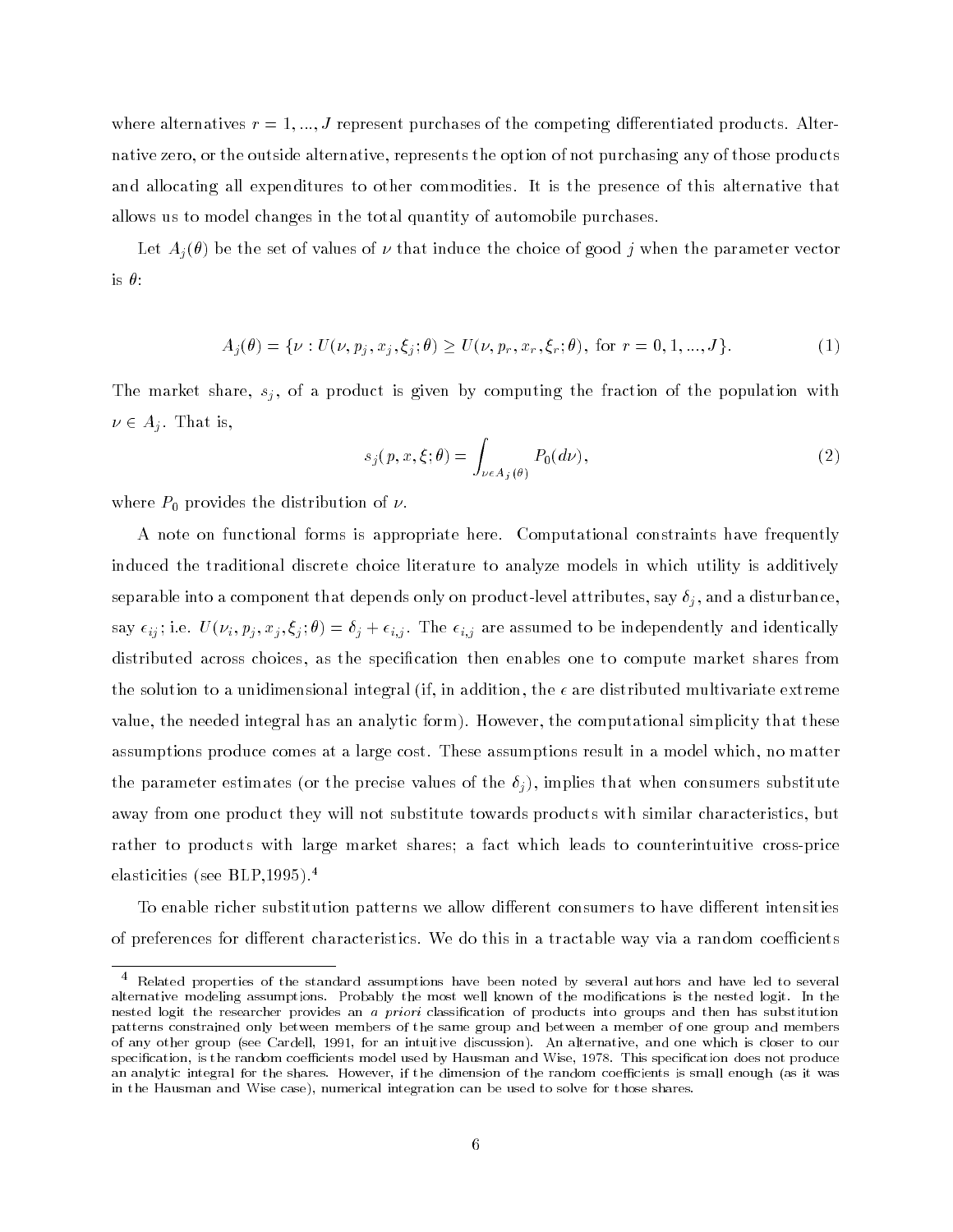utility specification. The utility function for consumer i, considering products indexed by j, is

$$
u_{ij} = x_j \overline{\beta} + \xi_j - \alpha_i p_j + \Sigma_k \sigma_k x_{jk} \nu_{ik} + \epsilon_{ij} \text{ for } j = 1, ..., J, \text{ while}
$$
  
\n
$$
u_{i0} = \sigma_0 \nu_{i0} + \epsilon_{i0}.
$$
\n(3)

The  $\epsilon_{ij}$  are traditional i.i.d. extreme value ("logit") draws, which capture an idiosyncratic taste of this consumer for this product. The term  $x_j p \pm \zeta_j$ , where  $p$  is a parameter to be estimated, is common to all consumers. This term allows the mean level of utility to vary with observed and unobserved characteristics. Consumers then have a distribution of tastes for each of the product characteristics. For each characteristic k, consumer i has a taste  $\nu_{ik}$ , which is drawn from an *i.i.d.* standard normal. The parameters  $\sigma_k$  capture the variance in consumer tastes. Similarly, the parameter  $\sigma_0$  captures additional variance in consumers' tastes for the outside good. Because the outside good is in fact a broad category including, e.g., all used cars and public transport, we expect the idiosyncratic variance for this alternative to be larger than the variance for the "inside" goods.

The term  $\alpha_i$  is the consumer's distaste for price increases. As in BLP, we assume that the distribution of  $\alpha_i$  varies with income. Accordingly, we assume that  $\alpha_i$  has a time-varying distribution that is a log-normal approximation to the distribution of income in U.S. households in each year. If  $y_i$  is a draw from this log-normal income distribution, then

$$
\alpha_i = \frac{\alpha}{y_i},
$$

where  $\alpha$  is a parameter to be estimated. In this way, price sensitivity is modeled as inversely proportional to income.<sup>5</sup>

Because the utility specification in  $(3)$  allows consumers to differ in their preferences for product attributes, consumers who substitute out of, say, a large car, will tend to be consumers who like large cars, and, precisely because of this preference, will substitute disproportionately to other large cars. As a result, the specication in (3) allows for a much richer set of substitution patterns than does vthe traditional logit model.

The random coefficient generalization of the logit model does, however, carry the cost of an increased computational burden. Now, to obtain the market shares implied by the model we will need to evaluate a  $k + 1$ -dimensional integral. As shown in Pakes(1986), this aggregation problem can be solved by simulation.

<sup>5</sup> This functional form for the interaction between income and price can be derived as a rst-order Taylor series approximation to the "Cobb-Douglas" utility function used in BLP.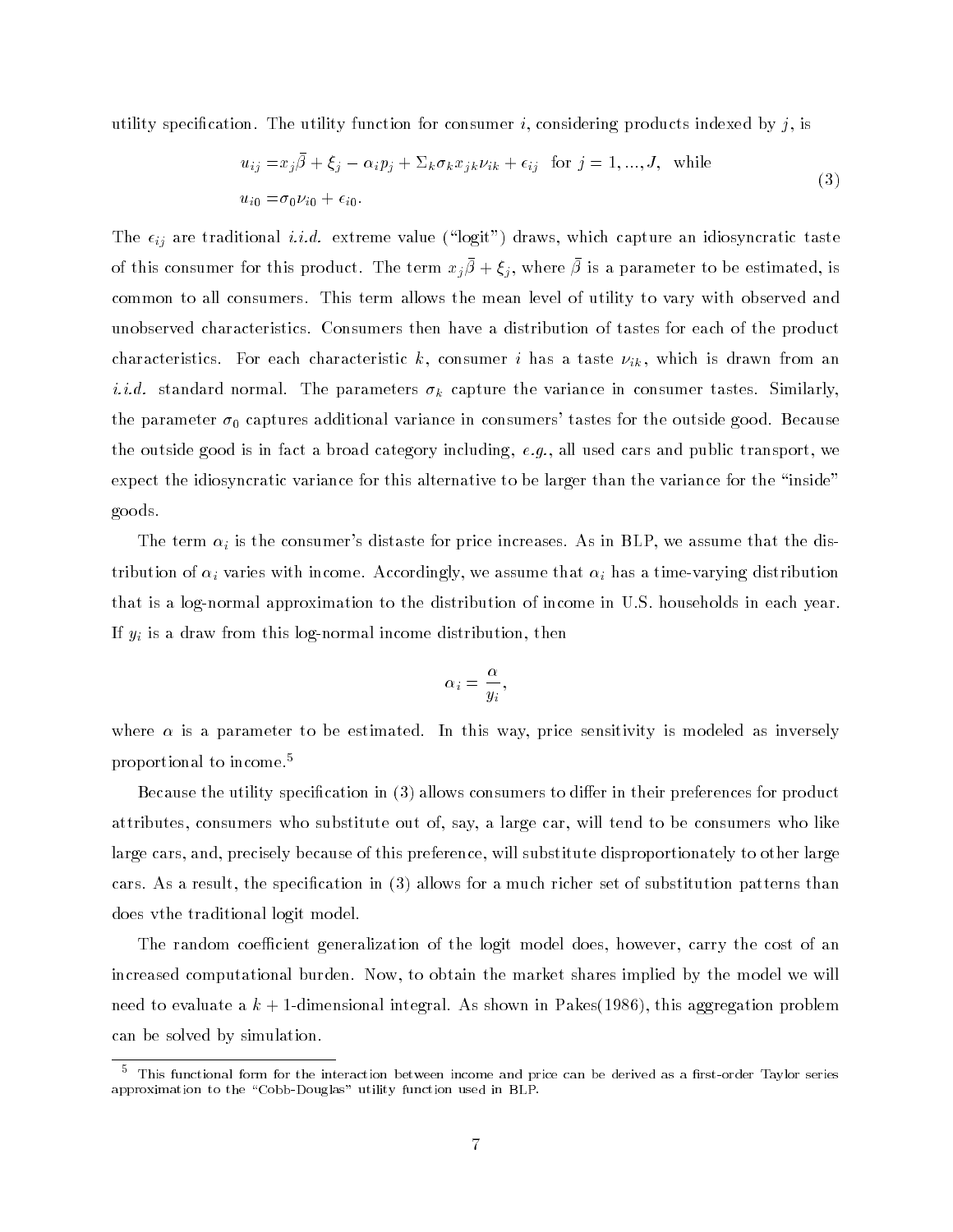The other novel feature of our model is the allowance for unmeasured product attributes, the  $\xi_i$ . Just as with the disturbances in the homogeneous goods supply and demand model, these unobserved characteristics are not integrated out in computing aggregate demand. Hence, they are a real source of difference between the aggregate predictions of the model and the actual data. As one might suspect, however, the  $\xi_j$  also generate a differentiated product analogue to the econometric endogeneity problem we are familiar with from the homogeneous goods model. That is, unmeasured characteristics, such as perceived reliability or prestige, are likely to be determinants of and hence correlated with the product's price. If the econometric endogeneity of price is unaccounted for in the estimation algorithm, it will generate inconsistent estimates of the demand elasticities. Berry (1994) suggests using an inversion routine to solve for the  $\xi$ , and then instrumental variable techniques to estimate the parameters, and BLP provides a simple way of implementing these suggestions (see below). BLP also shows that the bias generated by the econometric endogeneity of price is likely to be empirically important.<sup>6</sup>

This completes the discussion of the utility side of our model. We now turn our attention to the firm's problem.

### Firms, Costs, and Equilibrium Prices

The firm side of the model is straightforward. In any given year, there are  $F$  firms, each of which produces some subset of the J products,  $\mathbf{y}$  . The decision of which products (bundles of  $\mathbf{y}$ characteristics) are produced in any year is assumed to be predetermined outside of our model. <sup>7</sup>

Marginal costs are assumed to depend on observed product attributes, country-specific cost shifters such as wages and exchange rates, and an unobserved productivity variable. The product attributes that enter marginal cost may be the same as those that determine utility (though this is not necessary), and the unobserved productivity term may be correlated with the unobserved product attributes (or the  $\xi_j$ ). Note that we assume that marginal costs are independent of output levels. The decision to model a product's marginal cost as constant is the result of our data limitations. We do not observe worldwide output of foreign models and this, not just sales in the U.S., is what marginal cost might vary against (see the discussion in BLP). In addition, almost all

 $^{\circ}$  As an example, when we do not account for the endogeneity of price, several products are estimated to face inelastic demands; this is problematic in an oligopoly model.

<sup>7</sup> Modeling the rm's decision of which products to produce conditional on its beliefs about the products other firms will produce and the state of future demand in a multi-dimensional differentiated products oligopoly is an important and very difficult problem that is beyond the scope of this paper.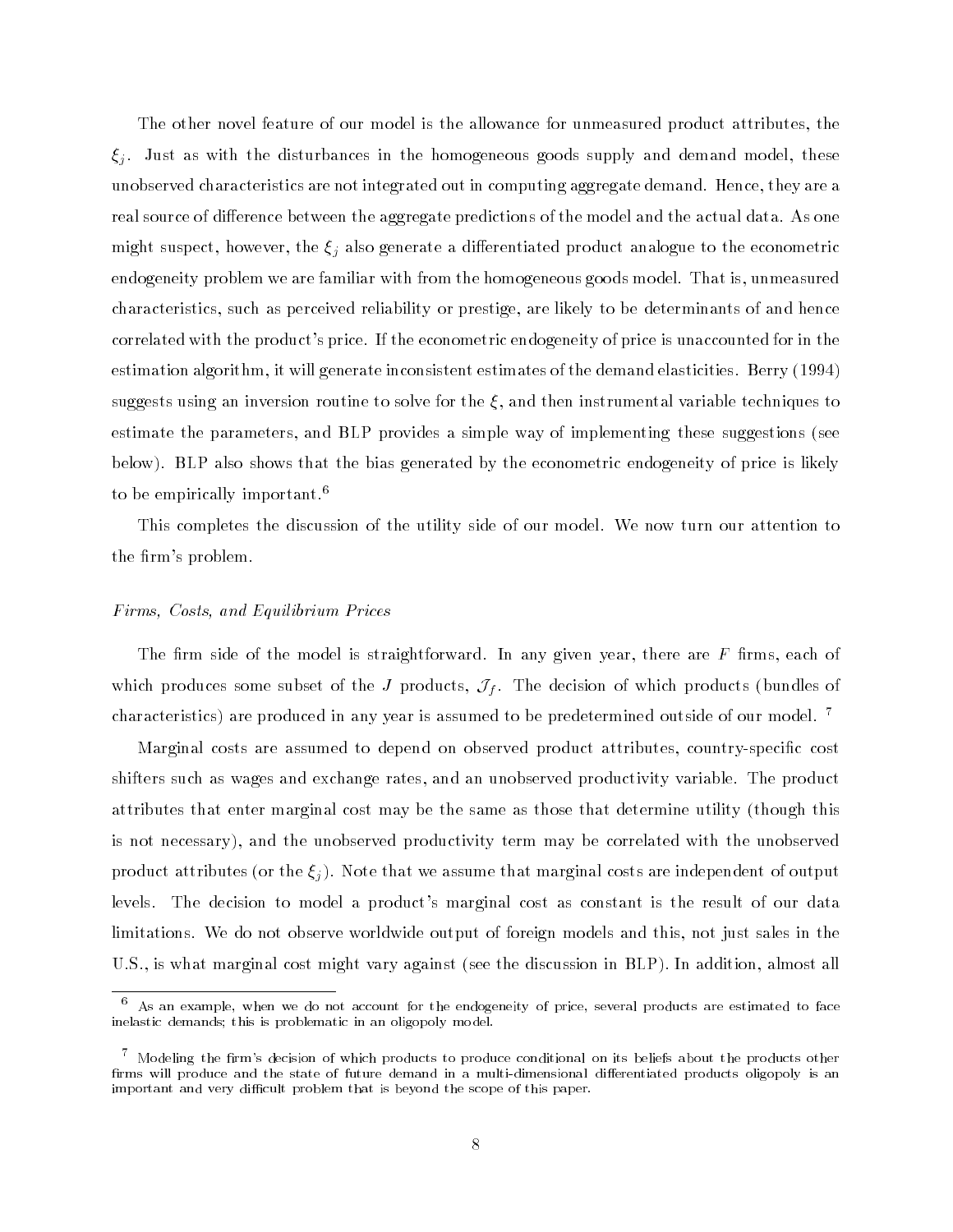researchers since Bresnahan (1981) have adopted the constant marginal cost assumption.<sup>8</sup> Using a logarithmic specification then, the marginal cost of product  $j$  is written as:

$$
ln(mc)_j = w_j \gamma + \omega_j,\tag{4}
$$

where  $\gamma$  is a vector of parameters to be estimated,  $w_j$  is a vector of observed marginal cost shifters. and  $\omega$  is the unobserved productivity term.

To move from demand and costs to industry equilibrium requires two modeling decisions. First, how should the VER be modeled? Second, what is the equilibrium concept  ${\sim}$  Cournot, Bertrand. or something yet different?

When Japan "voluntarily" agreed to reduce automobile exports in May, 1981, the agreement pertained to total exports from Japan. These were to be limited to 1.68 million units (a figure that increased in later years.) The Ministry of Trade and Industry (MITI) in Japan then essentially divided this limit across the Japanese automakers. It has been suggested that a firm's allocation depended in various ways on past sales or market shares, and this is surely true, but there is not a (publicly available) hard and fast formula used by MITI.

Modeling the VER raises several issues. There is a large literature discussing tariff-quota equivalences or non-equivalences in the presence of imperfect competition, and the lessons from that literature might, at first glance, appear relevant here. For example, Bhagwati (1969) showed that in a linear monopoly model, tariffs and quotas might be non-equivalent. In an oligopoly setting, Krishna (1989) has demonstrated that when firms compete by setting quantities (as in Cournot), the quota and an appropriately set specific tariff are equivalent, in that they yield the same equilibrium. This is not the case when firms set prices. Krishna notes that with a VER or quota on the foreign firm, the home firm's best response function is discontinuous, and there need not be an equilibrium in pure strategies.

However, in light of how the VER was actually implemented, we believe that the target levels of exports MITI allocated to the firms should not be viewed as firm specific quotas. Failure to meet the target presumably impacted negatively on the firm's relationship with MITI and probably on the firm's future allocations. It did not prevent an additional unit from being exported. (It is often claimed that Suburu and Honda exceeded their allocations in early years of the VER.) Rather, the firm would have to evaluate these costs and decide on a course of action. As a result we choose to

 $^\circ$  The importance of the constant marginal cost assumption in the analysis of trade policy in the auto industry is explored, using a partially calibrated model, in Fuss, Murphy, and Waverman (1992).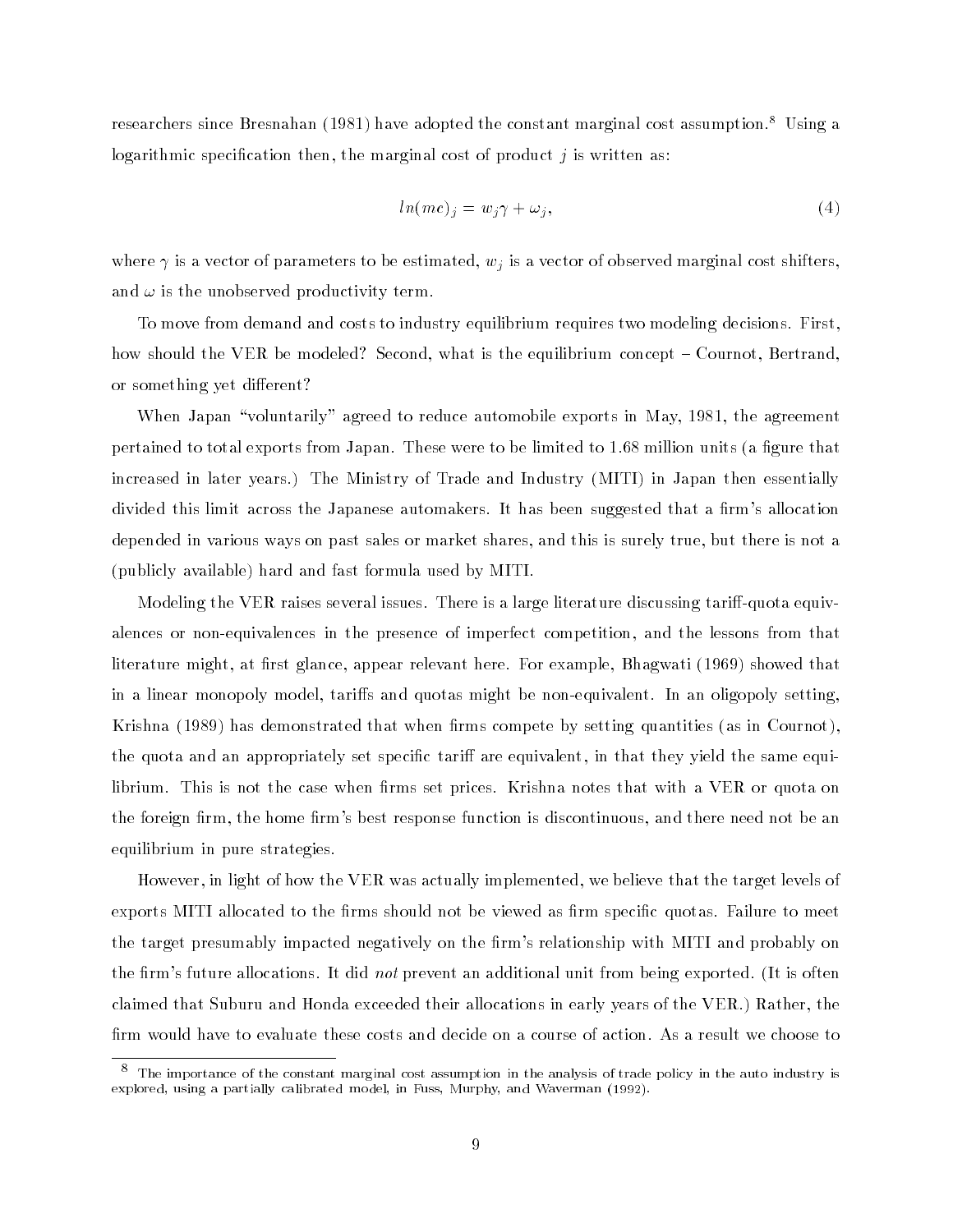model the impact of the firm specific limits as a tax on exports in excess of that limit. The tax rate is the implicit unit cost of exceeding MITI's limits, and becomes a parameter to be estimated.

For simplicity, we begin with the case in which the VER is implemented as an implicit tax on every unit exported. If the tax per unit is denoted by  $\lambda$ , the firm's profits are given by

$$
\pi_f = \sum_{j \in \mathcal{J}_f} (p_j - mc_j - \lambda V E R_j) M s_j(p, x, \xi; \theta) - \sum_{j \in \mathcal{J}_f} Fixed \text{Costs}_j,
$$
\n(5)

where M denotes the market size and  $VER$  is a dummy variable that is set to one if the car is sub ject to the tax.

Initially assume that the equilibrium is Nash in prices, i.e. at equilibrium each firm is setting each of its product prices to maximize total firm profits conditional on the prices charged by the other firms and the characteristics of all the cars marketed. Provided such an equilibrium exists, the resulting prices must satisfy the first order conditions:

$$
s_j(p, x, \xi; \theta) + \Sigma_{r \in \mathcal{J}_f}(p_r - mc_r - \lambda VER) \frac{\partial s_r(p, x, \xi; \theta)}{\partial p_j} = 0.
$$
 (6)

In the simple case where there is one product per firm, equation (6) sets a price equal to marginal cost plus the tax (where applicable) plus a markup equal to the inverse of the elasticity of demand for that product. For our multi-product firms the markup is more complicated as the firm takes account of the effect of a change in the price of one of its product on the profits earned from all of its products. In particular if we let the vector of markups for the multi-product firm case be  $b(p, x, \xi; \theta)$ , then

$$
b(p, x, \xi; \theta) \equiv \Delta(p, x, \xi; \theta)^{-1} s(p, x, \xi; \theta), \tag{7}
$$

where  $\Delta$  is a J by J matrix whose  $(j, r)$  element is given by:

$$
\Delta_{jr} = \begin{cases} \frac{-\partial s_r}{\partial p_j}, & \text{if } r \text{ and } j \text{ are produced by the same firm;} \\ 0, & \text{otherwise.} \end{cases}
$$

Given the markups, or  $b(p, x, \xi; \theta)$ , and our model for marginal costs, (4), the first order conditions can be rearranged to yield

$$
ln(mc_j) = ln(p_j - b_j(p, x, \xi; \theta) - \lambda VER_j) = w_j \gamma + \omega_j.
$$
\n(8)

Note that in  $(8)$ , the VER, as modeled, looks like a specific (as opposed to an *ad valorum*) tariff. That is, the VER raises prices by an amount in excess of cost plus markup. It is this aspect of the VER that may have led firms to adjust their product mix by upgrading (as documented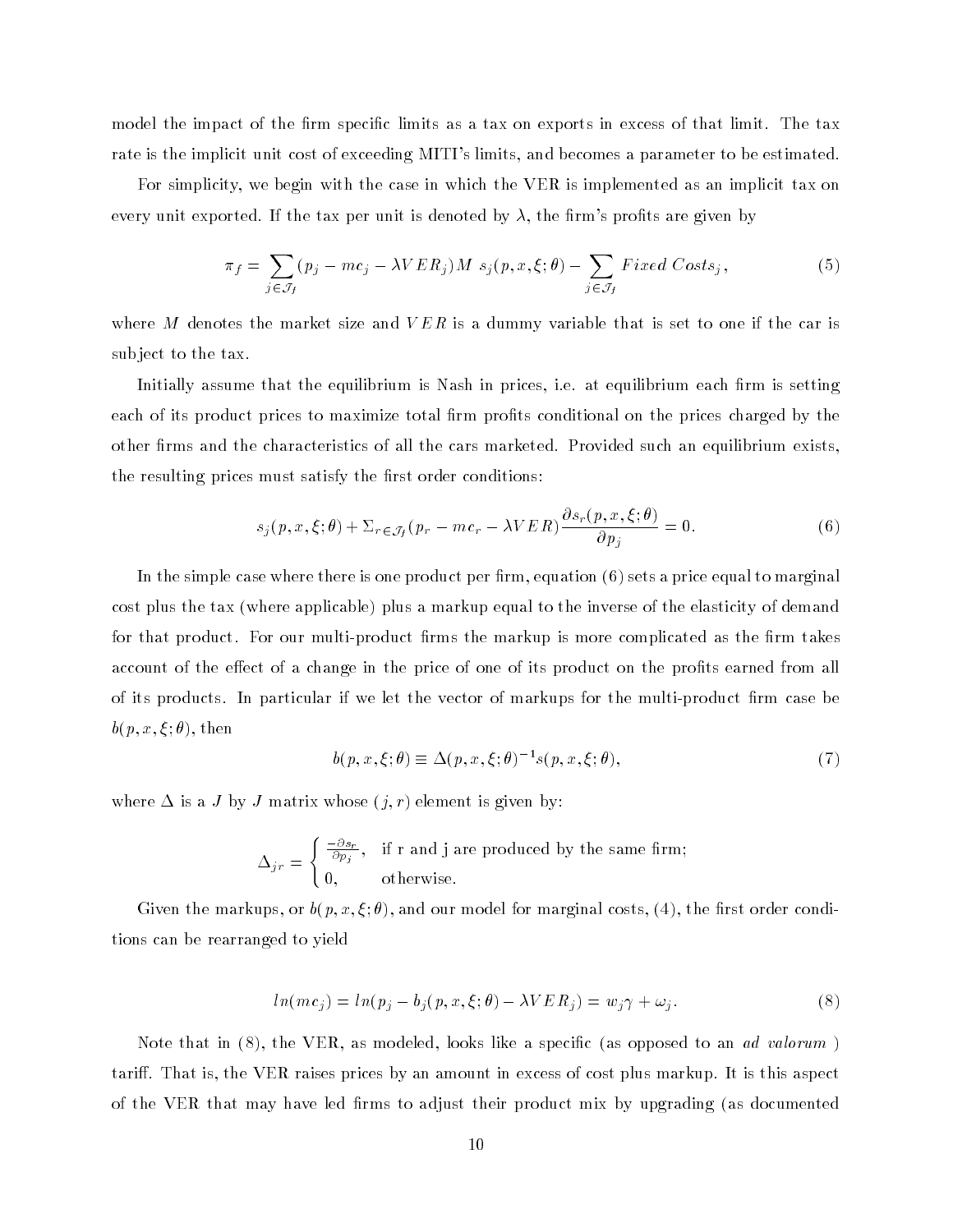empirically by Feenstra, and as modeled theoretically by Das and Donnenfeld, 1987, and Krishna, 1987).

The first-order condition in  $(8)$  is restrictive in several ways. First, it assumes that the same tax is placed on each firm. It has been suggested that since the VERs were allocated according to a formula that placed heavy weight on past market shares, it penalized the smaller upstart firms more heavily. Honda, in particular, claimed that they were more constrained in the early years of the VER, while other firms were less so. To investigate this possibility, our robustness analysis includes runs that estimate separate tax rates for large and small Japanese firms (where the division is admittedly somewhat arbitrary).

Note, however, that the first-order condition in (8) does not require that the tax be placed on each unit produced, but only on the marginal units. MITI might exempt some initial level of production from any political pressure. For our purposes, the level of the exemption might vary across firms, as long as the marginal tax rate was the same. Depending on how we modeled exemptions, they might once again place a discontinuity in the firms' reaction functions which might in turn lead to existence problems. We assume that either the exemptions do not cause problems or else that the tax rate is in fact applied to all units of production.

We also investigate the robustness of our results to the assumption that equilibrium is Nash in prices. The effect of any change in the equilibrium assumption will be to change the definition of the markups, or  $b(p, x, \xi; \theta)$ , in equation (7). One familiar alternative to our Bertrand assumption (Nash in prices) is to assume that firms play a Cournot game (Nash in quantities). The problem with this is that few, if any, industry observers seem to believe that, in the automobile industry, firms really set quantities and let the Walrasian auctioneer set the prices that clear markets. From Bresnahan (1981) on, researchers have modeled imperfect competition in the automobile industry in a Bertrand fashion. One might, however, posit a Nash game in which Japanese firms set quantities (subject to the export limits set by MITI), but the rest of the firms set prices. This is an approach empirically adopted by Feenstra and Levinsohn (1995) and coined Mixed Nash. Another possibility is that the VER somehow "taught" the Japanese firms to collude, and these colluding firms played a Bertrand game with the rest of the world. In section 6, we examine the robustness of our results by estimating the model under the Cournot, the Mixed Nash, and the collusion assumptions.<sup>9</sup>

<sup>&</sup>lt;sup>9</sup> Readers interested in the derivation of the Mixed Nash first order conditions and the resulting markups are Readers interested in the derivation of the Mixed Nash rst order conditions and the resulting markups are referred to Appendix I of the NBER working paper version of this paper. The markups from the Cournot game are familiar from the previous literature.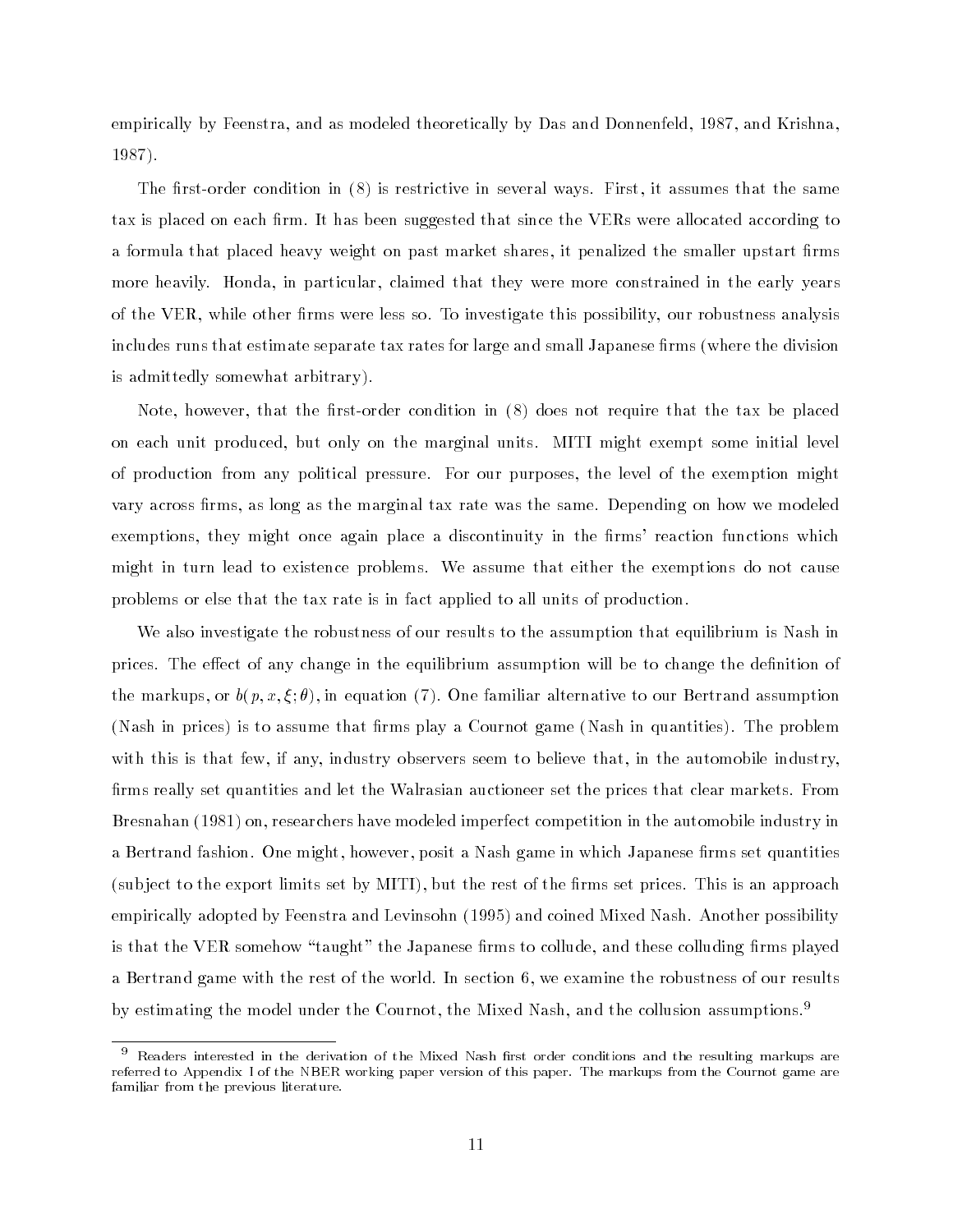In concluding, we would like to stress that our estimates do not assume the VER raised prices in every year. If it had no effect on prices in a particular year, we ought to estimate a  $\lambda$  which is within estimation error of zero in that year.

This completes the discussion of the theory underlying our structural model. The key parameters to be estimated are those characterizing the distribution or tastes in the population,  $\rho$ ,  $\sigma$ , and  $\alpha$ , those determining marginal costs  $\gamma$ , and the tax rates associated with the VERs, the  $\lambda$ 's. The parameters on the demand side will permit us to evaluate how consumer welfare changes with the VER. These plus the cost side parameters allow us to estimate the effect of the VERs on the distribution of profits. The  $\lambda$ 's measure the implicit tax on Japanese cars and allow us to compute the revenue foregone by the implementation of a VER (modeled essentially as an export tax by Japan) instead of a tariff imposed by the U.S. (assuming a tariff could be implemented without changing any of the other details of the problem, including the cars that are marketed in the U.S.). One needs these pieces of information, or something very close to them, to evaluate this strategic trade policy.

#### 4. Estimation and Computation

We closely follow the estimation methods detailed in BLP. Here we outline those methods referring the interested reader to BLP for details.

*Overview.* As in an OLS or two-stage least squares estimation procedure, we base our estimates on a set of moment restrictions. In particular, we assume that the unobservables defined by the model, evaluated at the true values of the parameters, are mean independent of a set of exogenous instruments, z. Formally,

$$
E[\xi_j(\theta_0) | z] = E[\omega_j(\theta_0) | z] = 0,
$$
\n(9)

Equation (9) implies that the unobservables are uncorrelated with any function,  $H_j(\cdot)$ , of the instruments. Defining

$$
G^{J}(\theta) = \frac{1}{J} \sum_{j=1}^{J} E\left[ H_j(z) \begin{pmatrix} \xi_j(\theta) \\ w_j(\theta) \end{pmatrix} \right],
$$
 (10)

equation (10) implies

$$
G^{J}(\theta_0)=0.
$$

Following the literature on Generalized Method of Moments (GMM) (Hansen, 1982) then, we choose as our estimate of  $\theta$  that value that comes "closest" to setting the sample analog of the moments in equation (9) to zero. This sample analogue is

$$
G_J(\theta) = \frac{1}{J} \sum_{j=1}^{J} H_j(z) \begin{pmatrix} \xi_j(\theta) \\ \omega_j(\theta) \end{pmatrix} . \tag{11}
$$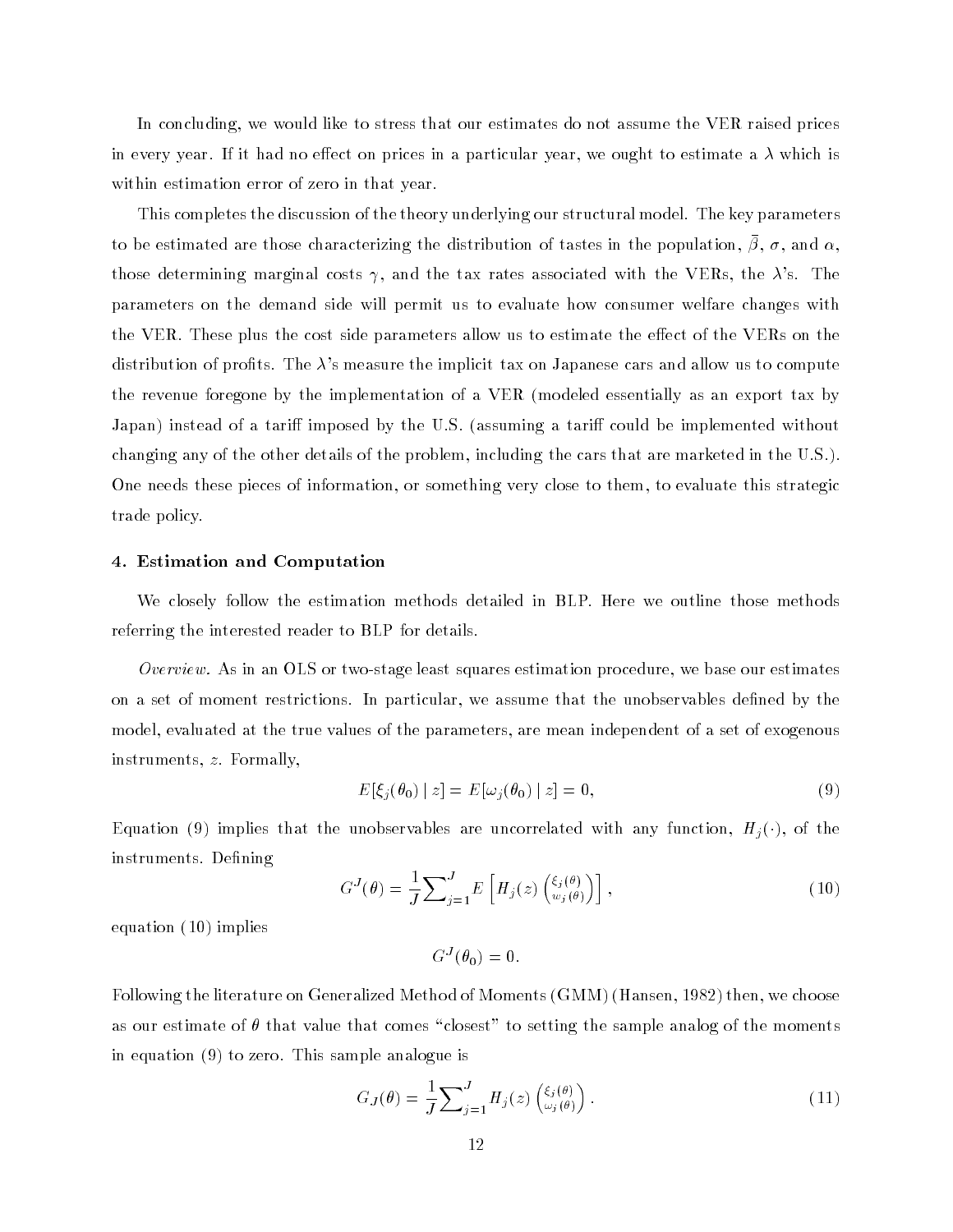The GMM estimator then minimizes

$$
||G_J(\theta)||_{A_J},\tag{12}
$$

where for any vector y,  $||y||_{A_J} = y'A_J y$ , and where the matrix  $A_J$  converges in probability to some positive definite matrix  $A$  (we use the sample analogue of  $L$ GJ( $\sigma_1$ )GJ( $\sigma_1$ ), where  $\sigma_1$  is an initial consistent estimate of  $\theta_0$ , as our  $A_J$ ). Under suitable regularity conditions this estimate is consistent and asymptotically normal with covariance matrix detailed below.

To make use of the method, we must be able to calculate the unobservables as functions of the data at different values of the parameter vector. BLP provides a simple method for doing this computation and we follow this method exactly.

We turn next to the choice of instruments, z.

Instruments. The estimation method as outlined requires us to find a vector of observables, the  $z$  vector, that are mean independent of the unobservables (and are in that sense "econometrically exogenous"), and then use functions of them, the  $H_j(z)$ , as instruments. Since all the equilibrium notions discussed above imply that the p and q of every product are functions of the  $(\xi, \omega)$  pairs of all products, we do not want to place price and quantity in the z vector. This is precisely the same reasoning that leads to the use of instruments for price and quantity in the analysis of demand and supply in homogeneous goods markets.

As in the analysis of homogeneous goods markets we look for observables that shift the demand and cost functions to use as the components of  $z$ . In the differentiated products framework these include the characteristics of all the products marketed (their size, fuel efficiency, acceleration, etc.), or the observed  $x$  vectors, as well as the variables, such as wage rates, that determine costs conditional on product characteristics, or the components of the observed w vectors that are not included in  $x<sup>10</sup>$ 

Note that the observed characteristics of all the products marketed in a given year are included in z, and the value of the instrument for any given product, the  $H_j(\cdot)$ , can be any function of z. In oligopolistic differentiated products markets the price of each good depends on the characteristics and prices of all goods marketed (thus markups will be lower for products which have many competitors with similar characteristics). As a result the value of the efficient instrument

<sup>10</sup> Of course just as in the homogeneous product model, to the degree that there are unobserved cost and demand factors that are correlated with our observed characteristics, our parameter estimates will be inconsistent. Indeed, once we start considering dynamic models in which product characteristics are endogenous, the restrictions we are currently using for identification become questionable. As a result we are exploring alternative identifying assumptions in our current work (see the discussion in BLP).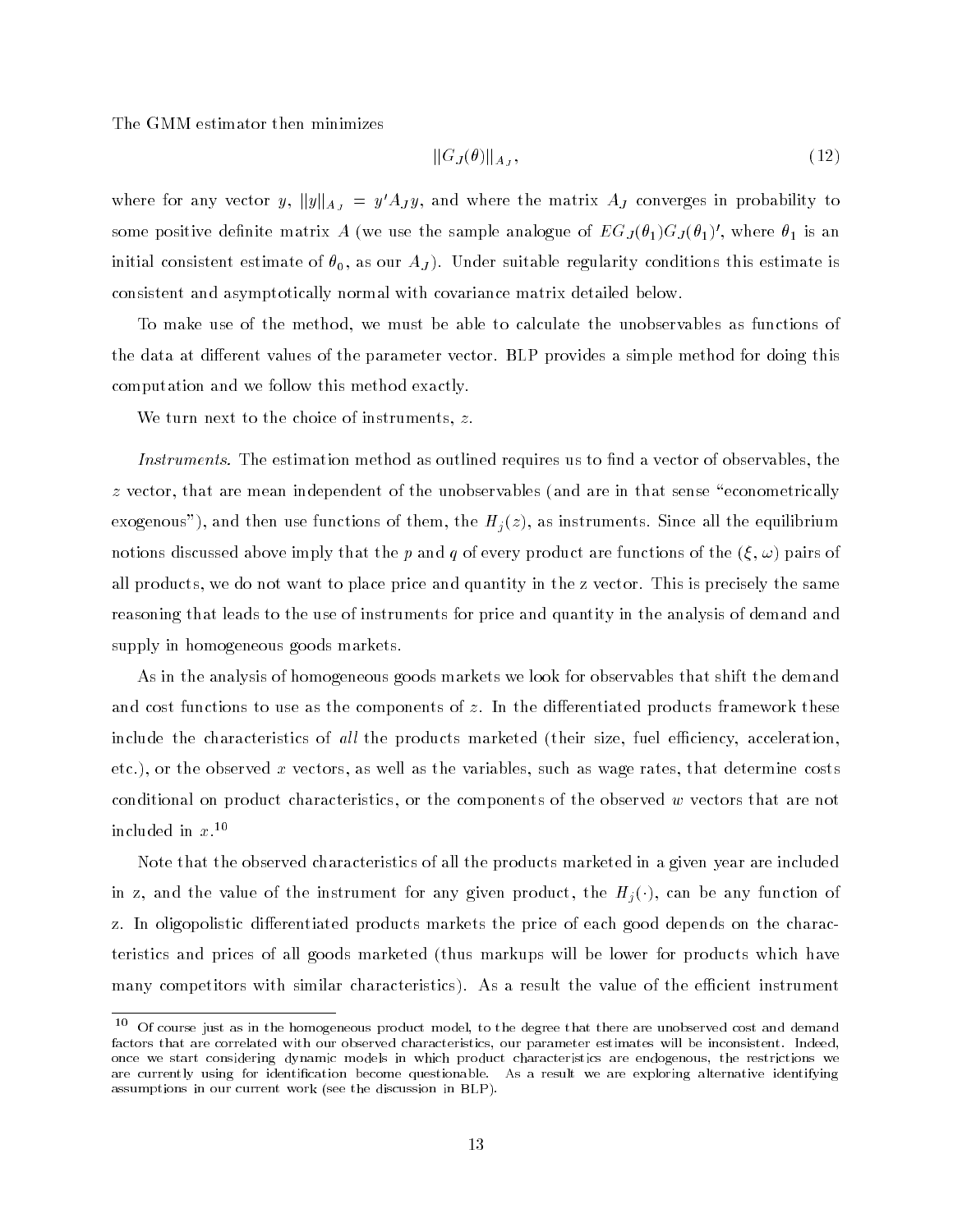for any given product will be a function of the x and w vectors of all the products marketed (see Chamberlin, 1986, for a discussion of efficient instruments given conditional moment restrictions.) In the appendix, we develop an easy to compute approximation to the efficient instruments; these are used in our estimates.

Panel Data. The data set we actually use is not a single cross section, but a panel data set that follows car models over all years they are marketed. It is likely that the demand and cost disturbances of a given model are more similar across years than are the disturbances of different models. Correlation in the disturbances of a given model marketed in different years will affect the variance-covariance matrix of our parameter estimates. As a result, we use estimators that treat the sum of the moment restrictions of a given model over time as a single observation from an exchangeable population of car models. That is, replacing product index  $j$  by indices for model  $m$ and year t, we define the sample moment condition associated with a single model as

$$
g_m(\theta) \equiv \sum_{i} H_{mt}(z) \left( \begin{smallmatrix} \xi_{mt}(\theta) \\ \omega_{mt}(\theta) \end{smallmatrix} \right)
$$

and then obtain our GMM estimator by minimizing our quadratic form in the average of these moment conditions across models. As noted in BLP, this is not likely to be the most efficient method for dealing with correlation across years for a given model, but it does produce standard errors that allow for arbitrary correlation across years for a given model and arbitrary heteroscedasticity across models.11

## 5. Policy Details, Data, Results, and Interpretation

This section begins with a discussion of the details of how the VER worked as they relate to implementing our procedures, and then turns to the available data and some of its more important features. Next we discuss the variables included in the utility function (3), and the marginal cost function (4). The results of our base case scenario are presented next, and the section concludes with interpretation of these results.

 $11$  $^{\circ}$  Unlike BLP the standard errors we present here do not correct for simulation error in the computed market shares. We were able to increase the number of simulation draws to the extent that this error should not be important.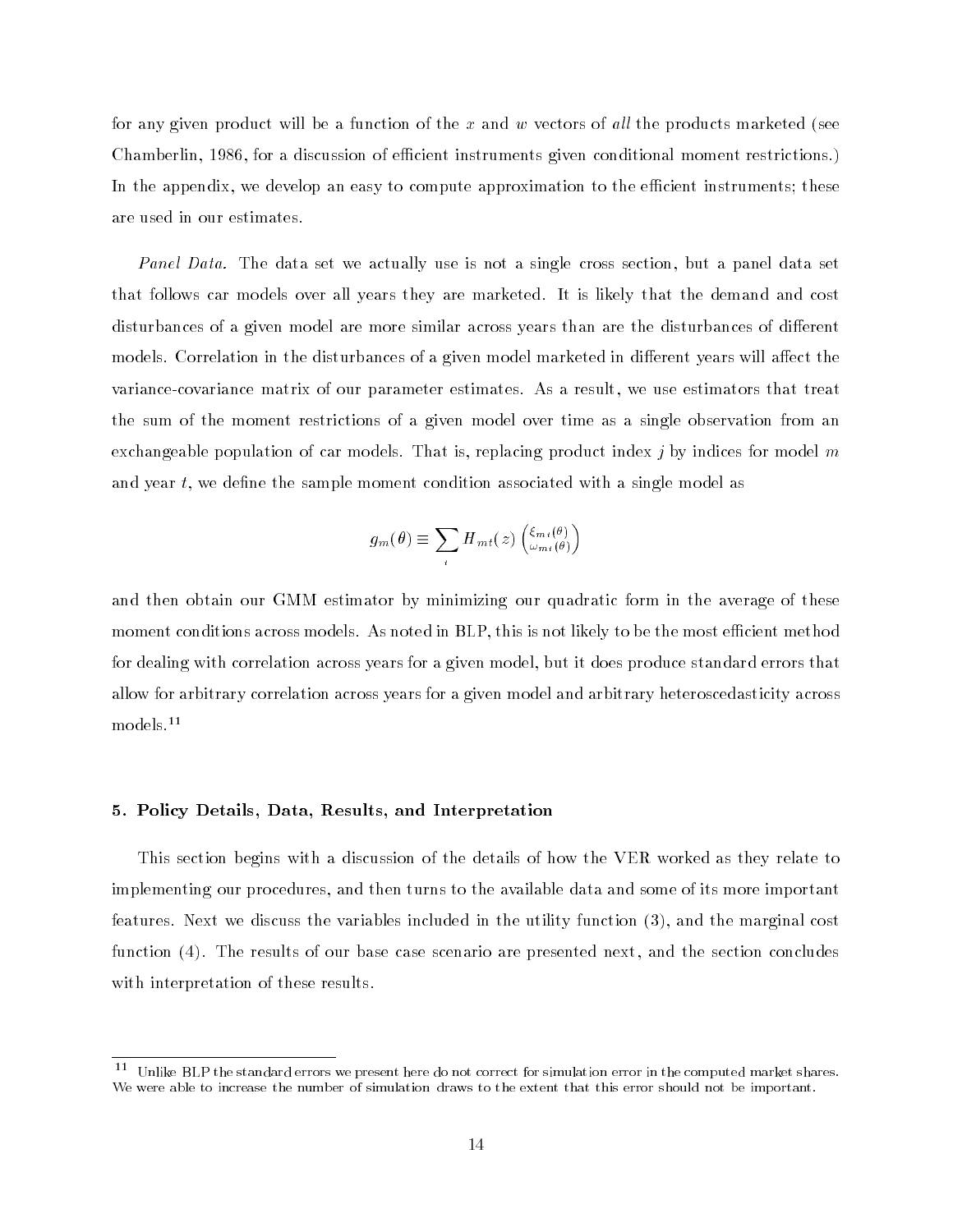#### Some facts about the VERs

Moving from the oligopoly model described in section 3 to the data requires a more detailed discussion of exactly how the VER worked. As noted in the introduction, the VER was initiated in May 1981 and at that point total exports were limited to 1.68 million cars. In 1984, this figure increased to 1.85 million. In 1985, Japan voluntarily agreed to extend its already nominally voluntary export restraint, and from 1985 through early 1992, exports were limited to 2.30 million. Following President Bush's visit to Japan, the allocation was reduced back to 1.65 million in 1992. The VER was formally lifted in 1994.

A reasonable first pass at the data might include figures on firm-level allocations and shipments. However even if this data were available it would not suffice for the questions of interest. For example, one might note that firms just met their allocation, but it could still be that the quota was just barely binding, hence Japanese prices might not rise appreciably. On the other hand, it could be that some firms met their allocations, and some did not, and the overall effect might be ambiguous. Yet again, it could be that firms did not sell their entire allocations because they were worried about possible repercussions of inadvertently exceeding the limits. Finally, it could be that firms faced continual pressure from MITI to limit exports to the U.S. and, while MITI might have been hesitant to commit to a lower aggregate limit, it may have pressured firms in subtle ways to keep prices high and sales low. The bottom line is that data on allocations and sales are less informative than one might initially guess, and this is why a structural model is especially useful.<sup>12</sup>

The VER was structured such that cars produced by Japanese firms in the United States did not count against the VER. This production via direct foreign investment (dfi) was an empirically important phenomenon. Beginning with Honda's Marysville plant in 1982, Japanese firms responded to the VER by producing in the U.S. By 1990, Honda, Nissan, Toyota, Mazda, and Mitsubishi were producing in the U.S.. In our base case, the VER dummy variable was set to zero for all Japanese models that had production facilities in the U.S., although the profits accruing to these

 $^{\circ}$  . The situation is actually much worse than the previous discussion indicates as reliable figures on the allocations are simply not available. Professor Gary Saxonhouse kindly provided the data, attributed to MITI, that he has on allocations and shipments. They indicate that from 1981 to 1986 every firm managed to hit its allocation exactly and no firm ever missed by even one vehicle. We find these figures simply not credible, as they appear manufactured more for political purposes than for econometric analyses. In this context we note that though it is hard for us to verify the MITI figures, we have made some rough calculations. Difficulties arise mainly because our sales data are by calendar year while the MITI figures are by VER-year (May through April), and the MITI figures refer to shipments and these need not equal sales, although over time these two should more or less even out. Though the reader should keep these caveats in mind, when we did investigate we found that the MITI gures do not mesh well with the actual sales figures.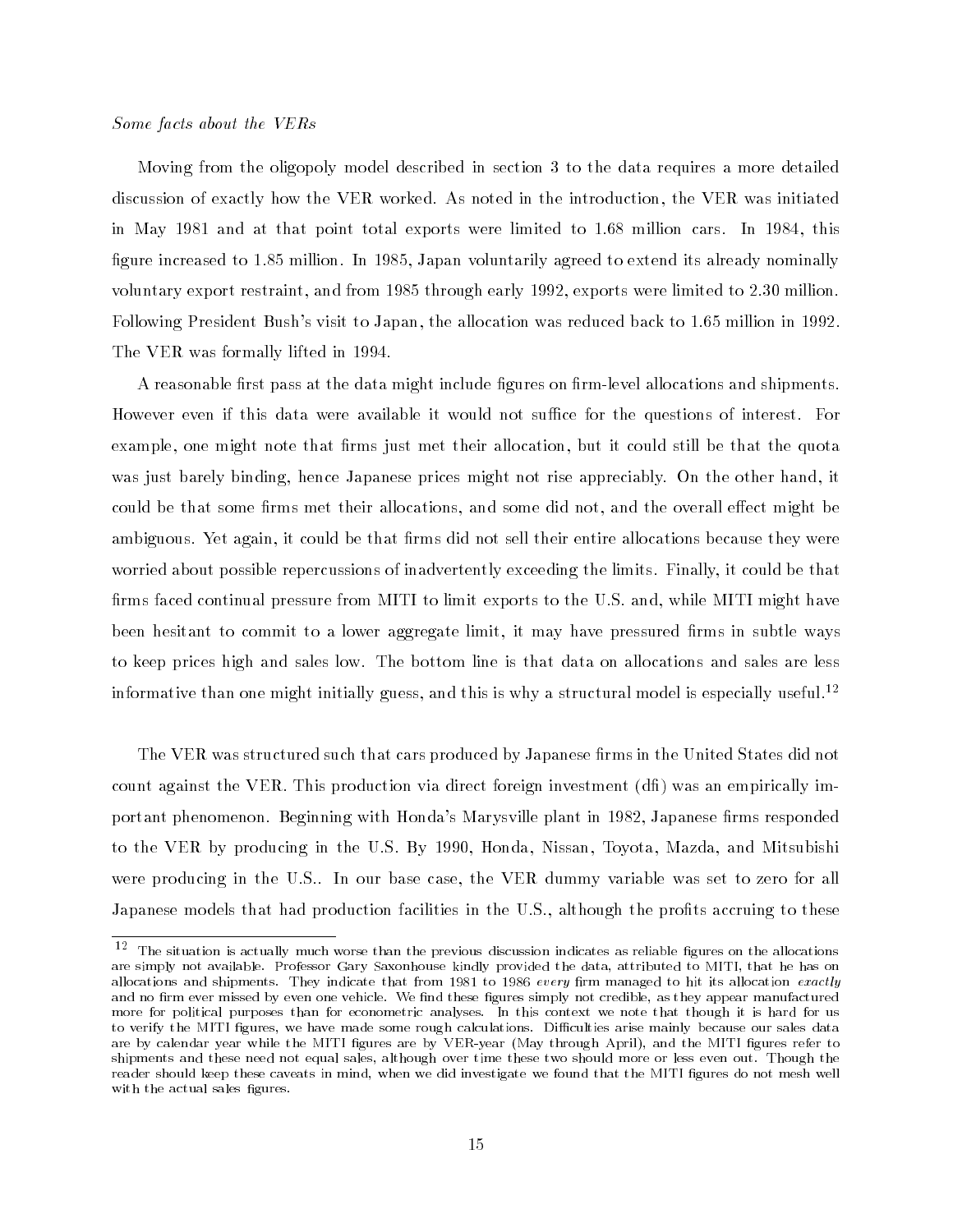models were classified as Japanese profits. For cars produced in both Japan and the U.S. (and prominent examples of this for the latter part of our sample period are the Honda Accord and the Toyota Camry), this amounts to assuming that the marginal car sold was produced in the U.S.<sup>13</sup> We experiment with the assumption that the marginal car was produced in Japan, and hence that the VER dummy should be set to one for these models, in section 6.

The VER was also structured such that cars imported from Japan and sold under a U.S. brand were counted against the VER. These so-called captive imports were cars usually produced by Mitsubishi, Suzuki, and Isuzu and sold under the Dodge/Chrysler or Geo labels by Chrysler and General Motors respectively. In the estimation, we carefully account for these captive imports as their quantities are signicant. In the sensitivity analyses, we experiment with ignoring captive imports and see if our policy conclusions are altered. It is unclear whether the profits from these cars should accrue to their Japanese manufacturers or the U.S. firms whose name they bear. We somewhat arbitrarily assume that profits accrue to the U.S. firm in this case, although the truth is surely somewhere between these two polar cases.

We now turn to a discussion of the data used in the estimation.

#### Data

All of our product-level data are obtained from the Automotive News Market Data Book (annual issues). These data include information on most engineering specifications of the automobiles marketed. The data span the period 1971 to 1990. In terms of the theory presented in Section 2, these data comprise the product attributes. They include continuous characteristics such as the car's horsepower, weight, length, width, wheelbase, engine displacement, and EPA miles per gallon rating. The data also include binary variables such as whether air conditioning, power steering, power brakes, and automatic transmission are standard equipment. Each model is in fact available in many variants (termed trim levels) and the list of standard equipment and specications typically varies across trim levels. In order to keep the number of products computationally manageable, we include only the base model for each nameplate. It is important, then, that the price variable be that which also applies to the base model, and this is done.

We have list prices for each product. This is not ideal, but we think it is the best that can be done with our present data sources. The alternative is something akin to the average transaction price, where the average is taken for all purchases of a given nameplate. Such data are in fact

<sup>13</sup> For a more detailed examination of how dfi works in a model of oligopoly and quotas, see Levinsohn (1989).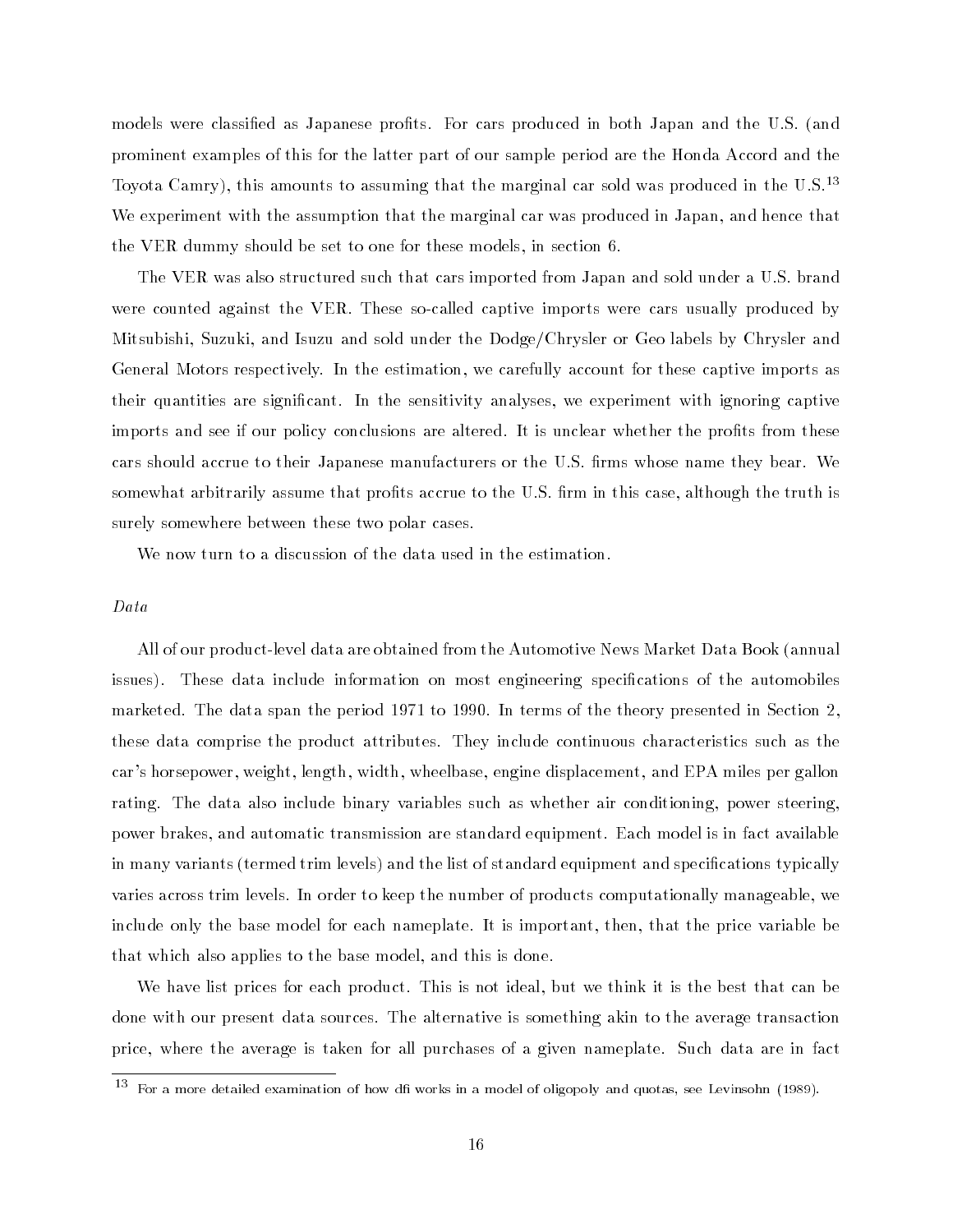available (but are proprietary) for many, though not all, models in the later years of our sample. It turns out that transactions prices for a given model are almost always higher than its list price. This is because very few cars are actually purchased without any options, and the purchase of options drives up the transaction price. Without detailed information on the relationship between options and transaction prices, the transactions prices are of limited use.14

We also make use of some macroeconomic data. These variables include exchange rates, consumer price deflators (in order to put all prices into real terms), the prime interest rate, the Gross National Product, and foreign wages. These are obtained from annual issues of the Economic Report of the President and the OECD Main Economic Indicators. Finally, we require information about the number of households and the distribution of income in the United States. These data are obtained from the Current Population Survey.15

We next consider some general trends in key variables. Table 1 provides some market averages while Table 2 focuses more narrowly on trends in U.S. and Japanese competition. Table 1 lists the number of models, average sales and real price, and four key attributes for 1971-1990. It is clear that the number of models climbed fairly steadily until 1988, while the average sales per model declined. The deflated price of automobiles has risen steadily since 1974, although a noticeably larger than average blip appears in 1981, the year the VERs were initiated, and then again in 1982. Note also, however, that a smaller blip in prices occurred in 1980, a year before the introduction of the VER's, and there is an equally large series of increases in real prices between 1985-1987. Moreover, an almost *identical* series of increases occur in the variable, "Air" which provides the fraction of models in which air conditioning was standard equipment, and this suggests that the price increases may not be "pure price increases" but rather may reflect quality upgrading.

A measure of acceleration is given by horsepower divided by weight. This variable declined during the 1970's and rose during the 1980's. Vehicle size, measured as length times width has generally fallen. Cars have become better equipped, and this is proxied by the inclusion of air conditioning as standard equipment. In 1971, no car had it, while almost one third did by 1990. Finally, we include a measure of the cost of driving: miles driven on one dollar's worth of gas. This variable has generally trended upwards, although the oil shocks are apparent. An important message to take from Table 1 is that most of the variables exhibit signicant trends, some well before the VERs, and we will want to account for this phenomenon in our empirical work.

 $^{\circ}$  For some cursory evidence on the average transactions prices, see Table 1 and accompanying discussion in the NBER working paper version of this paper.

<sup>15</sup> All of our data are available on request by electronic mail. To obtain the data, send a request by e-mail to JamesL@umich.edu. The data will be sent by e-mail as a MIME attachment. The programs are similarly available.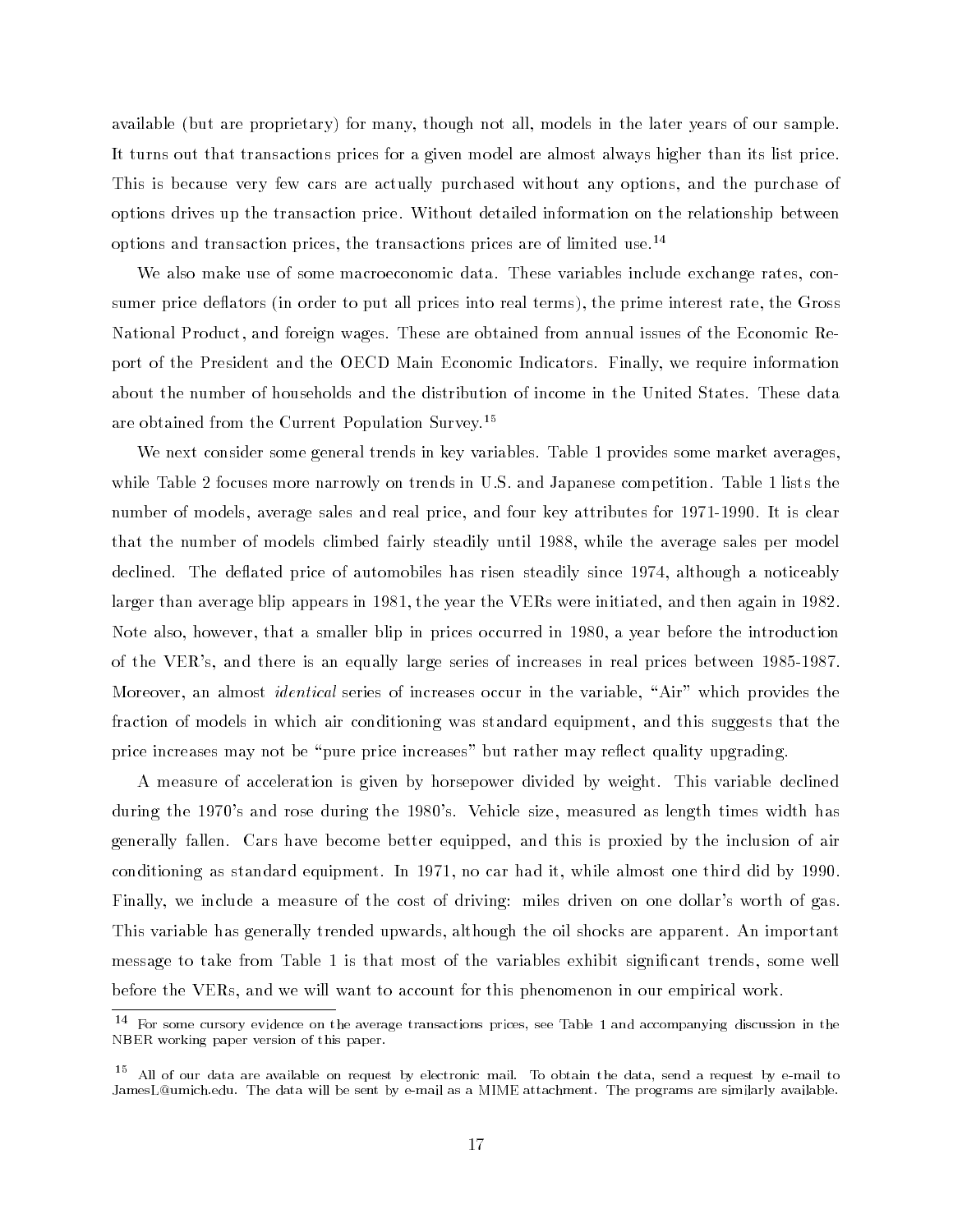The first two columns of Table 2 compare sales weighted average real list prices of Japanese and domestic cars. From 1973 to 1979, prices of domestic vehicles stayed relatively constant. Either coinciding with the imposition of the VER in 1981, or one year prior to it, U.S. prices started to increase, and they continued to increase steadily throughout the rest of the sample. Japanese prices, on the other hand, began a fairly steady climb in 1976, several years prior to the VERs. Indeed, the largest annual jump in Japanese prices occurred between 1977 and 1978, well before the imposition of the VER. This suggests the possible importance of using data prior to the VERs when investigating the effects of the VER. Put another way, if Table 2 began with 1981 data, it would appear that the VER had very strong influences on Japanese prices. When we note that these prices were increasing prior to 1981, the evidence becomes less clear. The last four columns of Table 2 give sales and market shares. Prior to the imposition of the VER, the Japanese market share was rising, from 5.7 percent in 1971 to 21.3 percent in 1981. This was mostly at the expense of U.S. market share which fell from 86.6 to 74.0 percent, a fact that led some (but not all) of the Big Three auto makers to press for import relief.

One message suggested by Tables 1 and 2 is that there were many trends in the industry both pre- and post-1981. Prices and quantities do seem to change around 1981, but they exhibit as large or larger changes both before and after, and around 1981 we also seem to see a large change in the product mix.

To throw further light on the issues related to the VER, we consider a simple OLS hedonic regression of prices against characteristics and a combination of trends and time dummies (Table 3). The regressors include four vehicle attributes (horsepower/weight, size, miles per dollar (MP\$G), and air conditioning as standard), separate trends for the US (the omitted region), Europe, and Japan, as well as dummy variables for each of the three regions, the lagged and current exchange rate, and the current exchange rate interacted with region dummies. Appended to this list of regressors are year-specic dummy variables for Japan (the VER dummies) and the U.S.(the DOM dummies). The estimated regression had 2217 observations and an  $R^2$  of .815.

All included vehicle characteristics except MP\$ contribute positively to ln(price) in a precise way. The coefficient on MP\$ is negative and significant. Region dummy variables suggest that, conditional on other included characteristics, European products sell at a premium. The precisely estimated coefficient on the overall trend indicates that prices are trending upwards. We pick up very little exchange rate pass-through except in the case of the German DM.

The coefficients on the VER and DOM dummy variables address a key question at hand: what was the relationship between the advent of the VERs and prices? The estimated coefficients on the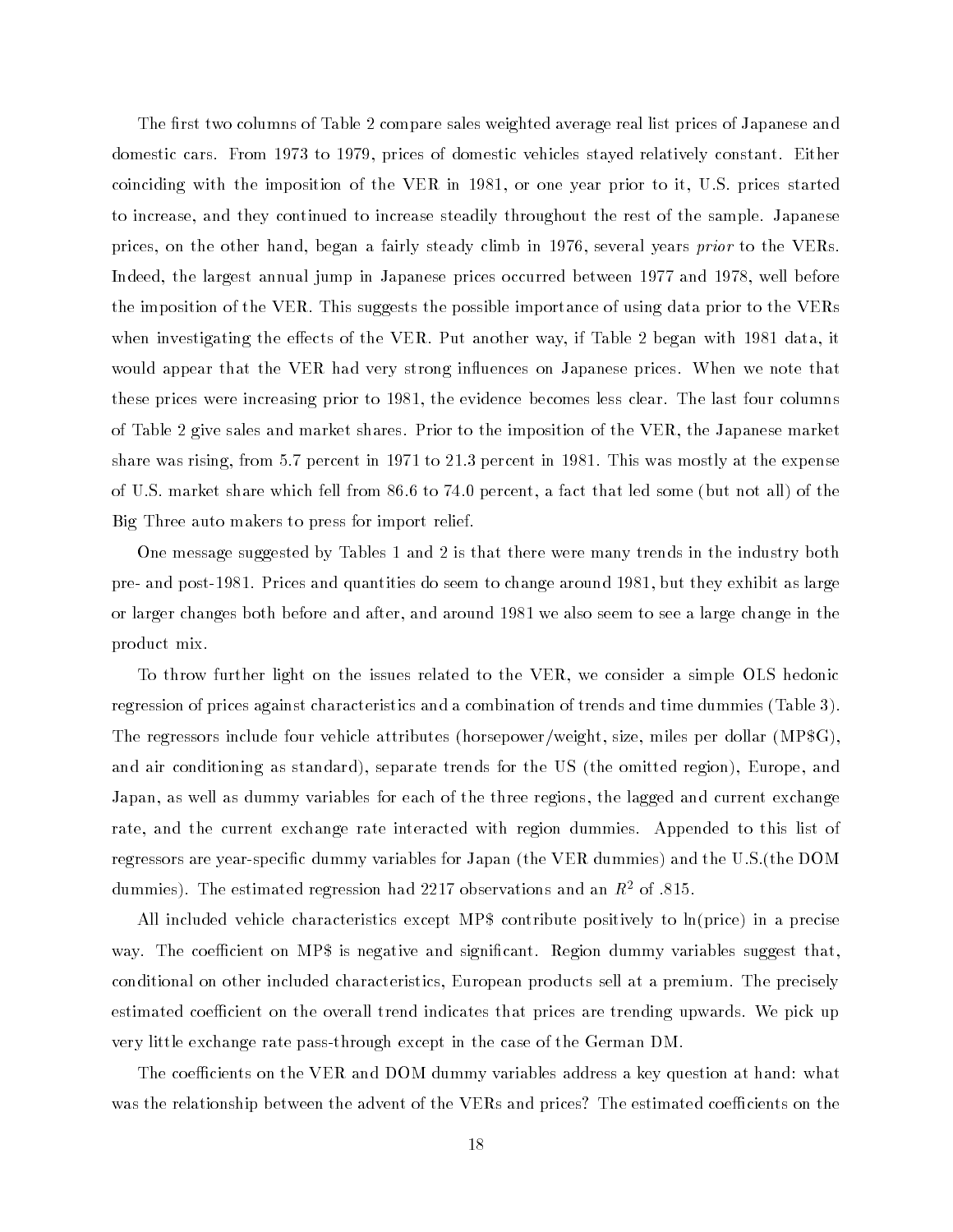VER dummies in Table 3 are all *negative* and some are significantly so. While we are hesitant to draw conclusions from a hedonic regression, these results are nonetheless surprising in light of what seems to be the common wisdom. After accounting for trends and changes in vehicle characteristics, Japanese prices fell or at least did not seem to rise during the VER years. If the VER had the expected effect of increasing Japanese prices, then perhaps any fall in Japanese prices would have been greater absent the VER. During the same period, the coefficients on the domestic dummy variables are usually positive. The bottom line is that simple least squares analysis yields puzzling results, but, due to the lack of any underlying theory, it is hard to know what to make of them. We turn now to results from the estimated structural model.

#### Results

Recall that the structural parameters to be estimated are the means and variances of the distribution of the taste parameters in the utility function, the parameters of the cost function, and the implicit taxes associated with the VERs. We estimate means and variances of the tastes for: horsepower divided by weight (HP/WT), vehicle size, whether air conditioning is standard (AIR), miles driven on one dollar's worth of gasoline (MP\$), and for the utility associated with the outside alternative (the constant). We have experimented with other vehicle attributes and, in BLP, we report that the estimated elasticities and resulting markups are robust to reasonable changes. One variable that does not appear in our list of attributes is a measure of reliability as given by a Consumers' Report rating. While we have such data for several years, it has severe problems in a time series context since ratings are relative to other vehicles in a given year. Hence, the definition of the variable is changing year by year. Moreover inclusion of the reliability index never seemed to matter. We note that the problems caused by not including more characteristics are somewhat attenuated by the fact that the model explicitly allows for characteristics not included in the specication (our unobserved characteristics).

On the cost-side, we include a constant as well as the following vehicle attributes:  $ln(HP/WT)$ . ln(SIZE), and AIR. We include region dummies for Europe and Japan, as well as trends for the U.S., Europe, and Japan. Finally, we also include the log of the exchange rate of the exporting country (lagged one year) and the log of the wage rate in the producing country. We experimented with the contemporaneous exchange rate and found its effect was always about zero and imprecisely estimated.

We include VER dummies for each year since 1981, the year the policy was implemented. These dummy variables are set to one if the VER applies to that automobile model. As noted above, our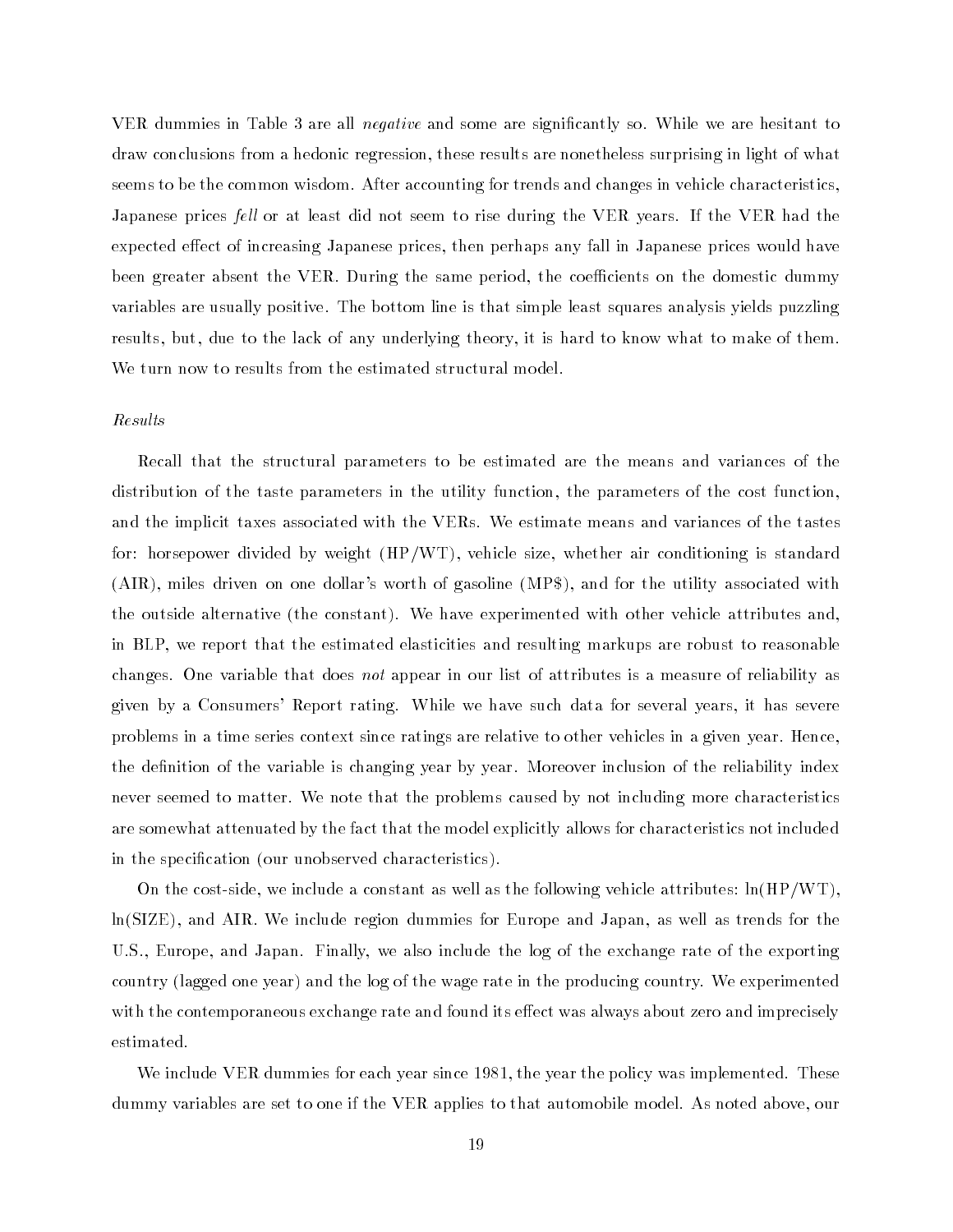base case assumes Japanese models produced in the U.S. did not count against the VER, while captive imports did. Note that this implies that Japanese wages and the yen to dollar exchange rate are determinants of costs for captive imports while U.S. wages are determinants of costs for the Japanese models produced in the U.S.

The estimates for our base case and their standard errors are given in Table 4. We begin with a discussion of the demand side parameters. When interpreting these parameters, it is important to keep in mind that demand for a particular car is driven by the maximum, and not by the mean, of the utilities heterogeneous consumers place on that car. Hence, there are two ways to explain why cars with, say, high HP/WT are popular. Either a high mean for the distribution of tastes for HP/WT or a large variance of tastes will have a tendency to increase the share of consumers who buy cars with large values of  $HP/WT$ . The results in Table 4 show that the means  $(\beta)$ 's) are all highly signicant. The standard deviations of the taste parameters for Size and MP\$ are also signicant. The magnitudes of the standard deviations suggest that relative to their means, there is the most variance in the value of MP\$.

On the cost-side, we find that each attribute contributes positively to marginal cost and almost all of their coefficients are quite precisely estimated. Japanese and European cars cost more to produce and transport, even after conditioning on wages and exchange rates. Domestic marginal costs are trending upwards, while Japanese and European marginal costs are trending slightly downwards. The elasticity of marginal cost with respect to wages is just over a third, not unreasonable for a production process with so large a materials component, while exchange rate pass-through is about zero. This last result is somewhat surprising, but experimentation suggests that it is robust. Exchange rates just do not seem to matter much. This finding contrasts to other estimates of exchange rate pass-through (see Feenstra, Gagnon, and Knetter (1993)), but our estimates are based on on more disaggregated data and on a more detailed model of the industry.

There are several ways to interpret the magnitude of the utility and cost parameters. One way which is easy to understand and captures the information on both the utility and cost sides of the model is to examine price-marginal cost markups. These markups depend on the demand elasticities implied by the  $\beta$ 's and  $\sigma$ 's as well as the marginal cost function parameters (all of which have been jointly estimated.) A representative sample of these markups for a handful of 1990 models representing the quality spectrum is presented in Table 5.<sup>16</sup> These estimates appear quite reasonable and are generally in line with other studies. The standard errors of the markups are

<sup>16</sup> All 2217 markups are available on request.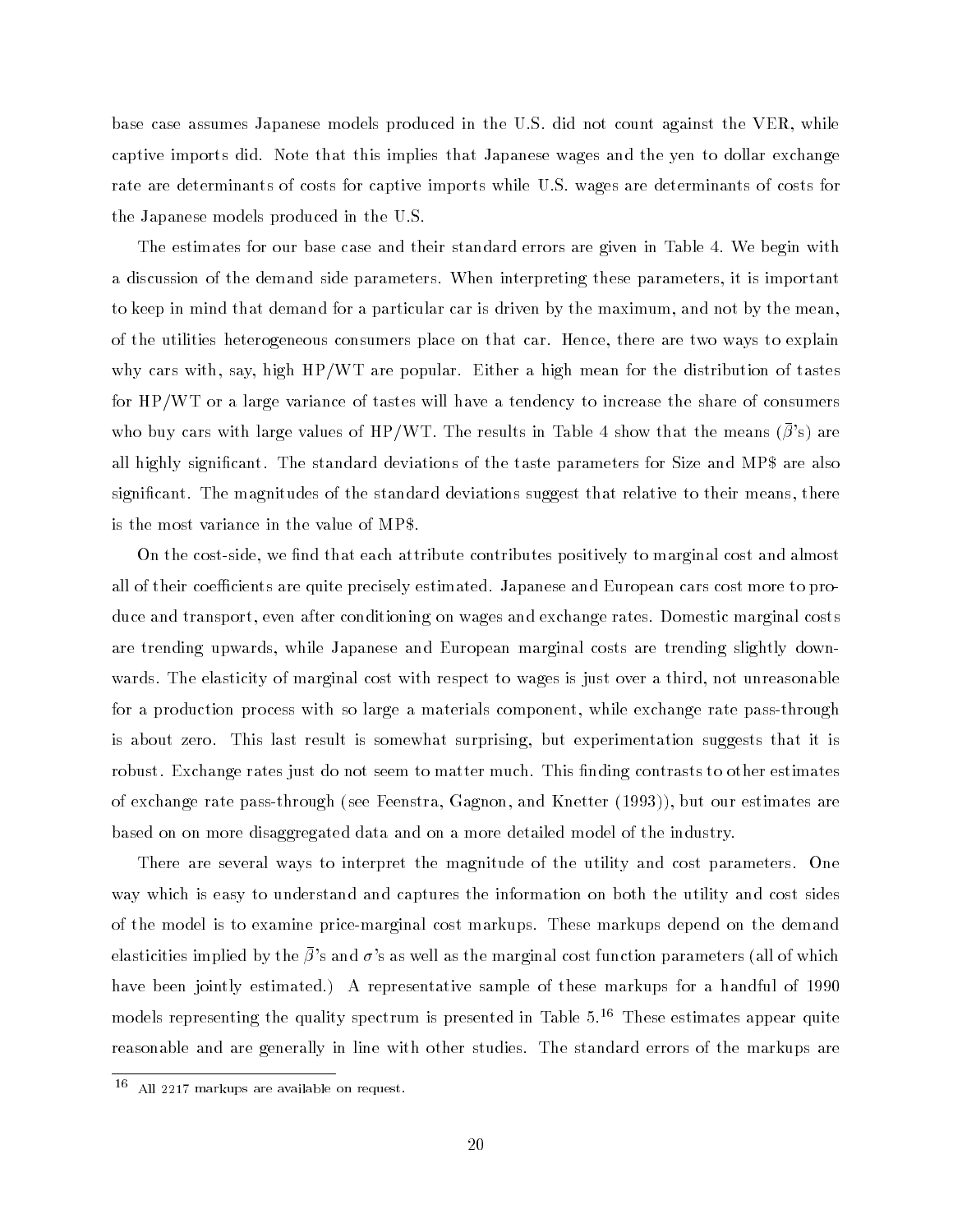presented in column 4 and imply that the markups are quite precisely estimated. (A discussion of how the standard errors are computed is given below in the "Implications" subsection.)

The coefficients on the VER dummies address the following question: Suppose the VER was instead implemented as a specific tax on Japanese automobiles, and no other aspect of the model changed. What is the level of that tax that would generate equilibrium prices equal to those we observe when we have the VERs? A coefficient (or tax) of zero, would imply that the VER was not binding, while larger values correspond to a larger implicit tax. These coefficients are given in the bottom panel of Table 4.

In 1981, 1982, and 1983, the point estimates are about zero with a standard error between \$187 and \$248. In these years, the point estimates imply that the VER had almost no effect on prices. and we cannot reject that the effect was nil. In 1984 and 1985, the point estimates of the implicit tax rise to \$403 and \$361 respectively, but these estimates have standard errors of \$243 and \$303. Again, we cannot reject the hypothesis that the VER was not binding, although it should be noted that two standard errors encompass a wide range of implicit taxes; i.e. while we cannot reject that the VER had no effect in 1984 and 1985, neither can we reject that the implicit tax was in the range of \$600-\$800. We adopt as our null hypothesis, though, the absence of any price effect of the VER and are unable to reject this null for 1981-85. It is perhaps not surprising that the VERs had no effect in 1981, as they were not implemented until mid-year. However, the lack of any effect on equilibrium prices in 1982 and 1983 is likely to be surprising to some observers. Goldberg, for example, finds a large effect of the VER in 1983, the first year of her sample. Nonetheless, our result is robust to the many different variants of our model we have run.

Moreover, the available raw data are consistent with our results. The figures in table 2 indicate that total Japanese sales in the U.S. were below the VER limit in every year until 1986, the first year we estimate a signicant VER dummy. It should be stressed that the export limits themselves are not used at all in our estimation algorithm, and hence provide some independent support for our results. We note again, though, the differences between calendar year and VER year and between sales and shipments that make this comparison problematic. Further, the figures in Table 2 have not have not been adjusted for the nuances imposed by dfi and captive imports.<sup>17</sup>

There are several reasons why we find the VER did not initially bind. The most important of them is that demand was low when the VERs were initially implemented. In 1981 the U.S. was

 $^\circ$  . When we make our best guess of the number of vehicles that count against the VER, we find that in no year did sales about equal the VER limit, although in 1983 sales were close to the limit (due to a surge in captive imports) and in 1986 sales fell only about 130,000 short of the 2.3 million limit. In most other years our guess was noticeably below the limits.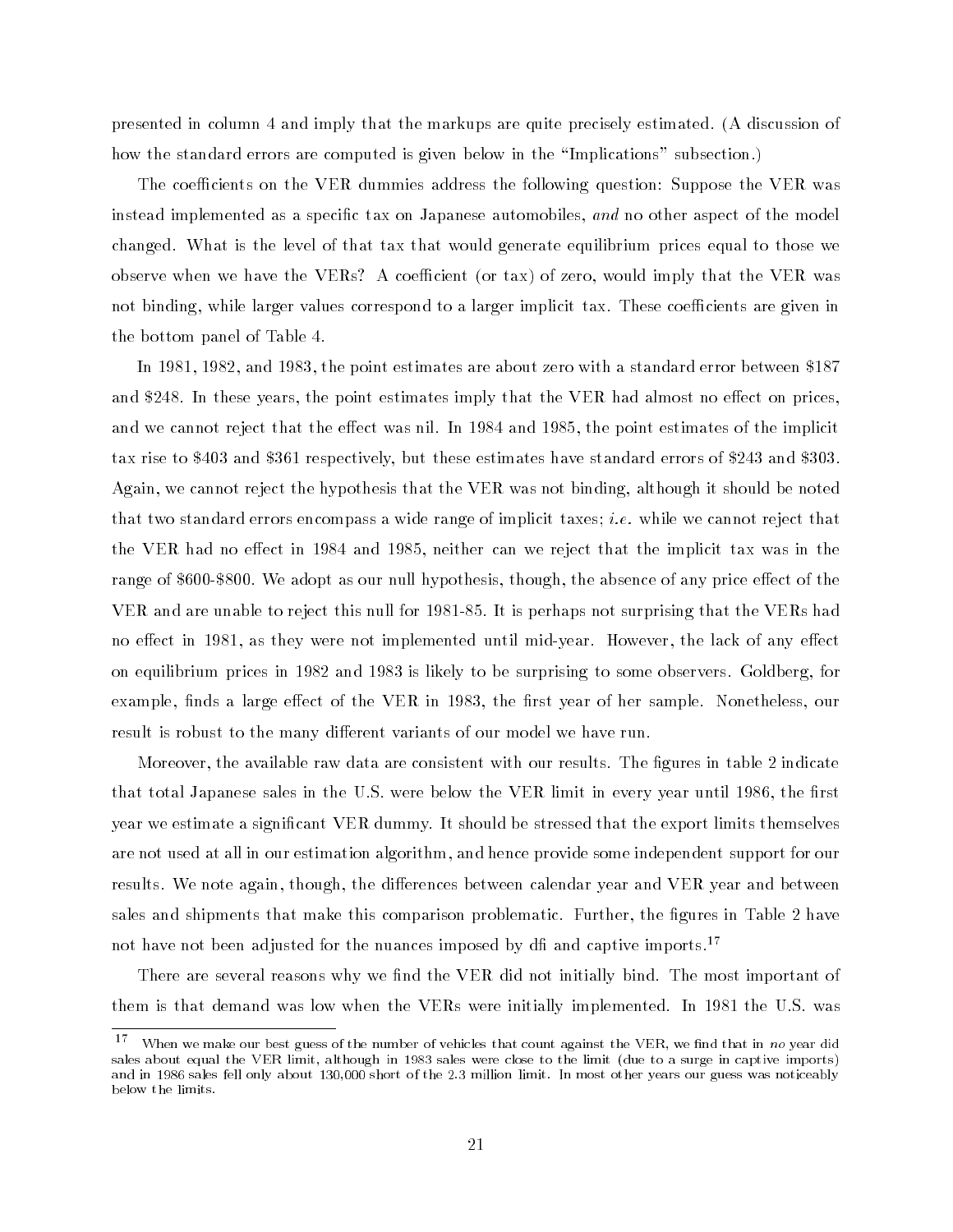both in the midst of a recession, and had a prime interest rate over 18 percent. The prime rate did not fall to below 10 percent until 1985, and as late as 1984 it was over 12 percent. This type of economic environment affects an industry as cyclical as the automobile industry very adversely. Thus, a simple interpretation of the insignicant estimates of the VER dummy parameters for 1981- 1983 is that in the middle of a severe recession, the VERs were set at a level that did not bind. Indeed, the VERs may well have been agreed to by the Japanese precisely because the Japanese realized that the promise of export restraints at the agreed level was both politically expedient and economically inexpensive at the time the agreement was made. We return to the impact of macro variables on our results in the robustness discussion below.

In 1986, the VER begins to have a statistically significant effect on prices in that we can no longer reject that the implicit tax was zero. In 1986, the point estimate of the implicit tax is \$675 (with a standard error of \$307). With an average price of Japanese cars at about \$8,200, the VER is equivalent to about a 8.2 percent tax per Japanese car. (Recall the tax is specic, so it is much larger in percentage terms for inexpensive cars and less for costly ones.) The largest effects of the VERs are from 1987 to 1989, and this is again consistent with the notion that business cycles matter in this industry. During these years, the VER was equivalent to a tax of between \$1277 (with a standard error of \$458) and \$1558 (with a standard error of \$353.) In 1990, the estimated implicit tax falls to a still hefty \$1063. Our estimate of the effect of the VER in 1990, though, is not very robust and should be interpreted with caution. (For a more extensive discussion of this point, see section 6.)

These are large effects and, by 1990, are somewhat surprising. For example, even with the fore-mentioned problems in comparing shipments or sales data to quota allocations, Nissan was surely not exporting its allocation at the end of our sample. Many industry observers have noted that although the VERs were still in effect in 1990 (they remained so until 1994), they were not important due to the increased direct foreign investment by the Japanese into the U.S. Our base case results suggest otherwise. What might be going on here? There are multiple mutually nonexclusive explanations. Note that the VER dummies enter the firms' first order conditions such that it captures price increases above those explained by marginal cost (including region dummies and region-specific trends) and the mark-up. A significant VER dummy would occur if Japanese firms were induced, either by MITI, or by the U.S. or by cartelization to keep prices high and sales low relative to the no-VER Bertrand equilibrium. Indeed dynamic models involving political variables and/or cartel behavior could be built to rationalize this process. Another possible explanation is that while some firms may not have been constrained by the VER, others were. For example,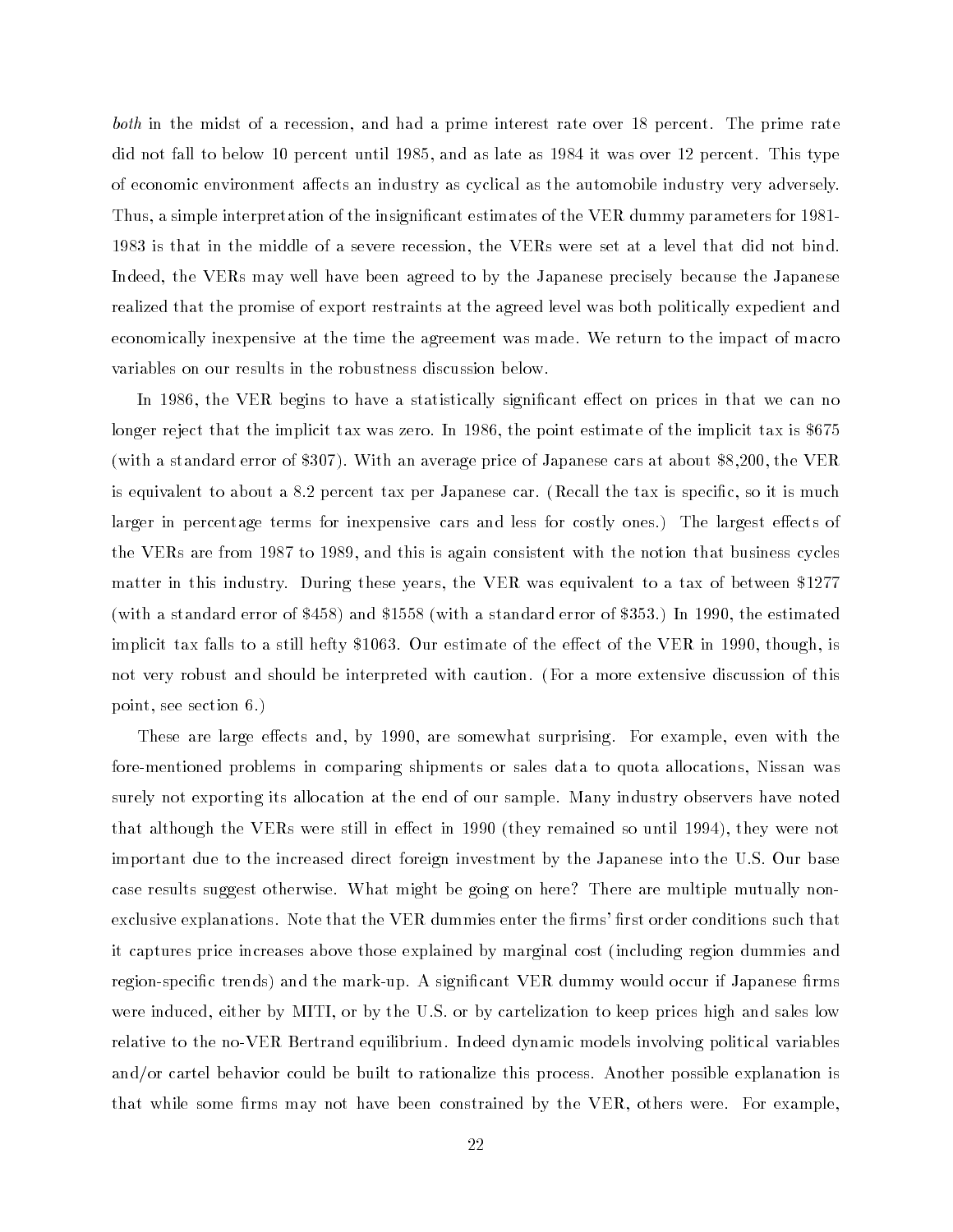while Nissan probably was not constrained, Mitsubishi (due to the many captive imports supplied to Chrysler) almost certainly was. Indeed, one reason exports under the VER were increased in the mid-1980's was probably the increase in captive imports. A third explanation is that some of the large estimated VER dummies in the later 1980's and especially 1990 are not always robust to specification testing. We return to a more detailed examination of these alternatives below.

Thus far, all description of the VERs has been positive, not normative. Sure, prices went up, but this is not all that surprising (though the timing and magnitude of the rises might be.) Insights from the strategic trade policy theoretical literature suggest that the profit-enhancing effect of the VER might make protection welfare enhancing in spite of the concurrent loss of consumer welfare. We turn now to a fuller investigation of the implications of our estimates on both profits and on consumer welfare.

# Implications

In order to investigate the effects of the VER on profits and consumer welfare, we need to know what the industry equilibrium would have been in the absence of the VER. To determine that equilibrium, we set  $\lambda$  (the implicit tax) to zero, and solve for the vector of prices and vector of quantities for which the firms' first order conditions hold and for which consumers maximize utility conditional on those prices. This assumes both that the equilibrium without the VER is also Nash in prices and that the equilibrium is unique (or at least that we solve for the relevant one.) It further assumes that the distribution of automobile characteristics would not have changed in the absence of the VER. This last assumption is probably more reasonable in the short run and less so in the longer run, since the time needed to change models is typically measured in years, not months. We only recompute the equilibrium for years in which  $\lambda$  was significantly larger than zero. This is admittedly a somewhat arbitrary choice, but computational constraints played a role in this decision.

When we solve for the equilibrium that would obtain when  $\lambda$  is set to zero, we implicitly are making use of estimated parameters. Since the estimated parameters have standard errors associated with them, so does the new equilibrium. We compute these standard errors when evaluating policy implications of our estimates. Doing so is non-trivial. The ability to put standard errors on policy implications is one great advantage of econometric methods over the calibration methods that are commonly used in evaluating trade policy. However, because the policy implications are typically complicated non-linear transformations of the parameters, computational constraints have limited the extent to which standards errors have been presented.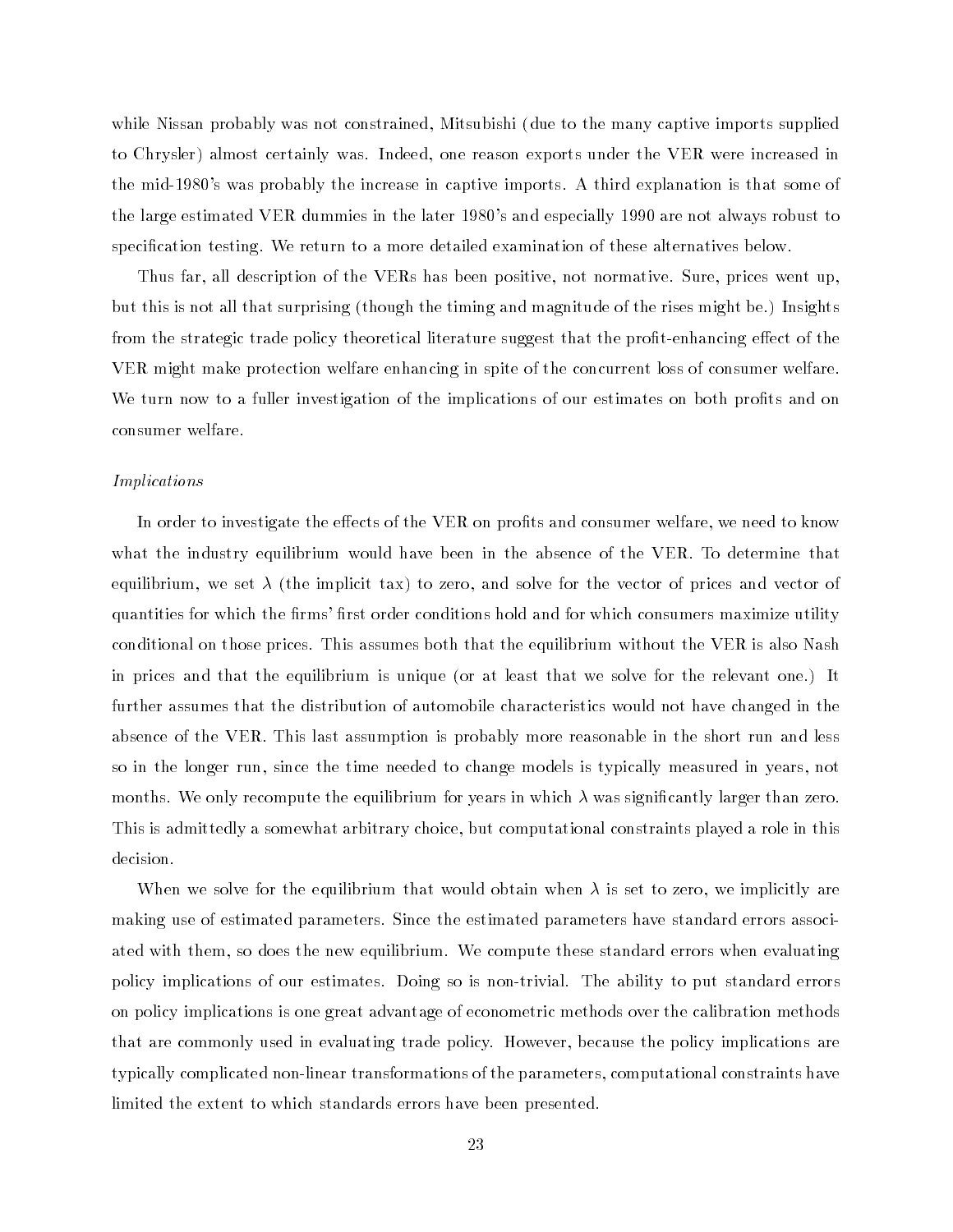One solution (the "delta method") is to linearize the policy implications in the parameters. We avoid this linearization and instead take a more direct Monte Carlo approach. To implement this, we take  $n = 175$  draws of parameters from the estimated asymptotic normal distribution of the parameters.18 For each of these draws, we resolve the entire model and then calculate the implied policy implications. The empirical standard deviation of these policy implications, across the n draws, is then a consistent estimate of the true standard error of the policy implications.

We first turn our attention to the profit-shifting side of the story. The effects of the VER on prices and profits are given in Table 6. There, we report the sales-weighted average price of Japanese, American, and European cars as well as profits with and without the VER, the difference between the VER and no VER cases, and the standard error of this difference. These figures are given for each year in which we estimated a statistically significant VER coefficient. As expected, the prices of Japanese cars were driven up by the VER.<sup>19</sup> Note that in a Nash pricing game, when at least some of the products are strategic complements, prices can rise by either more or less than the amount of the tax. Our estimates indicate that both occur.

The issue of strategic complements and substitutes is an important one in this study. In differentiated products price-setting models, it is usual to think of prices as being strategic complements. In these cases, an exogenous rise in a competitor's price will raise own-firm prices. The intuition that price-setting models yield strategic complements comes from linear models in which the competitor's price affects the intercept, but not the slope, of the own-product demand curve. However, in typical discrete choice models both the intercept and the slope change as the rivals prices change: the demand curve shifts out and becomes more price-sensitive. The change in the slope can occur because those customers who shift away from the rival product are those who are more price-sensitive than average. These price elastic consumers might induce a *decrease* in own-firm prices in response to a rival's price increase. Thus, we can obtain either strategic complements or substitutes.20

The VER increased Japanese prices fairly dramatically. Prices increased by around \$750 in

$$
\frac{\partial s_j}{\partial p_k} + \sum_{r \in \mathcal{J}_f} (p_r - mc_r) \left[ \frac{\partial^2 s_r}{\partial p_j \partial p_k} \right]
$$

<sup>18</sup> We experimented with more draws but found that computational time went up linearly while standard errors remained stable. With substantially fewer draws, estimates became noisy.

 $^\circ$  -Note that since the VERs induce a different combination of cars to be purchased, throughout this table the  $^\circ$ weights used when the VER is assumed operative are different than the weights when it is not.

 $^{-1}$  It is well-known that prices of products  $j$  and  $k$  are strategic complements if and only if  $\partial^2 \pi_f/\partial p_i \partial p_k > 0$ . This cross-price second derivative is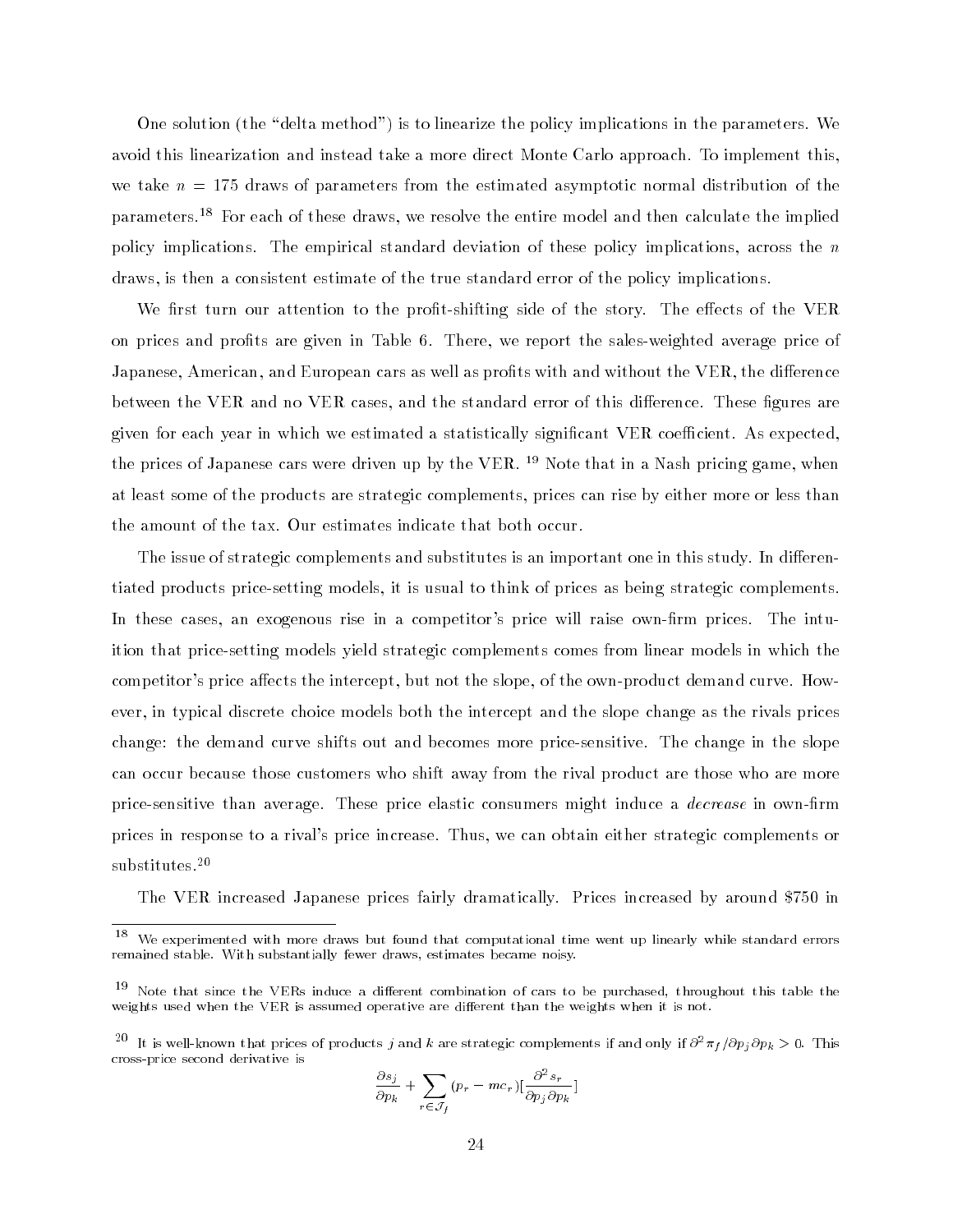1986 and this figure rose to \$1687 in 1987. The increase then fell to around \$800 by 1990. These changes in prices are measured with standard errors of \$35 or less.

We find that the prices of U.S. autos were little affected by the VER. U.S. prices rose by only about \$200 in 1987 and 1988 due to the VER. In other years the increase was less than about \$80 and the standard error was never more than \$28. Recall that in our model, consumers are heterogeneous. Our results suggest that as Japan raised prices, price sensitive consumers switched to U.S. automobiles, and, as a result, markups did not increase much. However, while prices of domestically produced cars were not much changed due to the VER, sales increased signicantly, and this is reflected in the increased profits earned by U.S. firms. The second set of columns in Table 6 indicates that U.S. profits increased by about \$3.09 billion in 1987 and by \$2.76 billion in 1988. Even in 1986, when we find the VER had a relatively small effect on prices, U.S. profits increased by about \$1.6 billion due to the VER. This is the prot-shifting aspect of a strategic trade policy. The standard errors of the difference in profits is large (t-statistics are somewhere between 1 and 2.) Hence, while point estimates suggest that U.S. profits increased, these estimates are not precise. (Since prots depend implicitly on hundreds of elasticities, it may not be that surprising that even if each elasticity is tightly estimated, the change in the level of profits is not that tightly estimated.)

While U.S. profits were much increased by the VER, Japanese profits did not fall a corresponding amount. Our estimates imply that Japanese profits were basically unaffected by the VER. In 1986, point estimates imply that Japanese profits rose by \$111 million while in 1988 they fell by \$110 million. In other years, the figure is somewhere between these two. These are not large numbers. Neither are they precisely estimated. The standard error of the difference in Japanese profits is on the order of \$300-\$400 million. Two factors contributed to the relatively small decrease in Japanese profits. First, apparently a large fraction of consumers had relatively inelastic demands for the Japanese models; these consumers preferred paying the increased Japanese prices to shifting their demand to other models. Second, with the VER, as opposed to a tariff, the Japanese firms did not have to pay the implicit tax. Instead they kept the \revenue" such a tax would have generated

$$
\frac{\partial}{\partial p_k} \frac{\partial s_j}{\partial p_j} = \int \left[ \frac{\partial s_j(\nu)}{\partial p_j} s_k(\nu) + \frac{\partial s_k(\nu)}{\partial p_j} s_j(\nu) \right] dF(\nu),
$$

In our model,

where recall that  $\nu$  is the vector of consumer characteristics. Since the first term in the integrand will usually dominate, the integrand will be large and negative when the price-sensitive consumers are likely to shift to good k. If this effect is large enough for products  $j$  and  $k$ , it will more than compensate for the positive  $\frac{1}{\partial p_k}$  in the expression for  $\partial^2 \pi_f / \partial p_j \partial p_k > 0$ .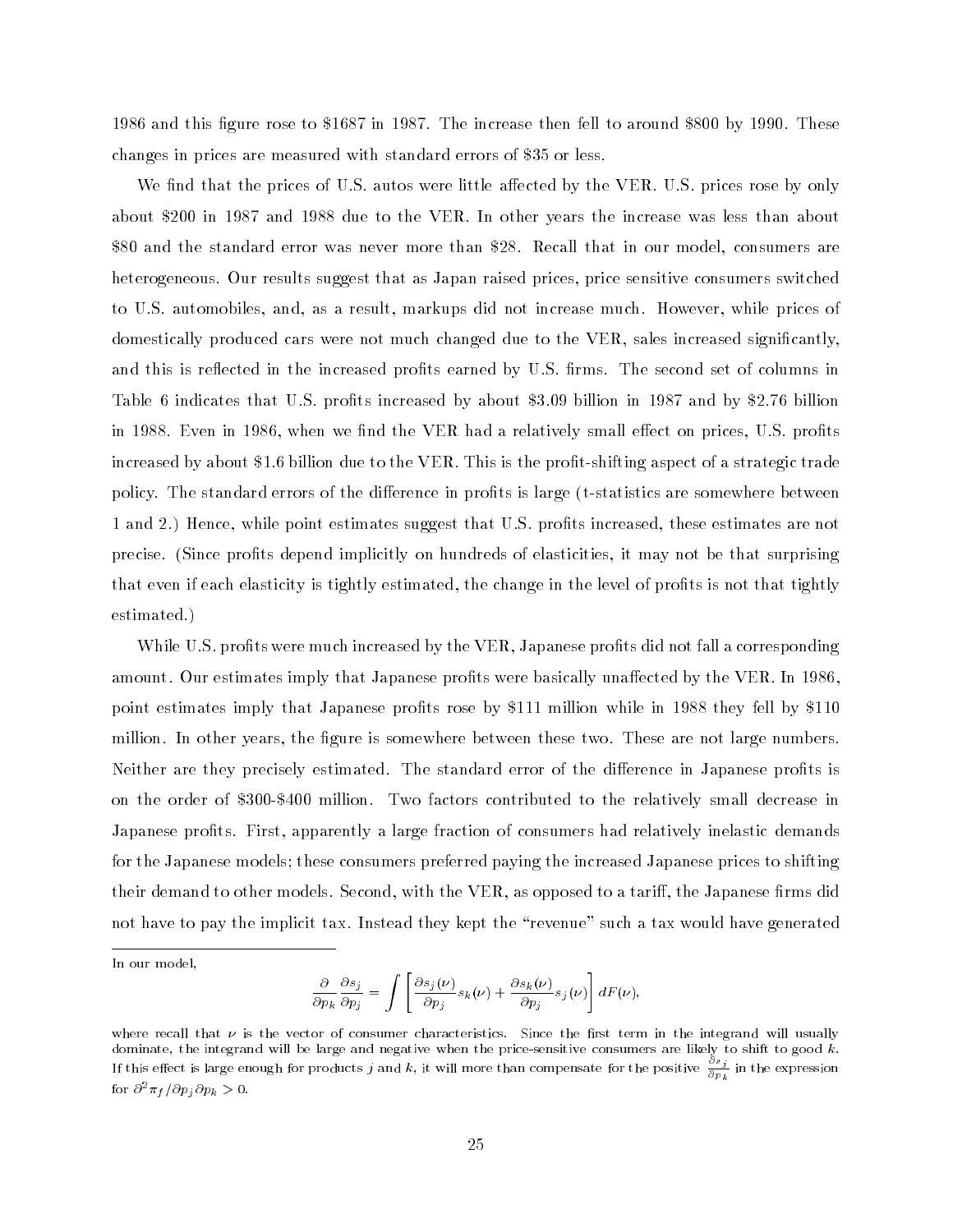and this is reflected in the higher prices. VERs are sometimes referred to as bribes to the foreign firm, for Japanese profits might have been lower had the VER instead been implemented as a tariff or regular quota.21

The theoretical literature has recognized that a quota (or, in this case, VER) might act to raise industry profits. Our point estimates imply this was indeed the case, although our estimates of the change in prots resulting from the VER have relatively large standard errors.

Profits are only part of the economic welfare equation. Another key component is consumer welfare. We compute the compensating variation in the following way. First take a draw from the estimated distribution of tastes and the distribution of income. This draw can be thought of as a simulated household. Next, compute which product gives the highest utility at the VER (i.e. the actual) prices and the resulting utility. Now find the income which generates the same level of utility at the non-VER prices (i.e. the prices we obtained when we solved for the industry equilibrium in the absence of the VER). The change between this income and the initial draw on the household's income is the compensating variation.<sup>22</sup> To estimate the expected compensating variation for a randomly chosen household, we do this a large number of times and take the average. Multiplying this expectation by the number of households in the economy gives the total compensating variation. The estimates in tables 7 and 8 use 10,000 draws (though we have conducted much of the exercise with 100,000 draws and the results only change in the third decimal point).

Table 7 provides estimates, for 1987, of how household-level compensating variation changes with the imposition of the VER. This table begins to address the question of who bears the burden of the VER. The first two rows look at the economy-wide aggregates. The first row gives the average change in the price of the good actually purchased. There we note that prices rise on average \$18. Most households (about 90 percent) did not purchase a car in a given year, and for these households, the price change was zero. Hence the average figure hides a great deal of variation. The standard deviation of the change in the price of the good purchased under the VER is \$277, while at least one product's price rose by \$2369 and another's fell by \$499. The latter is due to the presence of strategic substitutes. The economy-wide average compensating variation figure implies that the VER cost the household, on average, \$41, although this figure was as great as \$2366 for some households. Again due to the strategic substitutes, some households were made \$483 better off by the VER.

<sup>21</sup> It should be noted, however, that Japanese profits are actually somewhat lower than what is reported in Table 6. This is because some of the difference between price and cost is kept by the dealer, and these dealers are typically domestically owned.

<sup>22</sup> A further discussion of this method and other applications are found in Pakes, Berry, and Levinsohn (1993).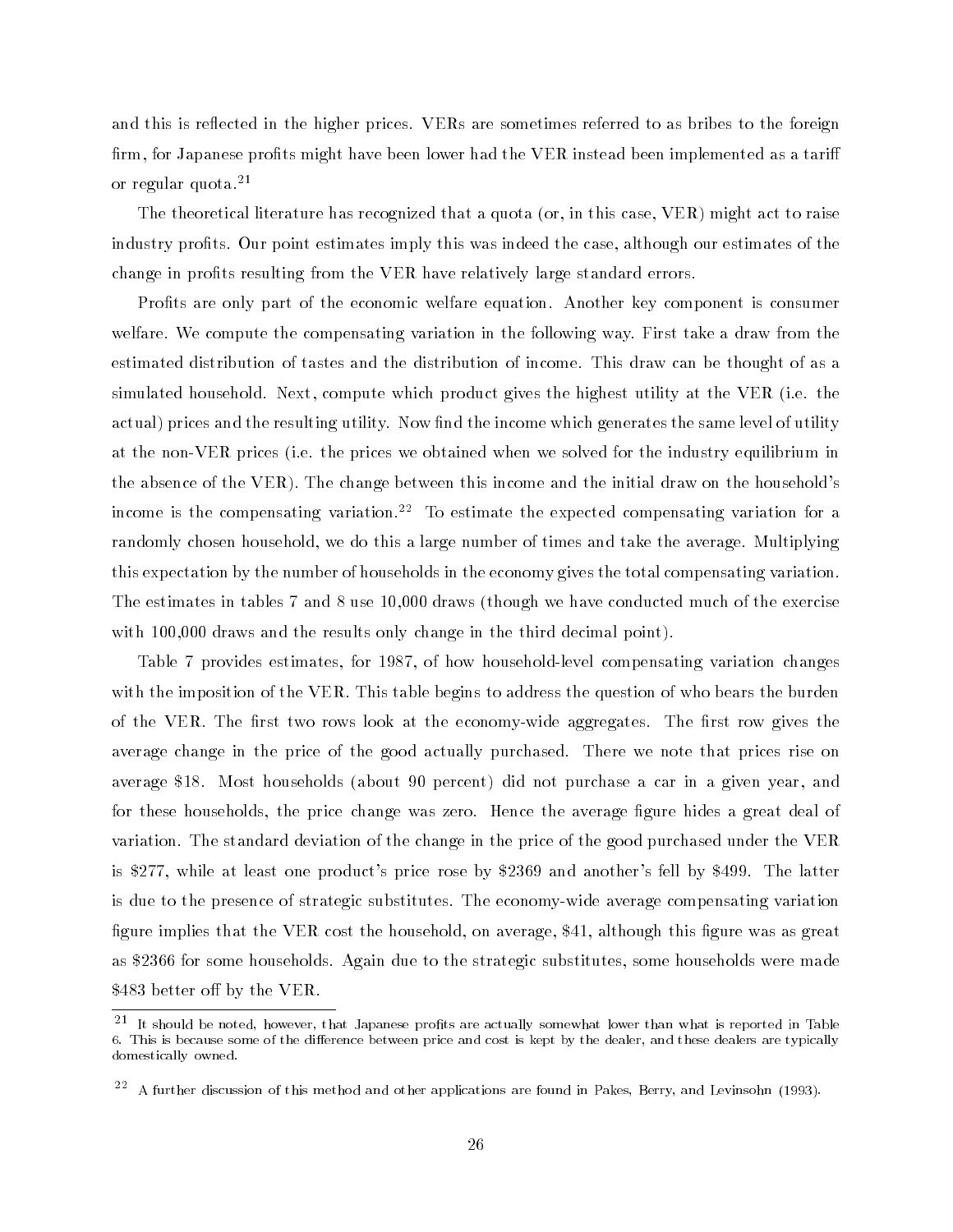The next three pairs of lines in Table 7 decompose the economy-wide averages. We estimate that the imposition of the VER would, on average, leave those households who (under the VER) purchased a car \$317 worse off. This figure reflects the twin facts that auto purchasers were adversely affected by a significant amount and that most households in a given year are not auto purchasers. The \$317 figure is aggregated over households who purchased a Japanese car (when the VER was imposed) and those that purchased a domestic car. These two groups fared quite differently under the VER. On average the VER cost households that bought a Japanese car \$1242. On the other hand, the VER cost households that purchased a domestic car only about \$30. Consumers of domestic cars themselves were not that adversely affected by the VER.

Table 8 gives the bottom line on our evaluation of the VERs as a strategic trade policy. There, we compute the components of aggregate welfare for each of the years in which the VER was estimated to be binding in our base case. The first column gives the change in domestic profits. The second column gives the compensating variation and is negative since the protection cost domestic consumers. The third column gives the sum of the first two columns and represents the net change in welfare for the VER as it was actually implemented. The fourth column presents the foregone tariff revenue (had an import tariff been used instead of the implicit export tax we model.) The fth column then lists the welfare gain that would have resulted if the VER was instead implemented as a tariff, and no other change occured in the nature of the equilibrium. The bottom row of the table gives the cumulative totals over the multiple years, and that is the row on which we focus. Standard errors of all figures are given in parentheses. All figures are in 1983 dollars. In current (1996) dollars, the amounts would be inflated by around 50 percent.

The first effect of the VER was to increase the pure profits of U.S. firms by about 10.2 billion dollars. It is hard to evaluate the magnitude of this figure. To put it into some perspective, though, our estimates imply that the pure profits (not including fixed costs) from Japanese automobile sales in the U.S. in 1990 were about 7.6 billion  $(1983)$  dollars, while the profits of U.S. firms in 1990 were about \$23.1 billion. It seems that the profit shifting effects of the VERs was not negligible.

On the other hand, the burden placed on U.S. consumers was not negligible either as the compensating variation of the VERs was just over \$13.1 billion. The standard error of this figure is \$2.48 billion. The net change in welfare due to the VERs was about -\$2.9 billion. Due to the large standard error on the change in profits, the net change has a relatively large standard error-\$7.56 billion.

When one evaluates the typical trade policy, the welfare components number three: profits, consumer welfare, and tariff revenue. The VER was implemented such that it gave the latter of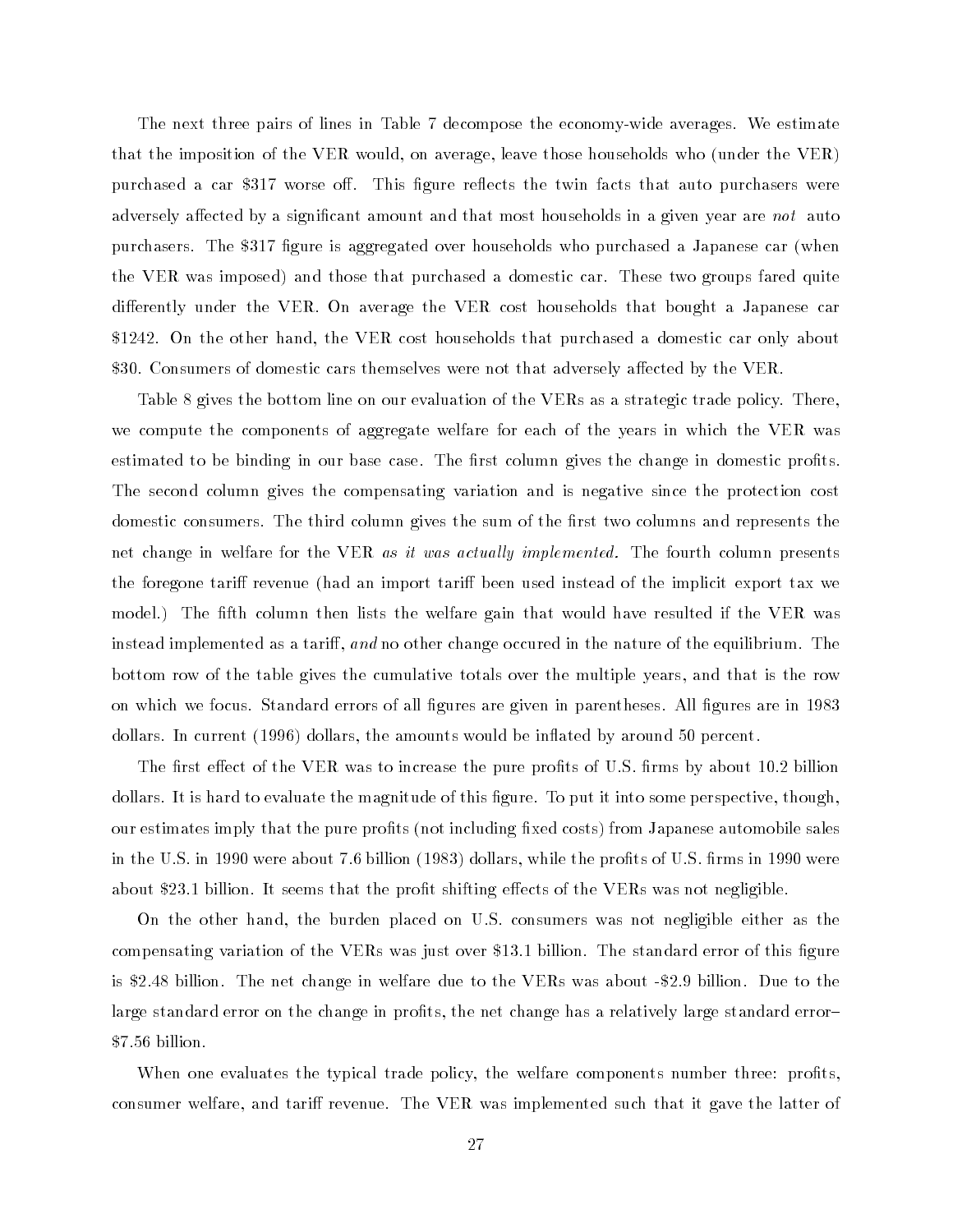these back to the Japanese firms or government. Suppose the U.S. had instead opted for the tariff that would have resulted in the same industry equilibrium observed under the VER. We assume that all imports from Japan generate tariff revenue, and this includes captive imports as well as the made-in-Japan portion of production of models which were also produced in the U.S. (i.e. Camrys made in Japan raise tariff revenue while those made in Kentucky do not.) This policy would have generated almost \$11.2 billion dollars in revenue for the U.S. government. The foregone revenue with a VER is sometimes referred to as the bribe paid in order to induce Japan to agree to the policy in the first place. Our (precise) estimates suggest this was a hefty bribe. When this figure is added to the net change computed in the third column of Table 8, the welfare gain from the VERs totals \$8.34 billion. Our point estimates suggest that if the government been able to impose a tariff without changing any of the other conditions in the market, the implied protection of the automobile industry could have enhanced U.S. welfare for exactly the sort of reasons that came out of the early theoretical models of trade policy and imperfect competition. Nonetheless, this net figure has a standard error as large as the net figure itself. In terms of what was precisely estimated, we conclude that the decrease in consumer welfare was about equal to the foregone tariff revenue.

Does this suggest that tariffs on Japanese automobiles would be in the U.S. economic interest? There are several reasons why this might not be so. For example, we do not model retaliation (nor, though, do most theoretical models of strategic trade policy.) Surely one reason to implement a VER instead of an outright tariff or quota was that the VER bribed the Japanese government into not retaliating. Furthermore, a tariff directed solely at Japanese products would violate the GATT. Also, we are assuming that the imposition of a tariff would not cause Japanese firms to stop marketing some of their models in the U.S. If models were pulled off the U.S. market then consumers with inelastic, as well as those with elastic, demand for that model would be adversely affected.

Just as there are good reasons, though, to wonder whether the \$8.341 billion figure might be unrealistically high, there are also good reasons to believe it is too low. First, we have estimated the welfare effects of the VERs as actually implemented, and there is no reason to believe that they were set to optimize welfare. Second, our theoretical and empirical work did not account for monopoly rents accruing to U.S. workers in the automobile industry.

### 6. Sensitivity Analyses

Along the way to the punchlines provided in the last section, we have made several possibly objectionable assumptions. For example, we assumed the firms played a Bertrand game, that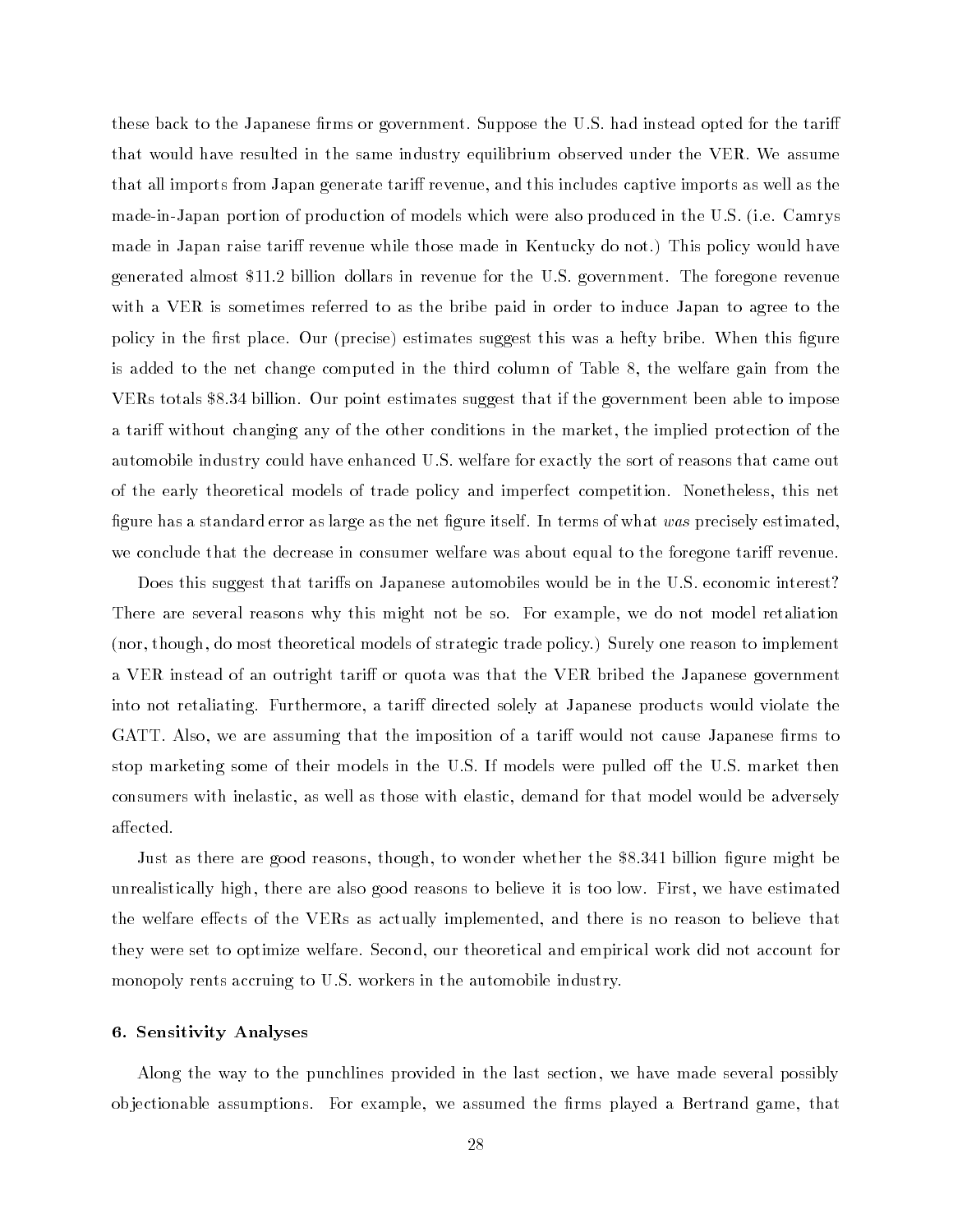firms' underlying cost functions were the same, and that the export limits were either binding or not binding on all firms in any given year. We chose not to ignore df or captive imports, but did ignore some key ways in which the macro-economy might affect automobile demand. We also assumed that quality changes were exogenous. In this section, we ask, do changes in these assumptions affect our major conclusions. $^{23}$ 

Table 9 provides results from seven of the alternative specifications we tried. The base case was estimated under a Bertrand assumption. We investigate how robust our results are to a Cournot as well as to a Mixed Nash assumption. We also investigate the possibility that the VER led to collusion among Japanese firms while the Japanese firms collectively maintained a Bertrand strategy vis a vis non-Japanese firms.

There are many ways to compare results across specications: demand elasticities, markups, profits (which use information from each of the previous two), and the coefficients on the VER dummies. Since the focus of this study is on trade policy, we opt for the latter.

The first column of Table 9 replicates the VER multipliers from our base case. The second column has the estimates obtained under the assumption of Cournot behavior. These estimates are obtained from a structural model in which the firms' first order conditions and resulting markup have been amended to reflect the Cournot assumption.<sup>24</sup> With the Cournot assumption, we find that the multiplier on the 1990 VER dummy variable is less precisely estimated, and we can no longer reject the hypothesis that the VER did not bind that year. On the other hand, the dummy variable for the VER in 1985 becomes statistically signicant. Other than 1985 and 1990, the VER is found to be binding in the same set of years as when price setting was assumed to be Bertrand (though the magnitude of the VER multiplier was quite a bit larger in 1986, and somewhat smaller in the other years than in our base case).

A possibly more realistic alternative to Bertrand is the Mixed Nash case. Here the Japanese

<sup>23</sup> There is also the issue of the shape of our ob jective function, in particular the presence of local minima, and the ability of our numerical procedures (which includes a choice of starting values and of stopping tolerances) to find its overall minimum. We experimented with alternate starting values and tolerances and sometimes found the minimization algorithm stopping at local minima that were slightly dierent than the overall minima reported in the text. In particular some of these alternate runs indicated that the VER had a larger effect in 1985 and a smaller effect in 1990 than the results reported in the text suggest (though these dummies were *never* significant in 1981 to 1984, and were always significant between 1987 and 1989). The VER dummy coefficients on 1985 and especially 1990 are least stable. Our selected base case is the most representative of our results, but it may be that the VER had a larger effect in 1985 and a smaller effect in 1990 than the base case results suggest. The results for these years, then, should be interpreted with caution.

 $^{-1}$  All else is as in the base case. i.e. We use the same: i) starting values; ii) model for dfi and captive imports; and iii) the same simulation draws as in the base case.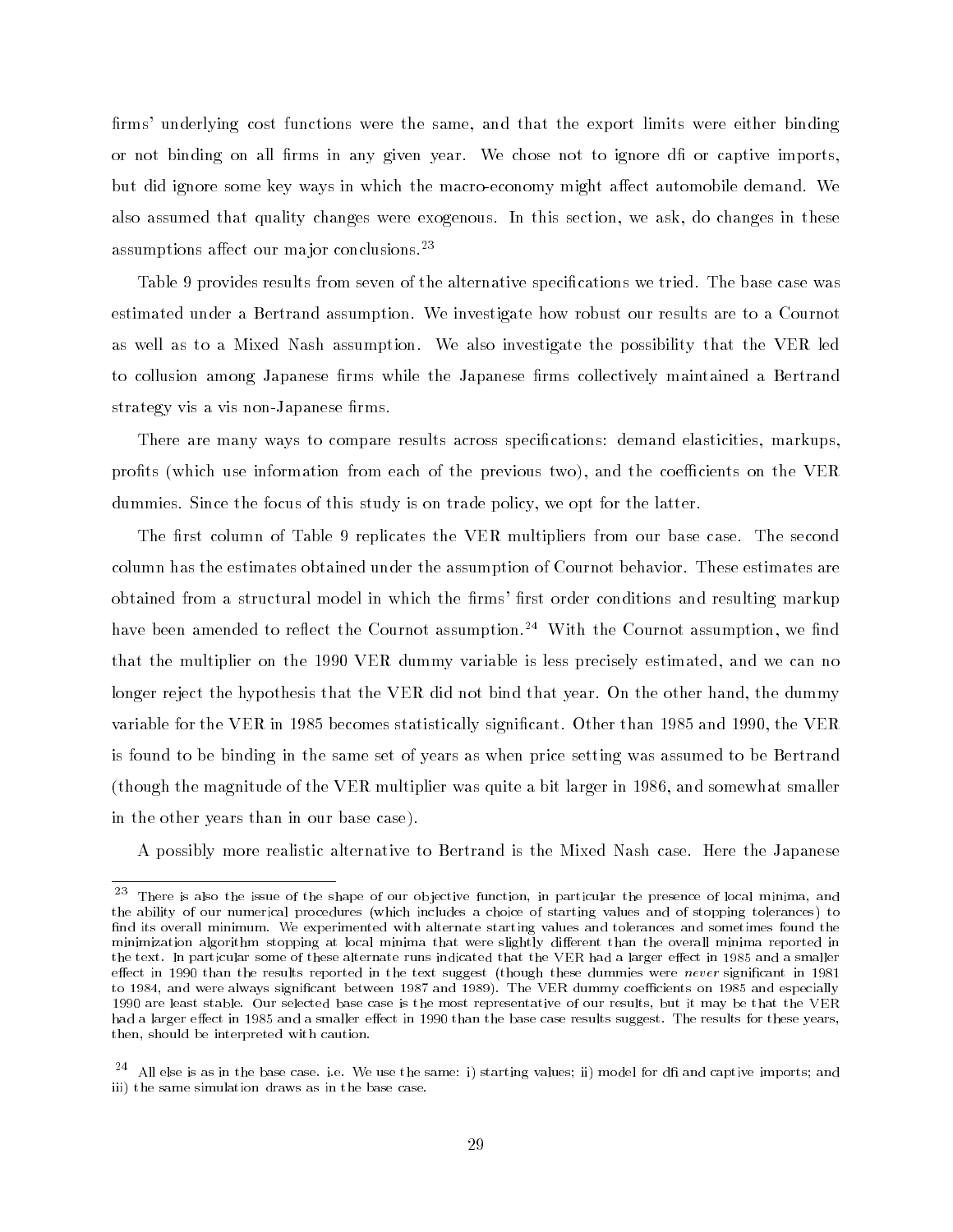firms set quantities while other firms set prices.<sup>25</sup> If one believed that there were strict export limits given to the Japanese firms, a model where these firms set quantities seems more plausible. The VER multipliers we obtained when we re-estimated our model under the Mixed Nash assumption are given in the third column of Table 9. They are, in terms of magnitudes of estimates and standard errors, very close to those obtained under the Bertrand assumption. The VERs bind in all the same years and the implied specific tax is about the same across the two specifications. We conclude that while it may be reasonable to estimate the model under alternative static equilibrium concepts, it doesn't really seem to impact the policy conclusions drawn. A caveat is in order, though. While the results are robust to the various specifications of the equilibrium, it remains the case in all results presented that the demand and cost sides of the model have been estimated simultaneously. In principle, one could estimate the demand-side of the model alone and then use the estimated elasticities to investigate the cost side of the model. This would be more flexible and would impose less structure on the utility function parameter estimates. We have tried to do this, and are unable to obtain precise estimates of many of the parameters of interest. We conclude that, absent more data, the equilibrium first-order conditions on the cost side contribute to the precision of the demand-side estimates. We are currently working on developing methods, using consumer-level data, that might allow one to estimate the demand-side independently of any equilibrium assumptions. See, for example, Berry, Levinsohn, and Pakes (1997).

The fourth column of Table 9 presents the VER multipliers from the collusion case. The thought experiment here is that the VER induced Japanese firms to collude. From a modeling perspective, this essentially changes the firms' first-order conditions such that all Japanese firms act like a single multi-product oligopolist. The estimated VER multipliers are quite similar to the base case, although the 1985 coefficient becomes statistically significant while the 1986 coefficient becomes statistically insignicant. All point estimates, though, are within one standard deviation of the base case estimates.

Since dfi production was not subject to any restraints, one would expect the presence of dfi to diminish the trade restraining aspect of the VERs. On the other hand, we would not necessarily expect dfi to render the VERs ineffectual for three reasons. First, it takes time to build an automobile plant and bring it up to capacity. Second, the amount of capacity built in the U.S. is determined by perceptions of the future implications of that capacity, including its potential political ramications, and there is good reason to believe that the U.S. capacity of Japanese models was not built

<sup>25</sup> Once again, we are simply assuming that such an equilibrium exists and then showing that it does exist at the estimated parameter values.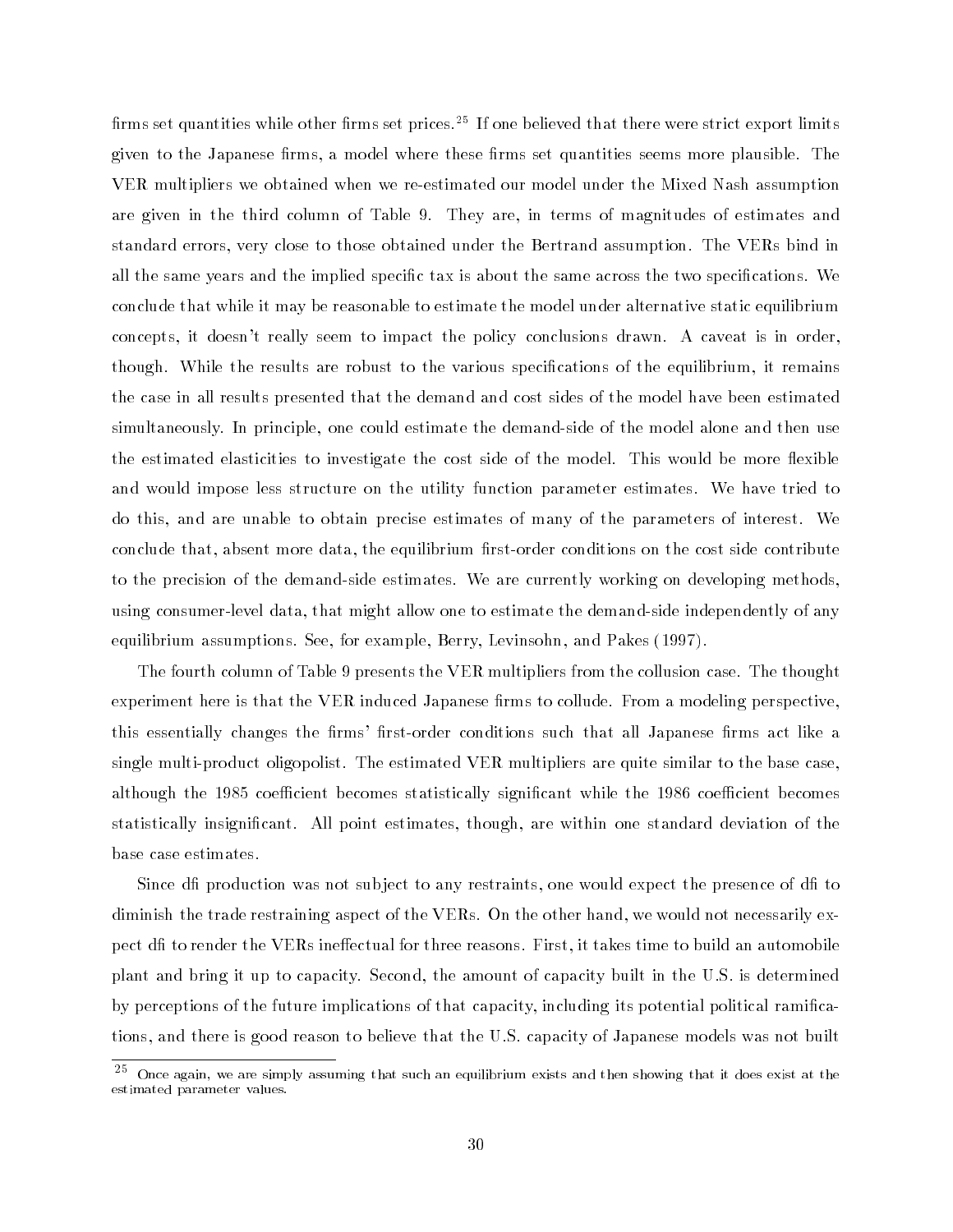up as fast as otherwise would have been expected. For example, although production costs in 1994 were widely believed to be lower in the U.S. than in Japan for the same vehicle, there were no ma jor new plants on the drawing boards, and this is due in part to political concerns. (Restrictions on Japanese capacity in the U.S. were reported to be discussed during President Bush's "auto" trip to Japan.) Third, if production costs were lower in Japan than in the U.S., the VER might still bind even with the presence of dfi. To investigate how treating dfi differently (and effectively ignoring it) might alter our results, the model is re-estimated ignoring the effects of dfi on the underlying structural model. These results are presented in the fth column of Table 9.

The general pattern is one in which the VER dummies are similar to the base case, with a few exceptions. When we ignore dfi, the VER appears to be binding in 1985 and not binding in 1986 or 1990. More importantly, ignoring dfi does not affect our finding that the VER contributed to higher prices for Japanese cars in the later 1980's, but not in the first four years of the policy. Although the coefficient estimates of the VER dummies are not that different from the base case. the welfare implications are. This is because the implicit tariff revenue foregone is much higher when df is ignored, since no-df assumption would attribute foregone tariff revenue to all the cars actually produced by Japanese firms in the U.S.

The next column of Table 9 gives the results when we ignore the role of captive imports. This specication is estimated in order to determined whether ignoring captive imports (as previous studies have) matters to our main results. We find that the results of the no captive imports specification are quite similar to the base case. The main difference is that by ignoring captive imports, it appears that the VER significantly raised prices in 1985, and possibly also in 1984. while our base case indicates the contrary. Although the coefficients are not that different for the no captive imports case, the welfare consequences of ignoring the captive imports are large. Like the story with dfi, this occurs because with captive imports, the consequences for foregone tariff revenue are large.

The next-to-last column of Table 9 presents the VER dummies when an attempt is made to account for macroeconomic influences on the demand system. These runs included GNP and the prime interest rate as linear terms in the utility function. These terms do not have random coefficients. The GNP variable had a positive coefficient on it (with a t-statistic of around 2) while the prime interest rate had a negative coefficient on it (with a t-statistic of around -10). Including these variables is quite *ad hoc*.. In principle, one can argue that shifts in income are already captured by the inclusion of household income in the utility function. Also, while the interest rate certainly matters, it just as certainly would not enter a structural dynamic model of automobile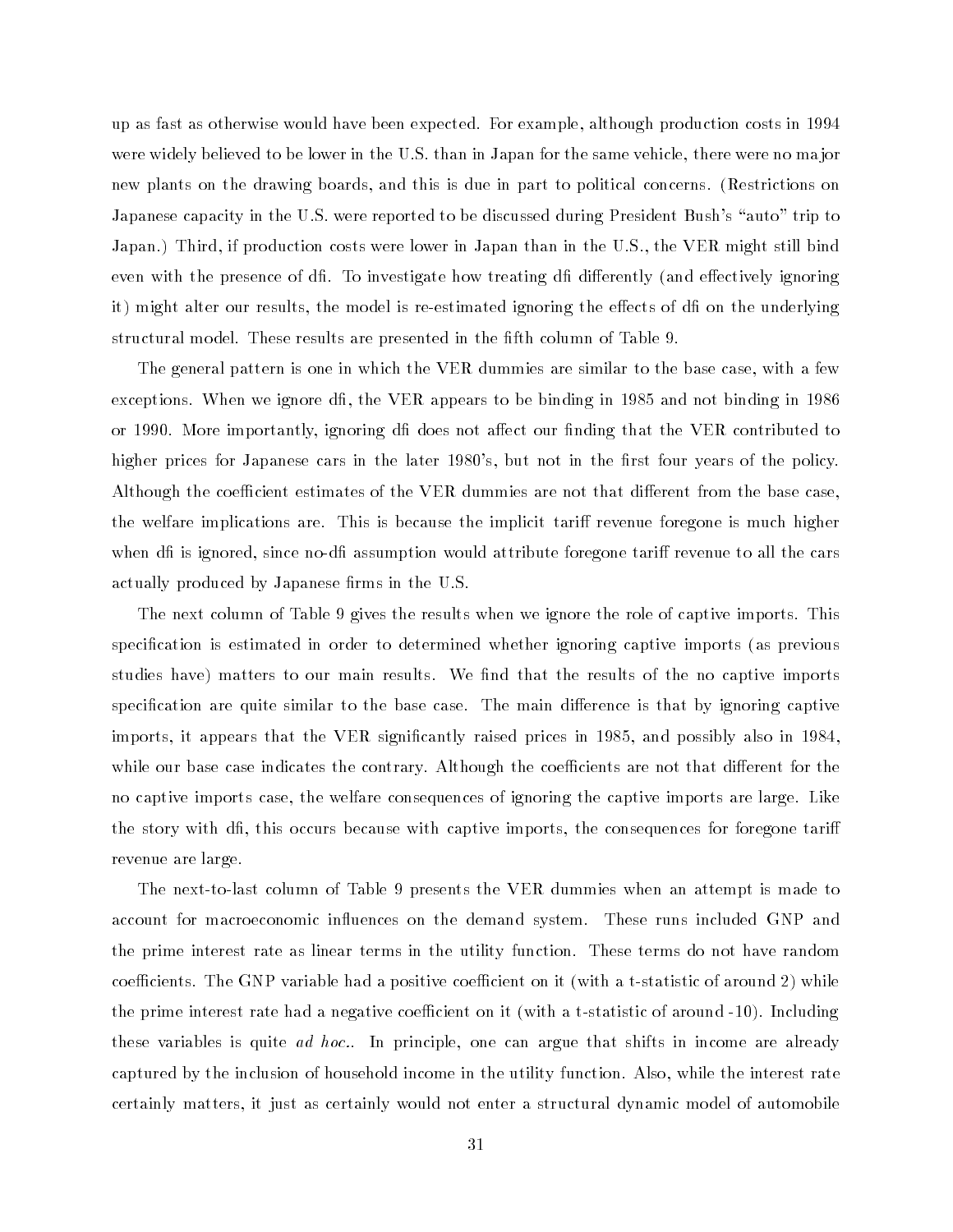demand in the simple manner with which we experiment. We include these variables, though, to investigate, albeit loosely, whether including some macroeconomic demand shifters substantively alters our conclusions about the VERs. As VER dummies in the last column indicate, our results are not that different. We find that the 1985 coefficient becomes significant, while the 1986 and 1990 coefficients become insignificant, and the other coefficients are slightly smaller in magnitude. This suggests that ignoring macroeconomic influences may make the VER look slightly more binding than in fact it was.

Finally, we investigate the robustness of our results to the implicit assumption that all firms have the same underlying cost function. There are of course many ways in which cost functions might differ across firms. As a first pass at this issue, we allow firm-specific fixed effects in the cost function and re-estimate the model with these 26 fixed effects. The estimated VER multipliers from this experiment are given in the last column off Table 9. The main difference between this case and the base case is that the 1986 coefficient becomes statistically insignificant.

We also conducted some sensitivity analyses in which more than just yearly VER dummies were estimated. Recall that the base case imposed that the export limits were either binding or not binding on all Japanese firms in a given year. Anecdotal evidence suggests that perhaps the smaller Japanese firms were more constrained by the VER (at least in the early years). An approach which would be robust to this and other contingencies would be to estimate separate VER dummies for each firm in each year. This, though, is computationally infeasible and would, in any case, generate imprecise estimates. A middle ground between the infeasible ideal and the base case is to estimate one multiplier for the Big Two in Japan (Toyota and Nissan) and another for the other Japanese firms. The results suggested that the smaller firms might have been more constrained in the first few years of the VER, although the effect is imprecisely measured. The anecdotal evidence may have a grain of truth to it.

The VER, as modeled, enters costs as a year-specific dummy variable for Japanese firms beginning in 1981. There are myriad stories that might lead to an observationally equivalent estimating equation. The VER effects show up as deviations from costs, conditional on trends and cost-shifters. in the very particular way implied by the firms' first order conditions. We estimated the model with quadratic region-specific trends instead of the linear ones. The VER coefficients for 1986 and 1990 cease to be significantly different from zero.

As a "common sense" test of our results, we re-estimated the model with two other sets of country-year dummy variables. Each enter the cost function just as the VER did. In one specification, the model was re-estimated using "VER" dummies for every year, even those prior to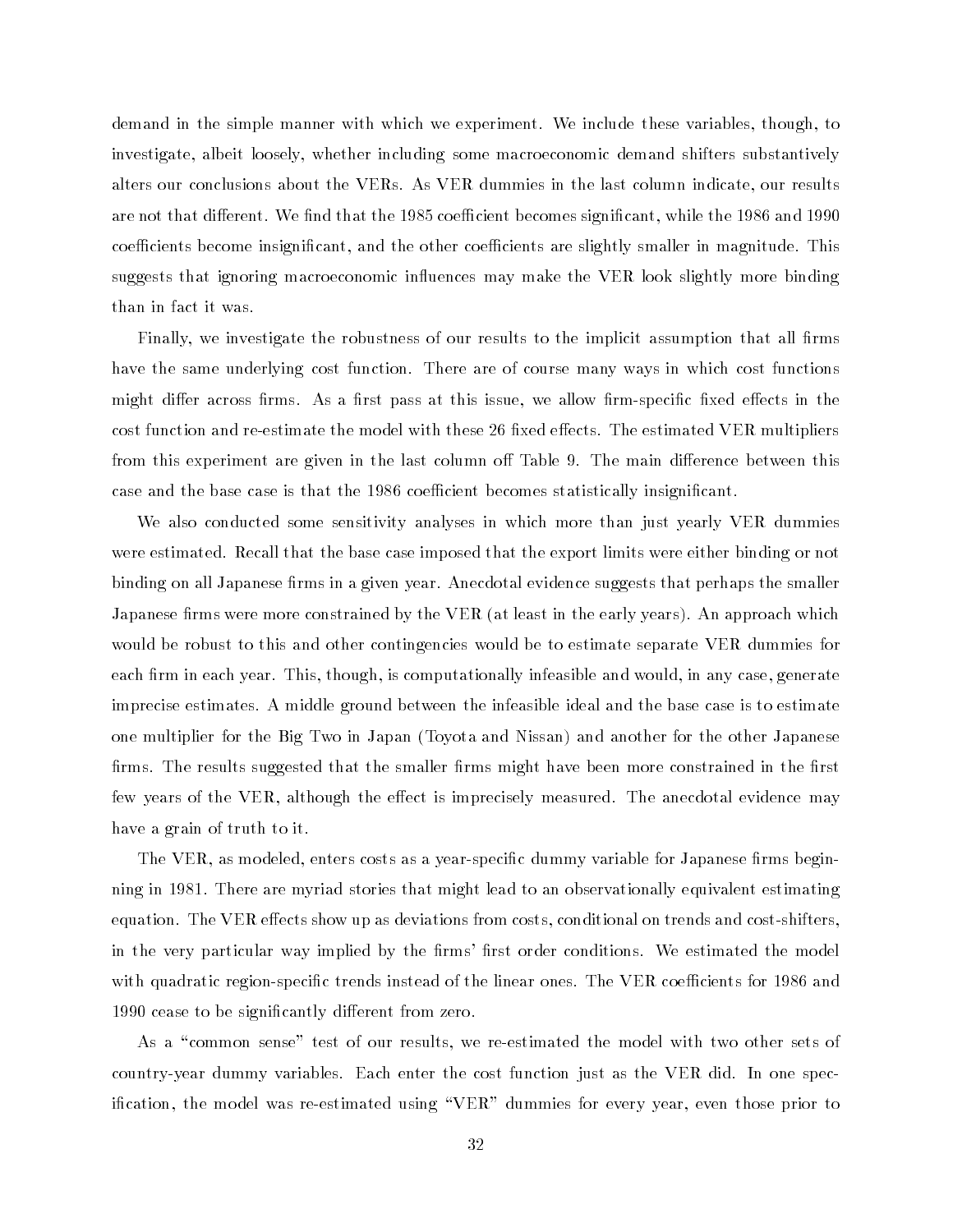the VER. If we were to consistently find significant effects of the "VERs" in the years prior to 1981, one might wonder whether the results for the years after 1980 were really picking up the trade restraints or something altogether different. The coefficients on the VER dummy variables were insignificantly different from zero throughout the 1970s. During the years that the VER was actually in place, the only changes relative to the base case are that the coefficients on the VER in some years were slightly smaller and usually less precisely estimated.

The model was also estimated with year-specific dummy variables for domestic firms during the 1980's. Again, had these dummy variables matched the pattern of the Japanese VER multipliers, one might wonder whether something other than the VER might be motivating the base case results. We found that only one of the 10 year-specific dummy variables for domestic firms was significantly different from zero- about what we would expect if all were zero at the 90 percent level of statistical significance. The point estimates were all quite small.<sup>26</sup>

The model was estimated allowing tastes to differ in the 1970s. This was done by allowing the means of the tastes distributions to differ in the 1970s while constraining the variances of the taste distributions to remain constant over the sample. This was required in order to keep the estimation computationally feasible. The results suggest that the marginal utility of size and air conditioning was lower in the 1970's, a period during which gas prices were high. We can reject that tastes were constant over the sample. The estimated VER coefficients, though, remain substantively the same as the base case.

Finally, we have assumed that quality changes are exogenous. That is, while upgrading occurred, we do not model this as a policy-induced response. Our results, then, are conditional on the exogeneity of the existing product attributes.

From Table 9 and our other sensitivity analyses, we conclude that our base case results are reasonably robust to several plausible alternative specifications. Because the results seem so robust, it is natural to question why they do not replicate the messages of the existing literature on the effect of the VER. Our results are not very much at odds with Feenstra's and the differences are explainable. Feenstra (1988) found substantial quality upgrading, and we also find this in our data. Feenstra found that the VER was initially binding. His methods and data, though, were quite different. He did not use data for the decade prior to the VERs, and he estimated separate sets of coefficients for Japanese cars. Finally, his methods are much more in the spirit of a reduced form.

<sup>26</sup> We do not report the full results here, because this was the one specication for which we had troubles in reliably minimizing the ob jective function. This problem appeared to arise because of the large number of non-linear cost-side parameters being estimated.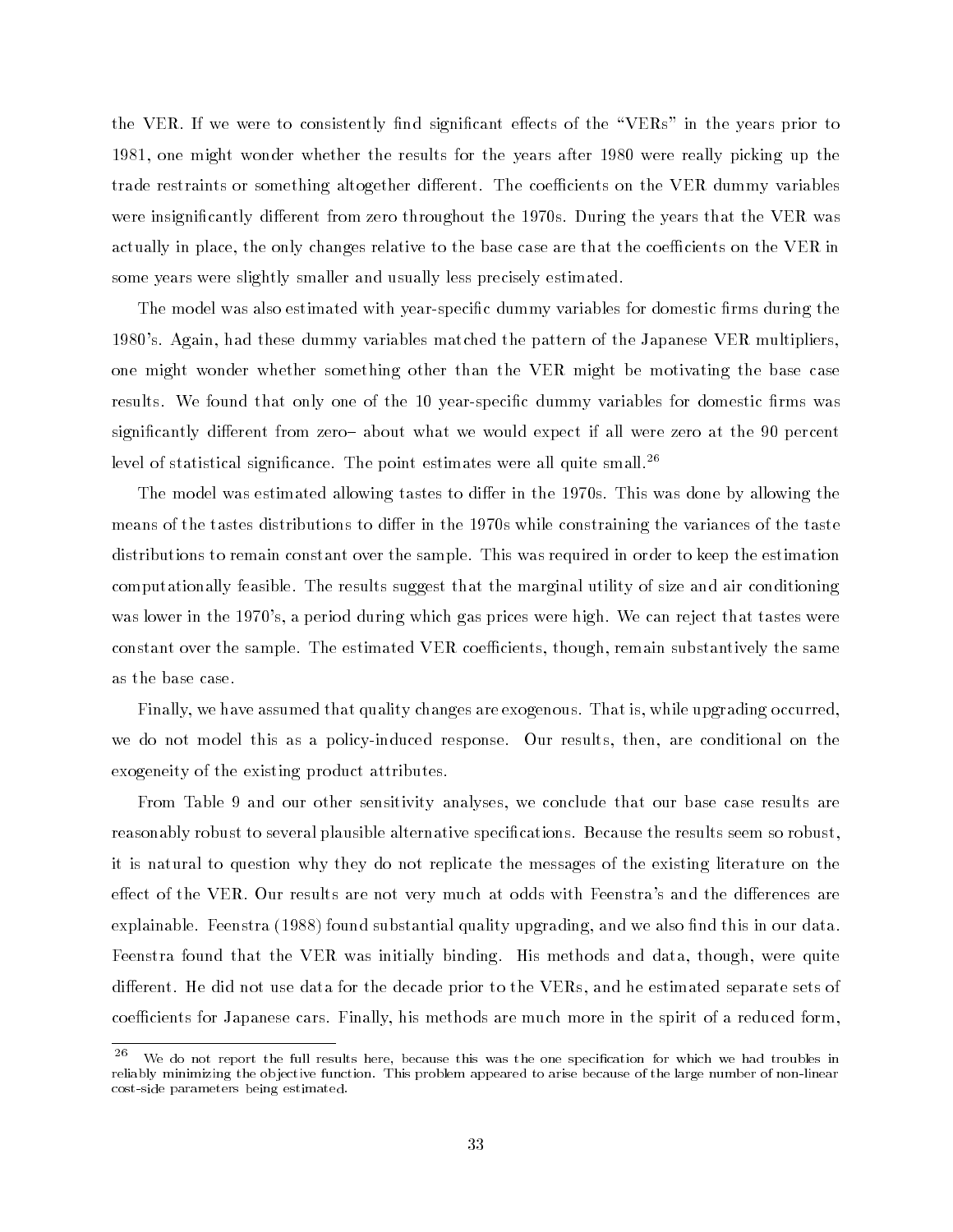and the underlying framework is not nearly as structural as our equilibrium oligopoly model. (His work also predates ours by about a decade, and many of the econometric tools at our disposal were not available then.) When we use the same years of data as Feenstra and employ simple hedonic regressions as he did, we find that we replicate the gist of his results. The VERs appear binding in the early years, but their magnitude is small and not always precisely estimated. When we add our oligopoly structure, but continue to allow Japanese cars to have different cost functions, we no longer find that the VERs were initially binding. We conclude that what differences there are between our results and Feenstra's emanate from different interpretations to the hedonic regression; we have a model which allows us to impute changes in that regression to changes in underlying costs, in markups, and in the implications of trade policy (the VER dummies).

Though Goldberg's (1995) methods are a lot more similar to ours than Feenstra's, her results, unlike those of Feenstra, are, in some respects, quite different from ours. In particular, as noted earlier, Goldberg finds that the VER was binding in the early years. We investigated several possible sources of this difference but could not account for it. Goldberg did not use data from years prior to the VER, had fewer years of data for the later 1980's, and made use of consumer-level data using the Consumer Expenditure Survey. When we estimate our model using only the same years of data as Goldberg, we continue to find that the VER did not initially bind. We allowed for trends in the data that Goldberg does not account for. We again re-estimate our model excluding all trends. Again, our results remain at odds with Goldberg's. As noted above, ignoring or including macroeconomic variables, direct foreign investment, and/or captive imports do not substantively change our results, and hence could not reconcile them with those reported by Goldberg. We speculate on two possible reasons for the difference. We account for the econometric endogeneity of price, while Goldberg does not. Using consumer-level automobile purchase data (not used in the analysis of this paper), we find that ignoring this endogeneity substantially biases the estimates and that the resulting elasticities are affected. Since these elasticities are key to the analysis, this may account for the difference. Secondly, the demand structures in this study and in Goldberg's are quite different and this too may matter.

#### 7. Conclusions and Caveats

Our estimates indicate that the VERs affected prices, although not necessarily in the years most expected. They raised Japanese prices and domestic sales. The profits of domestic firms increased substantially while those of Japanese firms were less affected. Domestic consumer welfare fell, also quite signicantly, and this burden fell disproportionately on consumers with relatively inelastic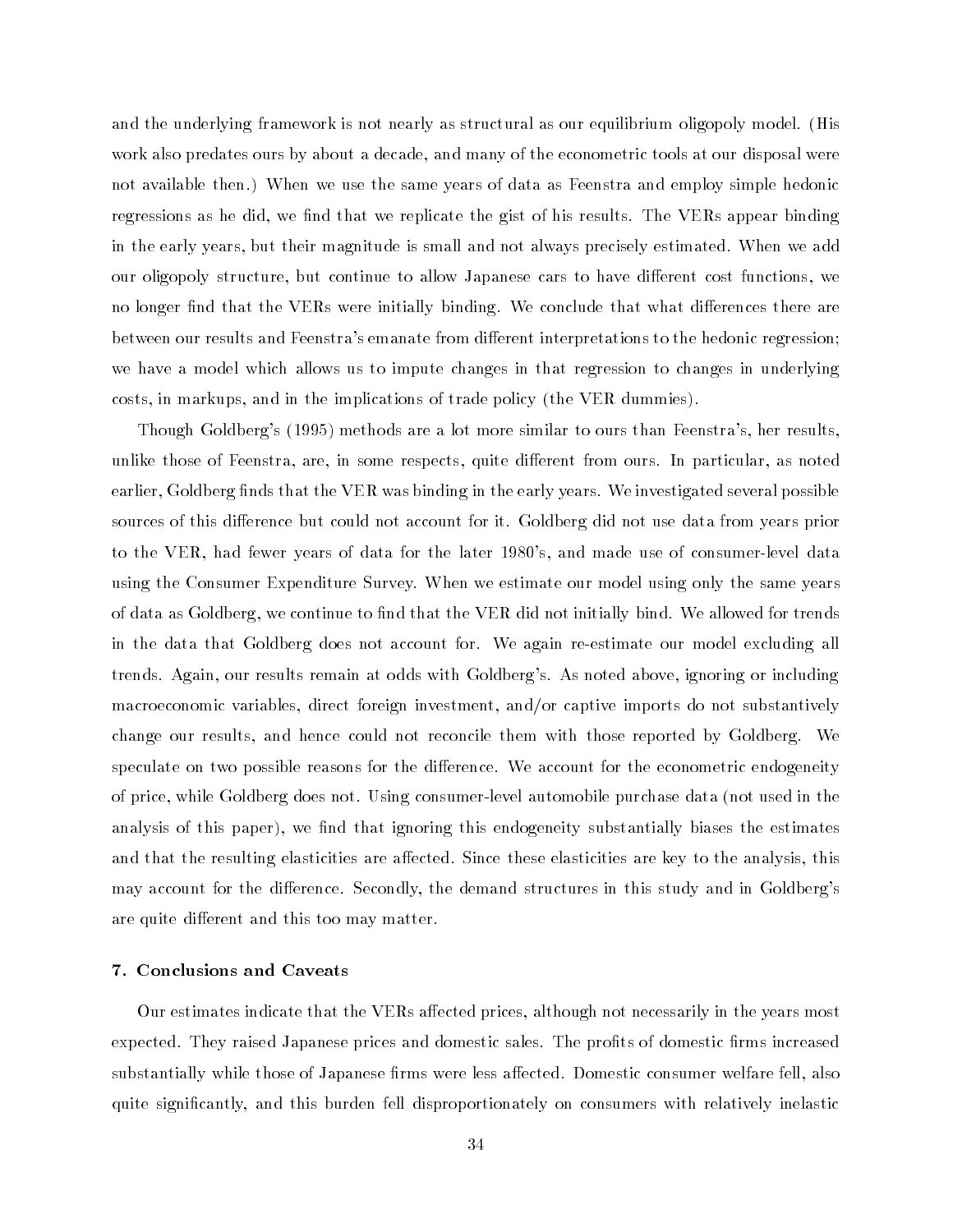demands for Japanese products. The "give-away" to Japan in terms of foregone tariff revenue was very large. In sum, our point estimates imply that if tariffs could have been instituted without setting off other changes in the market (in particular with no changes in the cars marketed in the U.S. and no retaliatory responses by the Japanese), strategic trade policy could have enhanced U.S. economic welfare.

When the first economic models of strategic trade policy were being introduced, most of the founders of that literature went to some length to make clear that their models did not mean the traditional arguments for free trade had become inapplicable. This paper may be the first detailed econometric study of a strategic trade policy and similar caveats are in order.

We have computed the standard errors around each of these policy implications. These suggest researchers ought to be circumspect about making policy conclusions even when the individual parameters of the structural model are themselves precisely estimated. We are unable to precisely estimate the impact of the VER on profits. The foregone tariff revenue and the compensating variation, though, are precisely estimated and our estimates suggest that these two components of welfare about cancel each other out.

Standard errors around policy conclusions are only one reason to view the results in this paper with care. The underlying structural model is not a dynamic model and this has multiple implications. First, automobiles are a durable good and expectations about how long the VER was expected to last surely impacted production and consumption decisions. Second, as noted earlier, we take as exogenous both the set of products firms bring to the market and the attributes of those products. A more involved dynamic model would allow one to model these endogenously. Third, we do not model myriad other aspects of the dynamics of automobile purchases such as financing, expected depreciation and resale value. Fourth, on the demand-side, we have assumed that the underlying distributions of tastes are constant. If tastes changed over time due for example to learning, these changes might impact our results. In sum, we realize these dynamic issues are important, and this too adds to our caution in interpreting the results.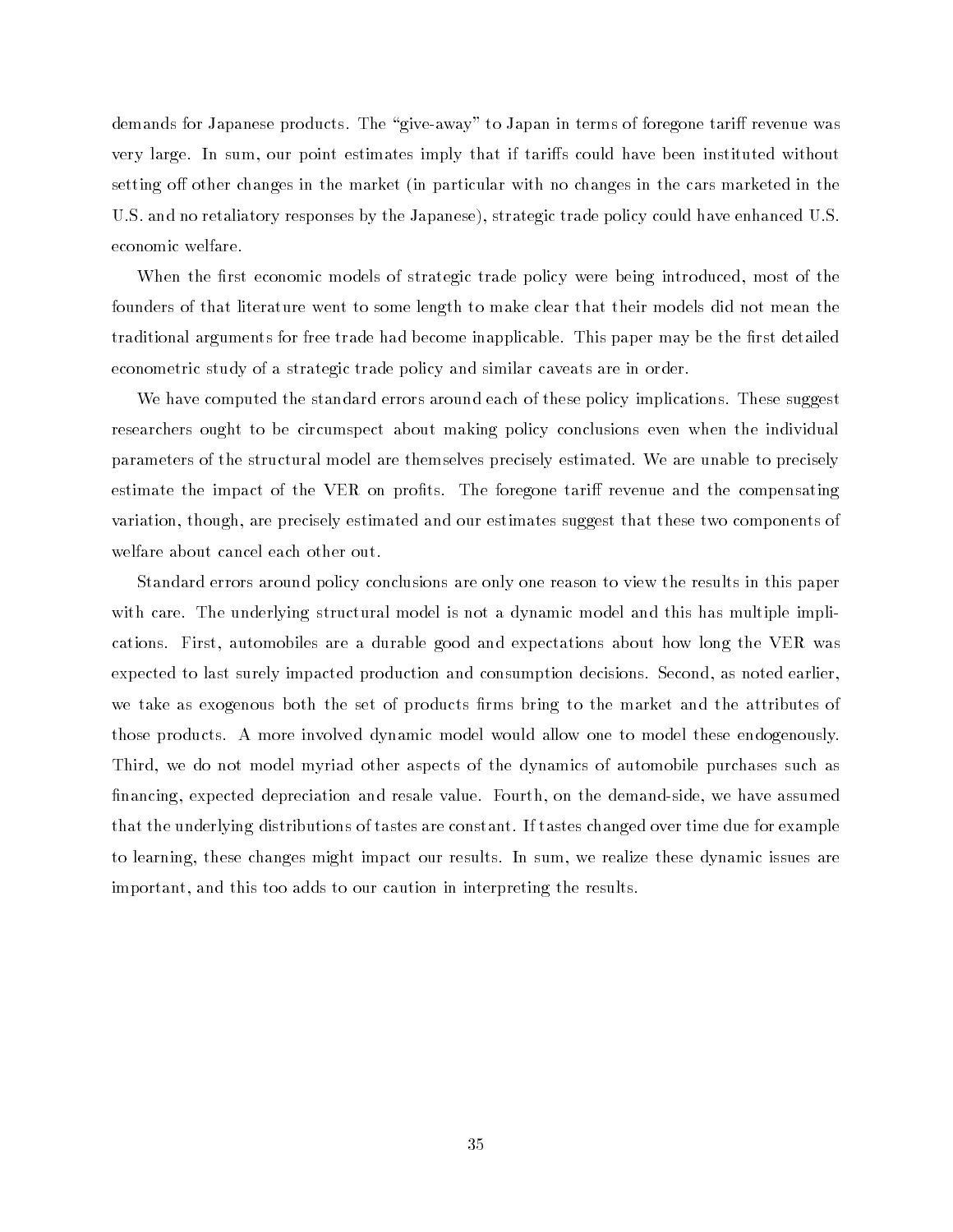#### References

- Berry, Steven (1994) "Estimating Discrete Choice Models of Product Differentiation," RAND Journal of Economics, 25, 242-262.
- Berry, Steven, James Levinsohn, and Ariel Pakes (1995) "Voluntary Export Restraints on Automobiles: Evaluating a Strategic Trade Policy," NBER Working Paper 5235.
- Berry, Steven, James Levinsohn, and Ariel Pakes (1993) "Applications and Limitations of Some Recent Advances in Empirical Industrial Organization: Price Indexes and the Analysis of Environmental Change," American Economic Review, 83, 247-252.
- Berry, Steven and Ariel Pakes (1994) "Alternative Empirical Models of Product Differentiation," In process. Yale University.
- Bresnahan, T. (1981) "Departures from Marginal-Cost Pricing in the American Automobile Industry," Journal of Econometrics, 17, 201-227.
	- -- (1987) "Competition and Collusion in the American Automobile Oligopoly: The 1955 Price War," Journal of Industrial Economics, 35, 457-482.
- Cardell, N.S. (1991) "Variance Components Structures for the Extreme Value and Logistic Distributions," Mimeo, Washington State University.
- Chamberlin, G. (1986) "Asymptotic Efficiency in Estimation with Conditional Moment Restrictions," Journal of Econometrics, , 305-334.
- Crain Communications (1984-1988 issues) Automotive News Market Data Book. Detroit: Crain.
- Dinopoulos, Elias and Mordechai Kreinin (1988) "Effects of the U.S.-Japan Auto VER on European Prices and U.S. Welfare," Review of Economics and Statistics, , 484-91.
- Dixit, Avinash (1988) "Optimal Trade and Industrial Policies for the U.S. Automobile Industry," in Empirical Methods for International Trade, ed. Robert Feenstra. Cambridge: MIT Press.
- Feenstra, Robert (1988) "Quality Change under Trade Restraints: Theory and Evidence from Japanese Autos," Quarterly Journal of Economics, , 131-146.
	- ||||| (1984) \Voluntary Export Restraint in U.S. Autos, 1980-81: Quality, Employment, and Welfare Effects," in Structure and Evolution of Recent U.S. Trade Policy, ed. Robert Baldwin and Anne Krueger. Chicago: University of Chicago Press.
	- (1995) "Survey of Trade Policy Studies," in Handbook of International Economics, Volume III, ed. Gene Grossman and Ken Rogoff. Amsterdam: North Holland.
- Feenstra, Robert and James Levinsohn (1995) "Estimating Markups and Market Conduct with Multidimensional Product Attributes," Review of Economic Studies, 62, 19-52.
- Feenstra, Robert, Joseph Gagnon, and Michael Knetter (1993) "Market Share and Exchange Rate Pass-Through in the World Automobile Industry," NBER Working Paper 4399.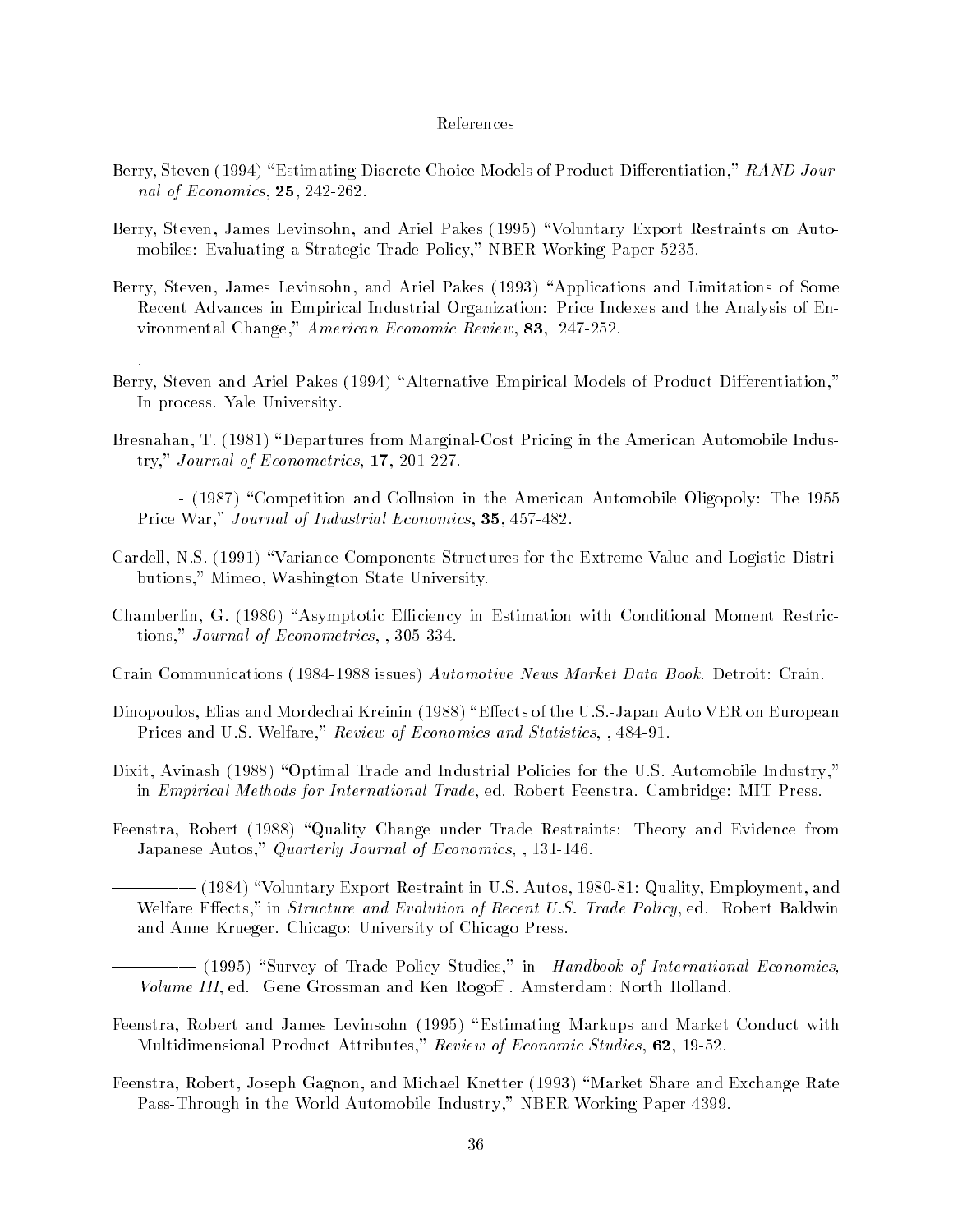- Fuss, Melvyn, Steven Murphy, and Leonard Waverman (1992) \The State of the North American and Japanese Motor Vehicle Industries: A Partially Calibrated Model to Examine the Impacts of Trade Policy Changes," NBER Working Paper 4225.
- Goldberg, Pinelopi (1994) "Trade Policies in the U.S. Automobile Industry," *Japan and the World*  $Economy, 6, 175-208.$ 
	- -- (1995) "Product Differentiation and Oligopoly in International Markets: The Case of the U.S. Automobile Industry," Econometrica, 63, 891-952.
- Hansen, L. (1982) "Large Sample Properties of Generalized Method of Moments Estimators," Econometrica, 50, 1029-1054.
- Hausman, J.A. and D. Wise (1978) "A Conditional Probit Model for Qualitative Choice: Discrete Decisions Recognizing Interdependence and Heterogeneous Preferences," Econometrica, 46, 403-426.
- Krishna, Kala (1989) "Trade Restrictions as Facilitating Practices," Journal of International Economics, 26, 251-270.
	- (1987) "Tariffs versus Quotas with Endogenous Quality," Journal of International Economics, 23, 97-112.
- Krugman, Paul (1994) Peddling Prosperity: Economic Sense and Nonsense in the Age of Diminished Expectations. New York: Norton.
- Levinsohn, James (1994) "International Trade and the U.S. Automobile Industry: Current Research, Issues, and Questions," Japan and the World Economy, 6, 335-357.

 $-$  (1989) "Strategic Trade Policy When Firms Can Invest Abroad: When are tariffs and quotas equivalent," Journal of International Economics, 27, 129-146.

- Newey, W (1990) "Efficient Instrumental Variables Estimation of Nonlinear Models," Econometrica 58, 809-839.
- Pakes, Ariel (1986) "Patents as Options: Some Estimates of the Value of Holding European Patent Stocks," Econometrica, 54, 755-784.
- Pakes, Ariel, Steven Berry and James Levinsohn (1995) "Automobile Prices in Market Equilibrium," Econometrica, 63, 841-890.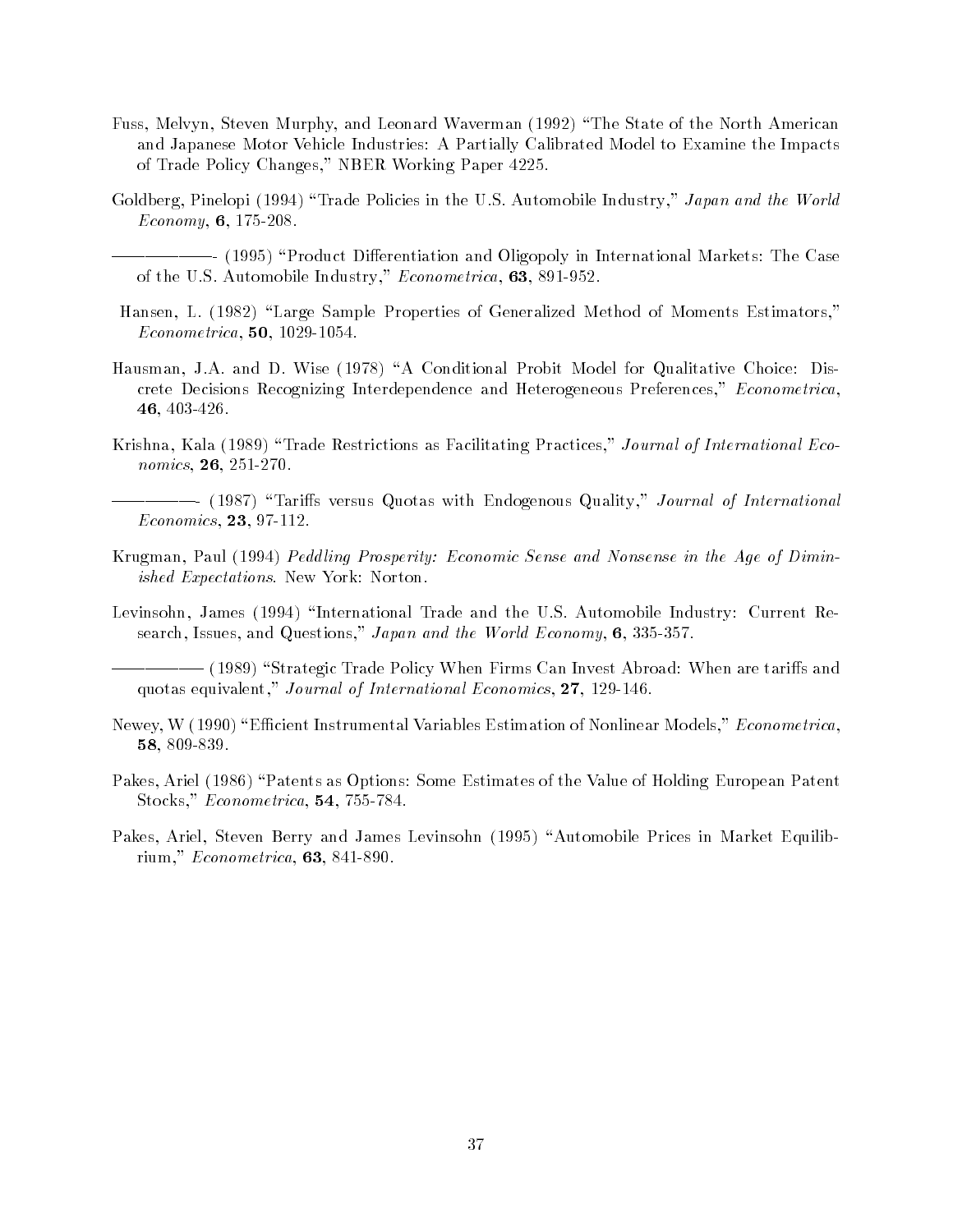## Appendix: An Approximation to "Optimal" Instruments

Following Chamberlin (1986), the efficient set of instruments when we have only conditional moment restrictions is:

$$
H_j(z) = E\left[\frac{\partial \xi_j(\theta_0)}{\partial \theta}, \frac{\partial \omega_j(\theta_0)}{\partial \theta}\bigg| z\right] T(z_j) \equiv D_j(z) T(z_j),\tag{1}
$$

where  $T(z_j)$  is the matrix that normalizes the error matrix, i.e.

$$
T(z)'T(z) = \Omega(z)^{-1} \equiv E((\xi, \omega)(\xi, \omega)'|z)^{-1}.
$$

This formula is very intuitive: larger weights should be given to the observations that generate disturbances whose computed values are very sensitive to the choice of  $\theta$  (at  $\theta = \theta_0$ ). Unfortunately  $D_i(z)$  is typically difficult to compute. Since the required derivatives are a function of prices, to calculate  $D_j(z)$  we would have to calculate the pricing equilibrium for different  $\{\xi_j,\omega_j\}$  sequences, take derivatives at the equilibrium prices, and then integrate out over the distribution of such sequences.

We propose to replace the expectation  $D_j(z)$  with the appropriate derivatives evaluated at the expectation of the unobservables. To construct such derivatives, we take the following steps:

- (i) Obtain an initial estimate ^ from an initial run using cruder instruments.
- (ii) Use  $\sigma$  to construct exogenous estimates of  $\sigma$  and  $mc$ ,  $\sigma = x \beta$  and  $mc = w \gamma$ .
- (iii) Solve the first order conditions of the model for equilibrium prices,  $\hat{p}$ , and shares,  $\hat{s}$  as a function or  $v, v, mc$  and  $x$ .
- (iv) Construct the functions defining the unobservables of the model evaluated at the exogenous predictions.  $\zeta(\nu) = \zeta(\nu, s, v, x, v)$  and  $\omega(\nu) = \omega(\nu, s, v, mc, x, v)$ . Then use as our (admittedly biased) estimate of the optimal instrument vector

$$
\hat{D}_j(z)=\left(\frac{\partial \hat{\xi}_j(\hat{\theta})}{\partial \theta},\frac{\partial \hat{\omega}_j(\hat{\theta})}{\partial \theta}\right).
$$

Further detail and some intuition for a simpler model can be found in the 1995 NBER version of this paper.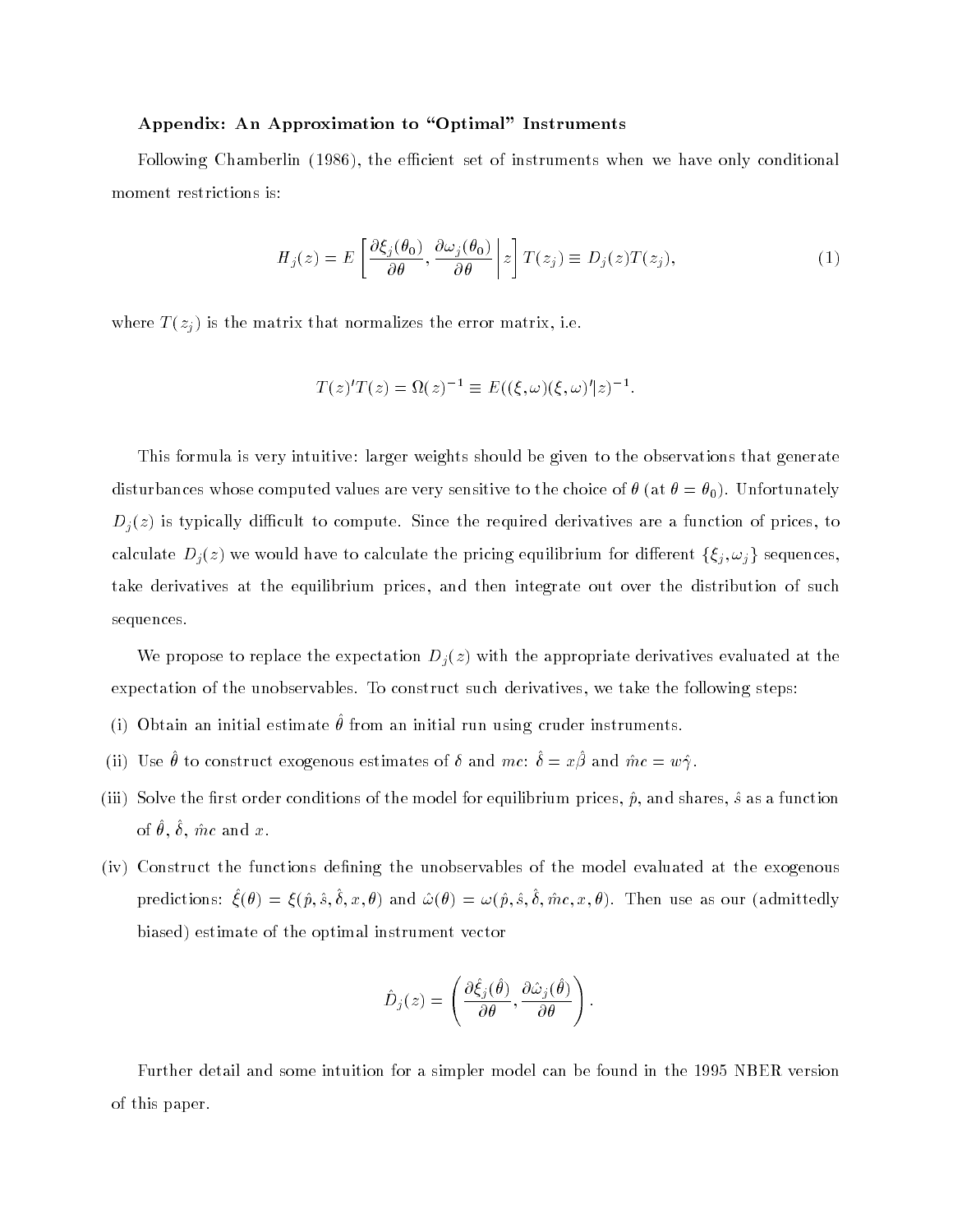| TABLE 1 |        |          |            |                             |       |           |       |  |
|---------|--------|----------|------------|-----------------------------|-------|-----------|-------|--|
|         |        |          |            | Some Descriptive Statistics |       |           |       |  |
|         | No. of | Quantity | Price      | HP/Wt                       | Size  | Air       | MP\$  |  |
|         | Models |          |            |                             |       |           |       |  |
| Year    |        | (1000's) | $(\$'000)$ |                             |       |           |       |  |
| 1971    | 92     | 86.892   | 7.868      | 0.490                       | 1.496 | 0.000     | 1.850 |  |
| 1972    | 89     | 91.763   | 7.979      | 0.391                       | 1.510 | 0.014     | 1.875 |  |
| 1973    | 86     | 92.785   | 7.535      | 0.364                       | 1.529 | 0.022     | 1.819 |  |
| 1974    | 72     | 105.119  | 7.506      | 0.347                       | 1.510 | 0.026     | 1.453 |  |
| 1975    | 93     | 84.775   | 7.821      | 0.337                       | 1.479 | 0.054     | 1.503 |  |
| 1976    | 99     | 93.382   | 7.787      | 0.338                       | 1.508 | 0.059     | 1.696 |  |
| 1977    | 95     | 97.727   | 7.651      | 0.340                       | 1.467 | 0.032     | 1.835 |  |
| 1978    | 95     | 99.444   | 7.645      | 0.346                       | 1.405 | 0.034     | 1.929 |  |
| 1979    | 102    | 82.742   | 7.599      | 0.348                       | 1.343 | 0.047     | 1.657 |  |
| 1980    | 103    | 71.567   | 7.718      | 0.350                       | 1.296 | $0.078\,$ | 1.466 |  |
| 1981    | 116    | 62.030   | 8.349      | 0.349                       | 1.286 | 0.094     | 1.559 |  |
| 1982    | 110    | 61.893   | 8.831      | 0.347                       | 1.277 | 0.134     | 1.817 |  |
| 1983    | 115    | 67.878   | 8.821      | 0.351                       | 1.276 | 0.126     | 2.087 |  |
| 1984    | 113    | 85.933   | 8.870      | 0.361                       | 1.293 | 0.129     | 2.117 |  |
| 1985    | 136    | 78.143   | 8.938      | 0.372                       | 1.265 | 0.140     | 2.024 |  |
| 1986    | 130    | 83.756   | 9.382      | 0.379                       | 1.249 | 0.176     | 2.856 |  |
| 1987    | 143    | 67.667   | 9.965      | 0.395                       | 1.246 | 0.229     | 2.789 |  |
| 1988    | 150    | 67.078   | 10.069     | 0.396                       | 1.251 | 0.237     | 2.919 |  |
| 1989    | 147    | 62.914   | 10.321     | 0.406                       | 1.259 | 0.289     | 2.806 |  |
| 1990    | 131    | 66.377   | 10.337     | 0.419                       | 1.270 | 0.308     | 2.852 |  |
| all     | 2217   | 78.804   | 8.604      | 0.372                       | 1.357 | 0.116     | 2.086 |  |

Notes: The entry in each cell is the sales weighted mean. Prices are in constant 1983 dollars. Quantity is the average sales (in thousands) per model.

HP/WT is in 100's of HP divided by 1000's of lbs (i.e. # HP divided by 10's of lbs.)

Size is vehicle width (in inches) times vehicle length (in inches) divided by 1000.

Air is one if air conditioning is standard equipment and zero otherwise.

MP\$ is the 10's of miles one can drive on a 1983 dollar's worth of gasoline.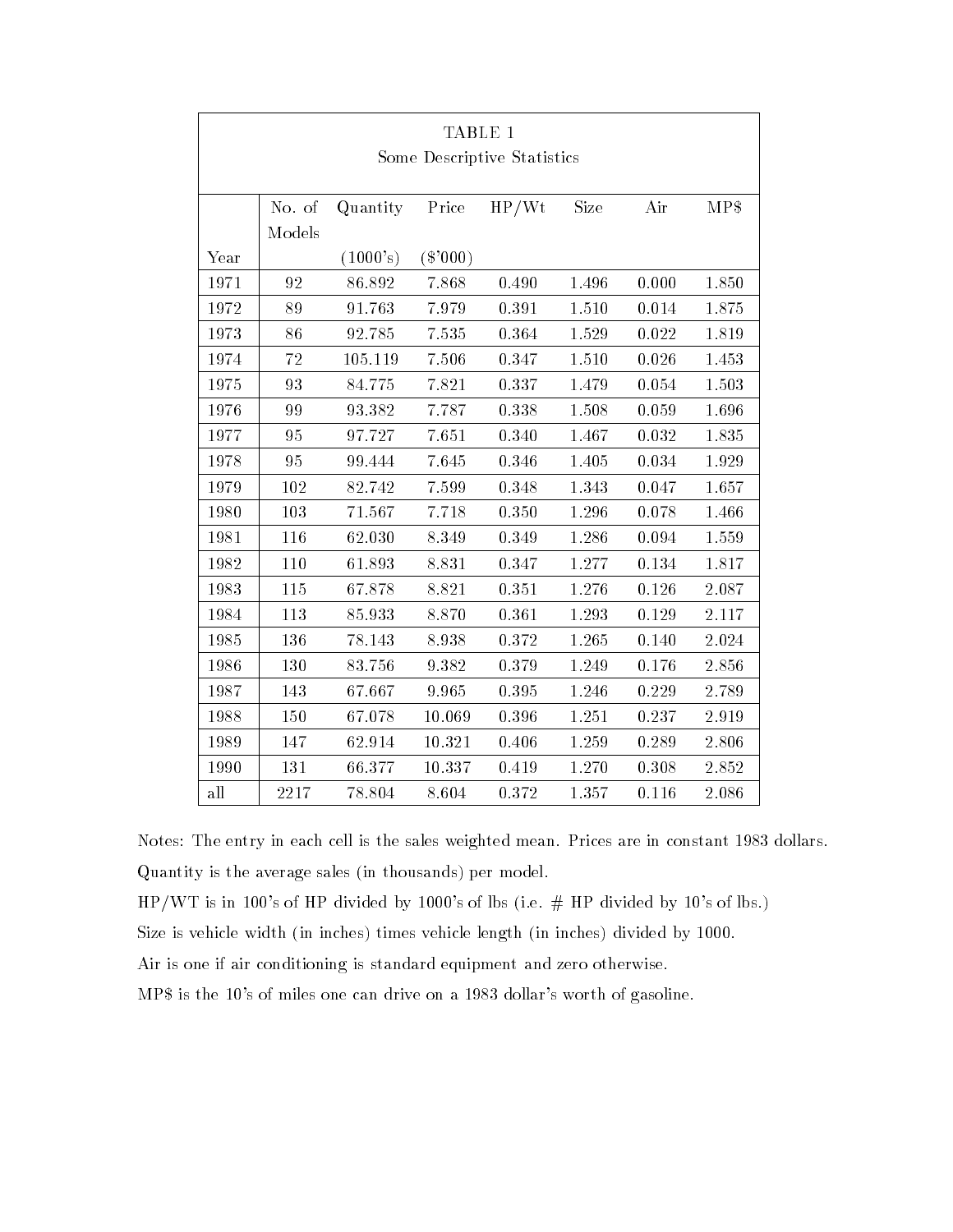|                                                 |            |                                                                    | TABLE 2                                                |          |            |        |  |  |  |  |  |  |
|-------------------------------------------------|------------|--------------------------------------------------------------------|--------------------------------------------------------|----------|------------|--------|--|--|--|--|--|--|
|                                                 |            |                                                                    | Prices and Quantities in the U.S. Automobile Industry: |          |            |        |  |  |  |  |  |  |
| The changing balance of U.S. and Japanese Firms |            |                                                                    |                                                        |          |            |        |  |  |  |  |  |  |
|                                                 |            | Domestic<br>Domestic<br>Japanese<br>Japanese<br>Average<br>Average |                                                        |          |            |        |  |  |  |  |  |  |
|                                                 | Domestic   | Japanese                                                           | Sales                                                  | Sales    | Market     | Market |  |  |  |  |  |  |
|                                                 | Price      | Price                                                              |                                                        |          | Share      | Share  |  |  |  |  |  |  |
| year                                            | $(\$'000)$ | $(\$'000)$                                                         | (1000's)                                               | (1000's) |            |        |  |  |  |  |  |  |
| 1971                                            | 8.204      | 5.147                                                              | 6925.510                                               | 454.722  | 86.633     | 5.688  |  |  |  |  |  |  |
| 1972                                            | 8.188      | 5.506                                                              | 7830.860                                               | 365.186  | 89.216     | 4.161  |  |  |  |  |  |  |
| 1973                                            | 7.540      | 6.248                                                              | 7438.593                                               | 320.709  | 93.221     | 4.019  |  |  |  |  |  |  |
| 1974                                            | 7.586      | 6.238                                                              | 6709.888                                               | 375.712  | 88.655     | 4.964  |  |  |  |  |  |  |
| 1975                                            | 7.900      | 6.136                                                              | 6728.847                                               | 653.643  | 85.348     | 8.291  |  |  |  |  |  |  |
| 1976                                            | 7.856      | 6.039                                                              | 8099.279                                               | 744.676  | 87.609     | 8.055  |  |  |  |  |  |  |
| 1977                                            | 7.687      | 6.106                                                              | 7770.924                                               | 1041.266 | 83.702     | 11.216 |  |  |  |  |  |  |
| 1978                                            | 7.597      | 6.788                                                              | 8076.884                                               | 1006.493 | 85.495     | 10.654 |  |  |  |  |  |  |
| 1979                                            | 7.494      | 6.965                                                              | 6779.265                                               | 1335.962 | $80.326\,$ | 15.829 |  |  |  |  |  |  |
| 1980                                            | 7.758      | 6.585                                                              | 5699.259                                               | 1409.649 | 77.316     | 19.123 |  |  |  |  |  |  |
| 1981                                            | 8.263      | 7.096                                                              | 5331.731                                               | 1533.095 | 74.098     | 21.306 |  |  |  |  |  |  |
| 1982                                            | 8.722      | 7.414                                                              | 4861.743                                               | 1597.300 | 71.410     | 23.461 |  |  |  |  |  |  |
| 1983                                            | 8.735      | 7.270                                                              | 5731.447                                               | 1674.540 | 73.424     | 21.452 |  |  |  |  |  |  |
| 1984                                            | 8.816      | 7.624                                                              | 7604.399                                               | 1735.902 | 78.311     | 17.877 |  |  |  |  |  |  |
| 1985                                            | 8.648      | 7.882                                                              | 8086.050                                               | 2033.145 | 76.086     | 19.131 |  |  |  |  |  |  |
| 1986                                            | 9.223      | 8.229                                                              | 7982.851                                               | 2357.163 | 73.316     | 21.649 |  |  |  |  |  |  |
| 1987                                            | 9.821      | 8.765                                                              | 6794.617                                               | 2374.362 | 70.218     | 24.538 |  |  |  |  |  |  |
| 1988                                            | 9.968      | 8.754                                                              | 7214.957                                               | 2389.055 | 71.707     | 23.744 |  |  |  |  |  |  |
| 1989                                            | 10.147     | 8.808                                                              | 6382.100                                               | 2412.200 | 69.008     | 26.083 |  |  |  |  |  |  |
| 1990                                            | 10.295     | 9.205                                                              | 5927.647                                               | 2395.638 | 68.170     | 27.551 |  |  |  |  |  |  |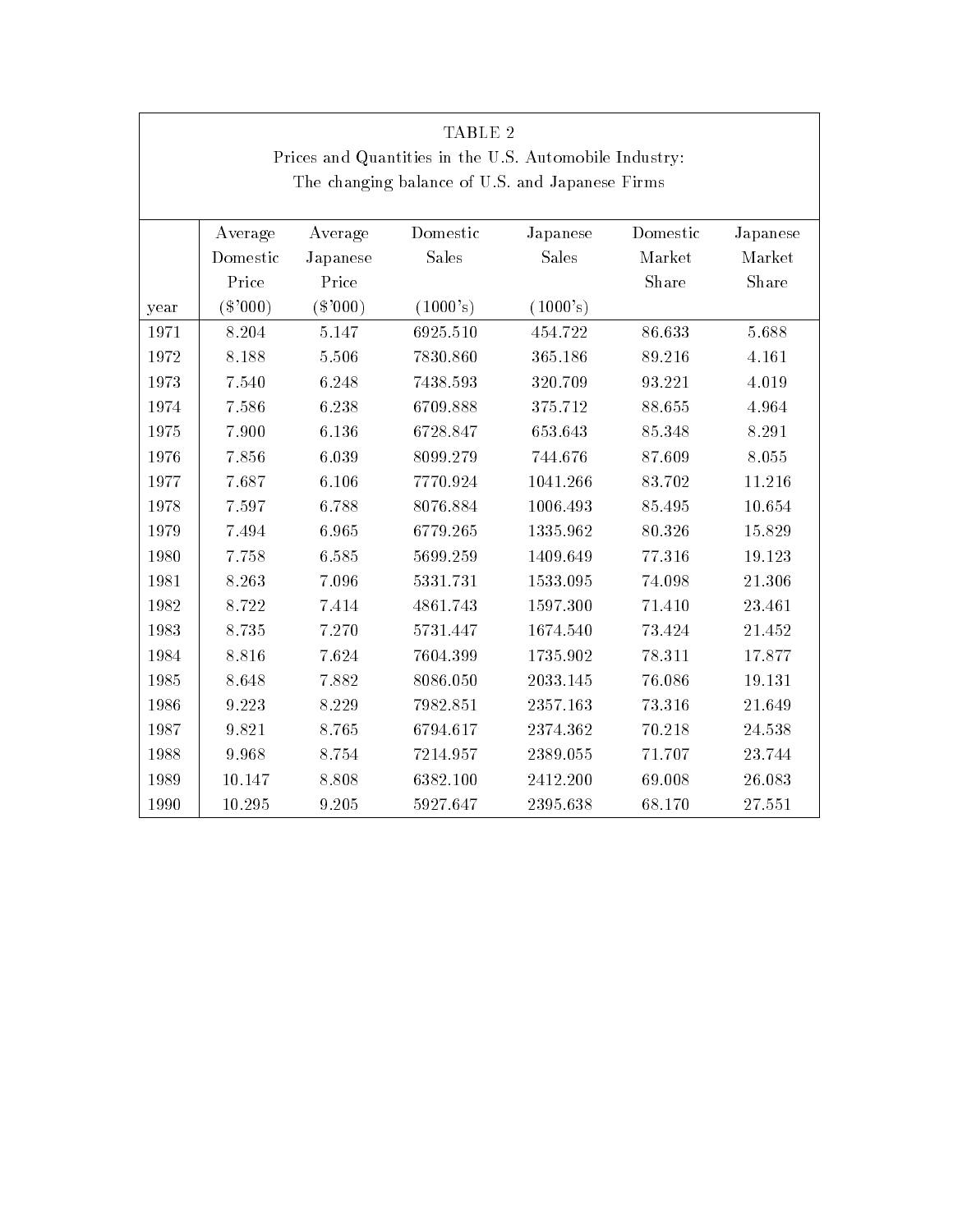|                                | An OLS Hedonic Regression         | A First Pass at Examining the Effect of the VER on Automobile Prices |
|--------------------------------|-----------------------------------|----------------------------------------------------------------------|
|                                | Dependent Variable is $ln(Price)$ |                                                                      |
| Variable                       | Parameter                         | Standard                                                             |
|                                | Estimater                         | Error                                                                |
| constant                       | 2.248                             | 0.044                                                                |
| $\ln(\mathrm{hp}/\mathrm{wt})$ | 0.593                             | 0.027                                                                |
| ln(space)                      | 1.038                             | 0.056                                                                |
| $ln(MP$ \$)                    | $-0.312$                          | 0.035                                                                |
| air                            | 0.479                             | 0.015                                                                |
| trend                          | 0.021                             | 0.004                                                                |
| japan                          | 2.358                             | 2.945                                                                |
| euro                           | 2.357                             | 0.436                                                                |
| jtrend                         | $-0.006$                          | 0.018                                                                |
| etrend                         | $-0.018$                          | 0.005                                                                |
| $ln(e$ -rate)                  | $-0.272$                          | 0.091                                                                |
| $lag(ln(e-rate))$              | 0.258                             | 0.089                                                                |
| $ln(e$ -rate $)*j$ apan        | 0.295                             | 0.300                                                                |
| $ln(e$ -rate)*euro             | 0.374                             | 0.070                                                                |
| VER80                          | $-0.199$                          | 0.078                                                                |
| VER81                          | $-0.155$                          | 0.083                                                                |
| <b>VER82</b>                   | $-0.156$                          | 0.114                                                                |
| VER83                          | $-0.099$                          | 0.121                                                                |
| VER84                          | $-0.148$                          | 0.135                                                                |
| VER85                          | $-0.149$                          | 0.151                                                                |
| VER86                          | $-0.120$                          | 0.115                                                                |
| VER87                          | $-0.122$                          | 0.118                                                                |
| <b>VER88</b>                   | $-0.191$                          | 0.129                                                                |
| VER89                          | $-0.257$                          | 0.137                                                                |
| VER90                          | $-0.280$                          | 0.150                                                                |
| dom80                          | $-0.056$                          | 0.037                                                                |
| dom81                          | 0.018                             | 0.039                                                                |
| dom82                          | 0.112                             | 0.041                                                                |
| dom83                          | 0.130                             | 0.043                                                                |
| dom84                          | 0.109                             | 0.048                                                                |
| dom85                          | 0.076                             | 0.050                                                                |
| dom86                          | 0.216                             | 0.057                                                                |
| dom87                          | 0.171                             | 0.060                                                                |
| dom88                          | 0.164                             | 0.065                                                                |
| dom89                          | 0.111                             | 0.069                                                                |
| dom90                          | 0.063                             | 0.073                                                                |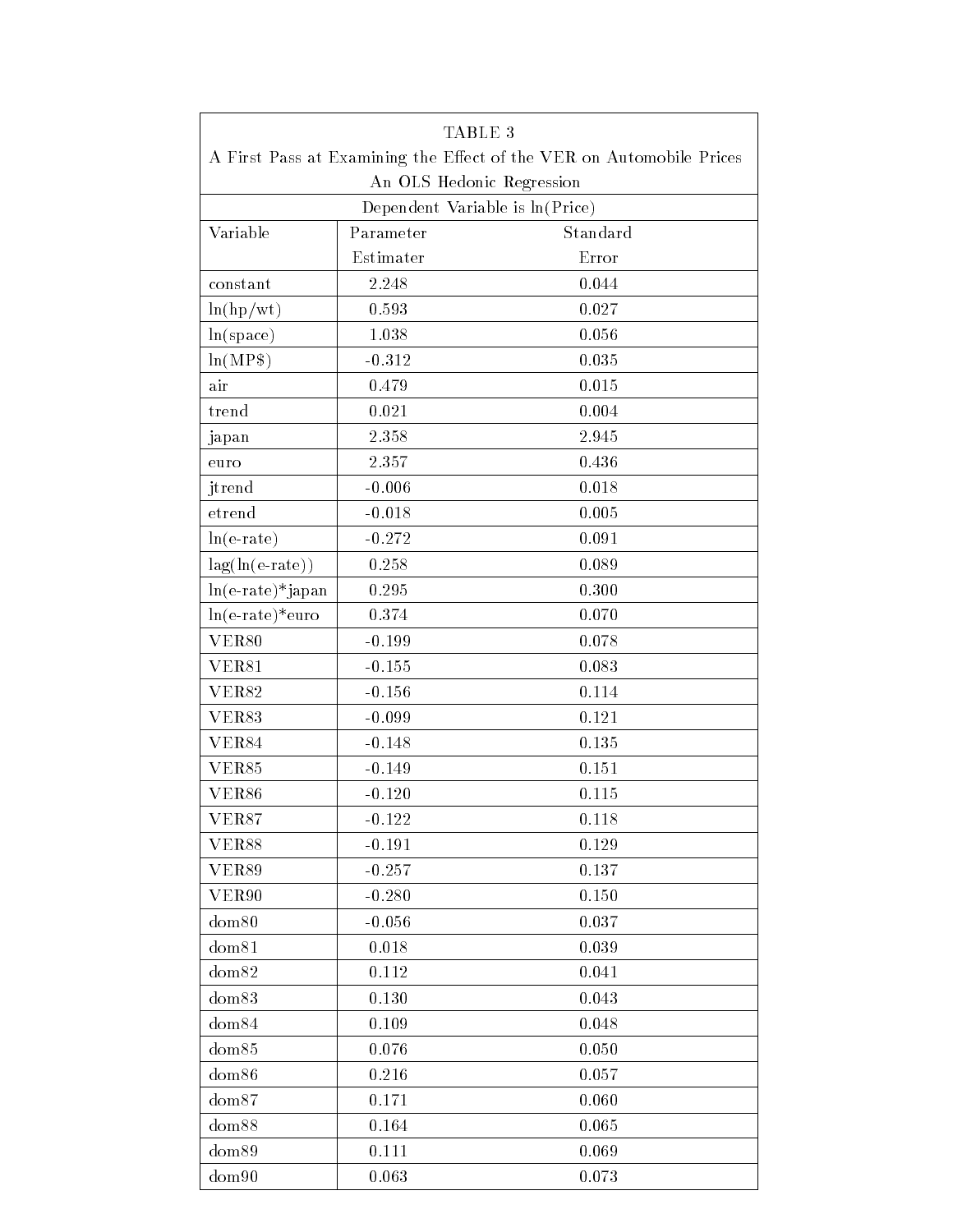|                                                           | TABLE 4                           |           |           |
|-----------------------------------------------------------|-----------------------------------|-----------|-----------|
| Estimated Parameters of the Demand and Pricing Equations: |                                   |           |           |
|                                                           | Base Case Specification           |           |           |
|                                                           | 1971-1990 Data, 2217 observations |           |           |
|                                                           | Variable                          | Parameter | Standard  |
|                                                           |                                   | Estimate  | Error     |
| Demand Side Parameters                                    |                                   |           |           |
| Means $(\beta's)$                                         | Constant                          | $-5.901$  | 0.712     |
|                                                           | $HP/W$ eight                      | 2.946     | 0.486     |
|                                                           | Size                              | 3.430     | 0.342     |
|                                                           | Air                               | 0.934     | 0.199     |
|                                                           | MP\$                              | 0.202     | 0.084     |
| Std. Deviations ( $\sigma_{\beta}$ 's)                    | Constant                          | 1.112     | 1.171     |
|                                                           | $HP/W$ eight                      | 0.167     | 4.652     |
|                                                           | Size                              | 1.392     | 0.707     |
|                                                           | Air                               | 0.377     | 0.886     |
|                                                           | MP\$                              | 0.416     | 0.132     |
| Term on Price $(\alpha)$                                  | $(-p/y)$                          | 44.794    | 4.541     |
| Cost Side Parameters                                      |                                   |           |           |
|                                                           | Constant                          | 0.035     | 0.310     |
|                                                           | ln(HP/Weight)                     | 0.604     | 0.063     |
|                                                           | ln(Size)                          | 1.291     | 0.106     |
|                                                           | Air                               | 0.484     | 0.043     |
|                                                           | Trend                             | 0.018     | 0.004     |
|                                                           | Japan                             | 3.255     | 0.667     |
|                                                           | Japan*trend                       | $-0.036$  | 0.008     |
|                                                           | Euro                              | 3.205     | 0.525     |
|                                                           | Euro <sup>*</sup> trend           | 0.032     | $0.006\,$ |
|                                                           | $lagln(e$ -rate)                  | 0.026     | 0.024     |
|                                                           | ln(wage)                          | 0.356     | 0.079     |
| <b>VER Dummies</b>                                        |                                   |           |           |
|                                                           | ver81                             | $-0.085$  | 0.187     |
|                                                           | ver82                             | $-0.022$  | 0.228     |
|                                                           | ver83                             | 0.001     | 0.248     |
|                                                           | ver84                             | 0.403     | 0.245     |
|                                                           | ver85                             | 0.361     | 0.303     |
|                                                           | ver86                             | 0.675     | 0.307     |
|                                                           | ver87                             | 1.558     | 0.353     |
|                                                           | ver88                             | 1.490     | 0.379     |
|                                                           | ver89                             | 1.277     | 0.458     |
|                                                           | ver90                             | 1.063     | 0.469     |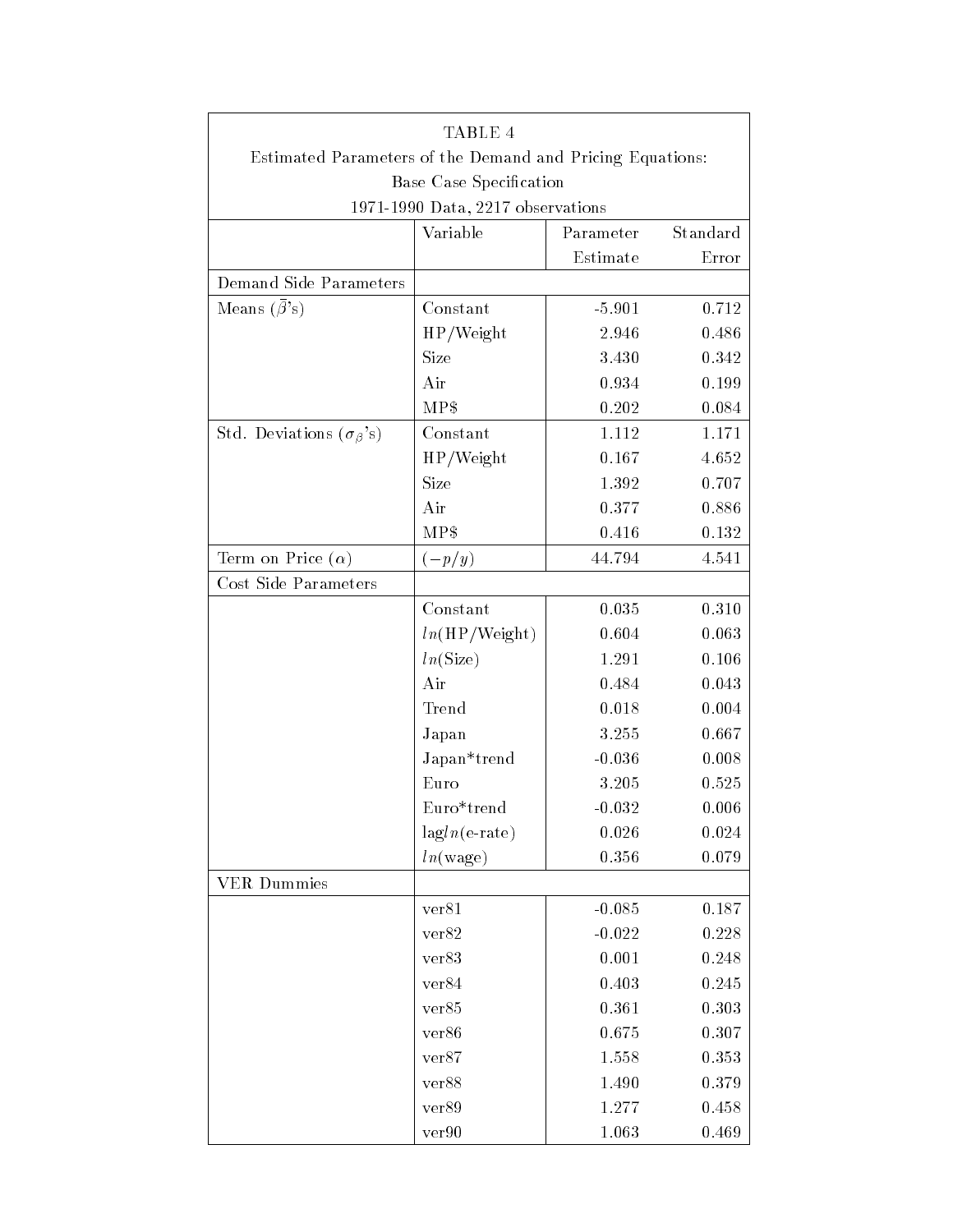| TABLE 5                                             |              |                       |            |           |  |  |  |  |  |
|-----------------------------------------------------|--------------|-----------------------|------------|-----------|--|--|--|--|--|
|                                                     |              | A Sample from 1990 of |            |           |  |  |  |  |  |
| Estimated Price-Marginal Cost Markups               |              |                       |            |           |  |  |  |  |  |
| Based on Table 4 Estimates                          |              |                       |            |           |  |  |  |  |  |
|                                                     |              |                       |            |           |  |  |  |  |  |
|                                                     | Price        | Markup                | Std. Error | Markup as |  |  |  |  |  |
|                                                     | $(in 1983 \$ | over MC               | of         | Fraction  |  |  |  |  |  |
|                                                     |              | $(p - MC)$            | Markup     | of Price  |  |  |  |  |  |
| Mazda 323                                           | \$5,049      | \$1,219               | \$164      | 0.241     |  |  |  |  |  |
| Nissan Sentra                                       | \$5,661      | \$1,451               | \$171      | 0.256     |  |  |  |  |  |
| \$5,663<br>Ford Escort<br>\$1,653<br>\$203<br>0.292 |              |                       |            |           |  |  |  |  |  |
| Chevy Cavalier                                      | \$5,797      | \$2,127               | \$209      | 0.367     |  |  |  |  |  |
| Honda Accord                                        | \$9,292      | \$2,880               | \$198      | 0.310     |  |  |  |  |  |
| Ford Taurus                                         | \$9,671      | \$3,352               | \$216      | 0.347     |  |  |  |  |  |
| <b>Buick Century</b>                                | \$10,138     | \$4,057               | \$231      | 0.400     |  |  |  |  |  |
| Nissan Maxima                                       | \$13,695     | \$4,343               | \$255      | 0.317     |  |  |  |  |  |
| Acura Legend                                        | \$18,944     | \$6,487               | \$383      | 0.342     |  |  |  |  |  |
| Lincoln TownCar                                     | \$21,412     | \$8,206               | \$457      | 0.383     |  |  |  |  |  |
| Cadillac Seville                                    | \$24,353     | \$10,231              | \$486      | 0.420     |  |  |  |  |  |
| Lexus LS400                                         | \$27,544     | \$9,973               | \$646      | 0.362     |  |  |  |  |  |
| <b>BMW</b> 735i                                     | \$37,490     | \$13,521              | \$692      | 0.361     |  |  |  |  |  |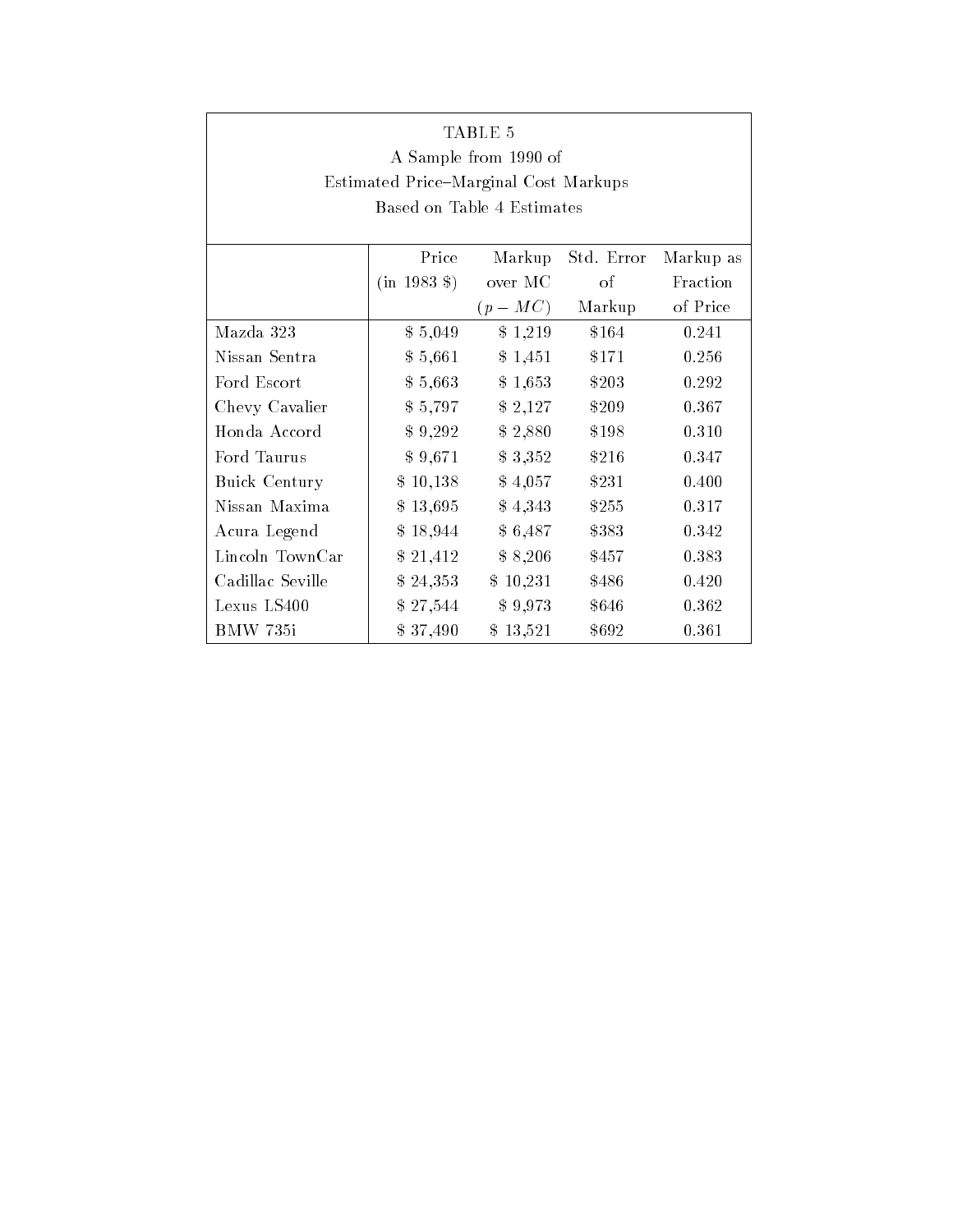| TABLE 6<br>The Effect of the VER on Prices and Profits: |        |                  |                |               |          |            |                      |        |          |  |
|---------------------------------------------------------|--------|------------------|----------------|---------------|----------|------------|----------------------|--------|----------|--|
|                                                         |        |                  |                |               |          |            |                      |        |          |  |
|                                                         |        |                  |                | Average Price |          |            | <b>Total Profits</b> |        |          |  |
|                                                         |        |                  |                | in \$1000's   |          |            | in \$ millions       |        |          |  |
|                                                         |        | With             | N <sub>o</sub> | Diff.         | Std.Err. | With       | N <sub>o</sub>       | Diff.  | Std.Err. |  |
|                                                         |        | <b>VER</b>       | <b>VER</b>     |               | of diff. | <b>VER</b> | <b>VER</b>           |        | of diff. |  |
| 1986                                                    | Japan  | 8.253            | 7.506          | 0.747         | 0.017    | 6334       | 6222                 | 111    | 351      |  |
|                                                         | U.S.   | 9.107            | 9.074          | 0.034         | 0.009    | 27551      | 25927                | 1623   | 1662     |  |
|                                                         | Europe | 17.079           | 17.170         | $-0.091$      | 0.013    | 3040       | 2974                 | 66     | 171      |  |
| 1987                                                    | Japan  | 8.849            | 7.162          | 1.687         | 0.035    | 7908       | 7999                 | $-90$  | 426      |  |
|                                                         | U.S.   | 9.496            | 9.304          | 0.192         | 0.034    | 24900      | 21814                | 3085   | 1467     |  |
|                                                         | Europe | 18.823           | 19.050         | $-0.227$      | 0.020    | 3012       | 2863                 | 148    | 162      |  |
| 1988                                                    | Japan  | 8.955            | 7.470          | 1.485         | 0.033    | 7544       | 7654                 | $-110$ | 424      |  |
|                                                         | U.S.   | 9.625            | 9.424          | $0.201\,$     | 0.028    | 26923      | 24159                | 2764   | 1568     |  |
|                                                         | Europe | 19.874           | 20.064         | $-0.189$      | 0.018    | 2863       | 2752                 | 111    | 154      |  |
| 1989                                                    | Japan  | 9.053            | 7.989          | 1.064         | 0.033    | 7353       | 7368                 | $-14$  | 453      |  |
|                                                         | U.S.   | 9.888            | 9.805          | 0.083         | 0.017    | 24648      | 23064                | 1583   | 1410     |  |
|                                                         | Europe | 21.435           | 21.551         | $-0.116$      | 0.020    | 3251       | 3167                 | 84     | 173      |  |
| 1990                                                    | Japan  | 9.307            | 8.510          | 0.797         | 0.027    | 7612       | 7550                 | 61     | 469      |  |
|                                                         | U.S.   | $10\!\cdot\!053$ | 9.975          | 0.078         | 0.016    | 23123      | 21972                | 1151   | 1317     |  |
|                                                         | Europe | 18.639           | 18.722         | $-0.083$      | 0.023    | 2302       | 2242                 | 59     | 122      |  |

Average prices are sales-weighted averages. (Average prices do not match those on Table 2 due to treatment of direct foreign investment and captive imports.)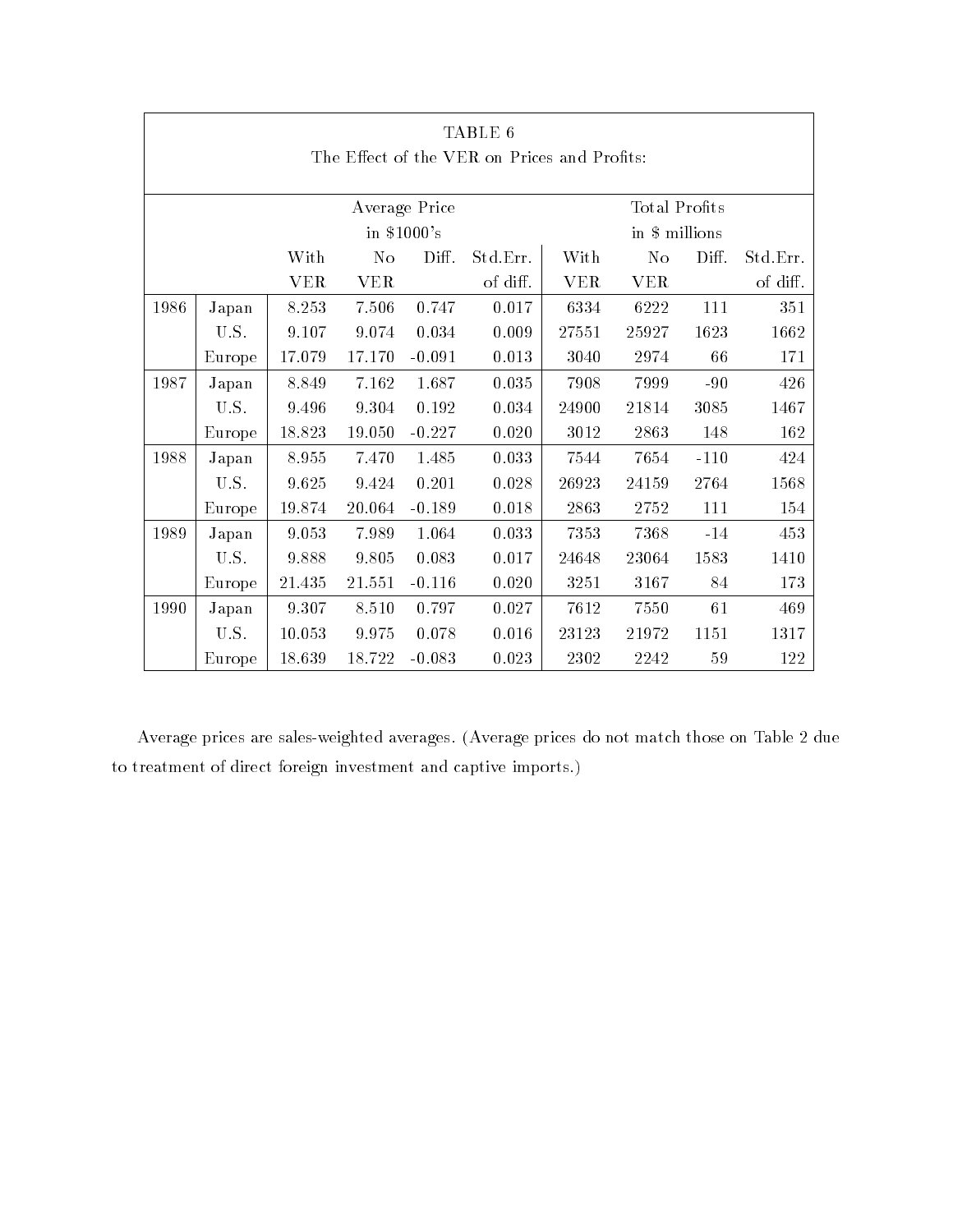| TABLE 7<br>Decomposing the Compensating Variation<br>Results from 1987 |          |       |          |          |       |  |  |  |
|------------------------------------------------------------------------|----------|-------|----------|----------|-------|--|--|--|
| Std.Dev<br>Mean<br>Min<br>Max<br>$\boldsymbol{n}$                      |          |       |          |          |       |  |  |  |
| All Households:                                                        |          |       |          |          |       |  |  |  |
| Average change in price of originally purchased good                   | 0.018    | 0.277 | $-0.499$ | 2.369    | 10000 |  |  |  |
| Compensating Variation                                                 | $-0.041$ | 0.300 | $-2.366$ | 0.483    | 10000 |  |  |  |
| Only HH's who purchased a car:                                         |          |       |          |          |       |  |  |  |
| Average change in price of originally purchased good                   | 0.161    | 0.814 | $-0.499$ | 2.369    | 1120  |  |  |  |
| Compensating Variation                                                 | $-0.317$ | 0.817 | $-2.366$ | 0.483    | 1120  |  |  |  |
| Only HH's who purchased Japanese car:                                  |          |       |          |          |       |  |  |  |
| Average change in price of originally purchased good                   | 1.208    | 1.149 | $-0.432$ | 2.369    | 266   |  |  |  |
| Compensating Variation                                                 | $-1.242$ | 1.012 | $-2.366$ | 0.426    | 266   |  |  |  |
| Only HH's who purchased non-Japanese car:                              |          |       |          |          |       |  |  |  |
| Average change in price of originally purchased good                   | $-0.165$ | 0.098 | $-0.499$ | $-0.013$ | 854   |  |  |  |
| Compensating Variation                                                 | $-0.030$ | 0.457 | $-2.063$ | 0.483    | 854   |  |  |  |

Notes: The "originally purchased good" refers to the good purchased when the VER was in place.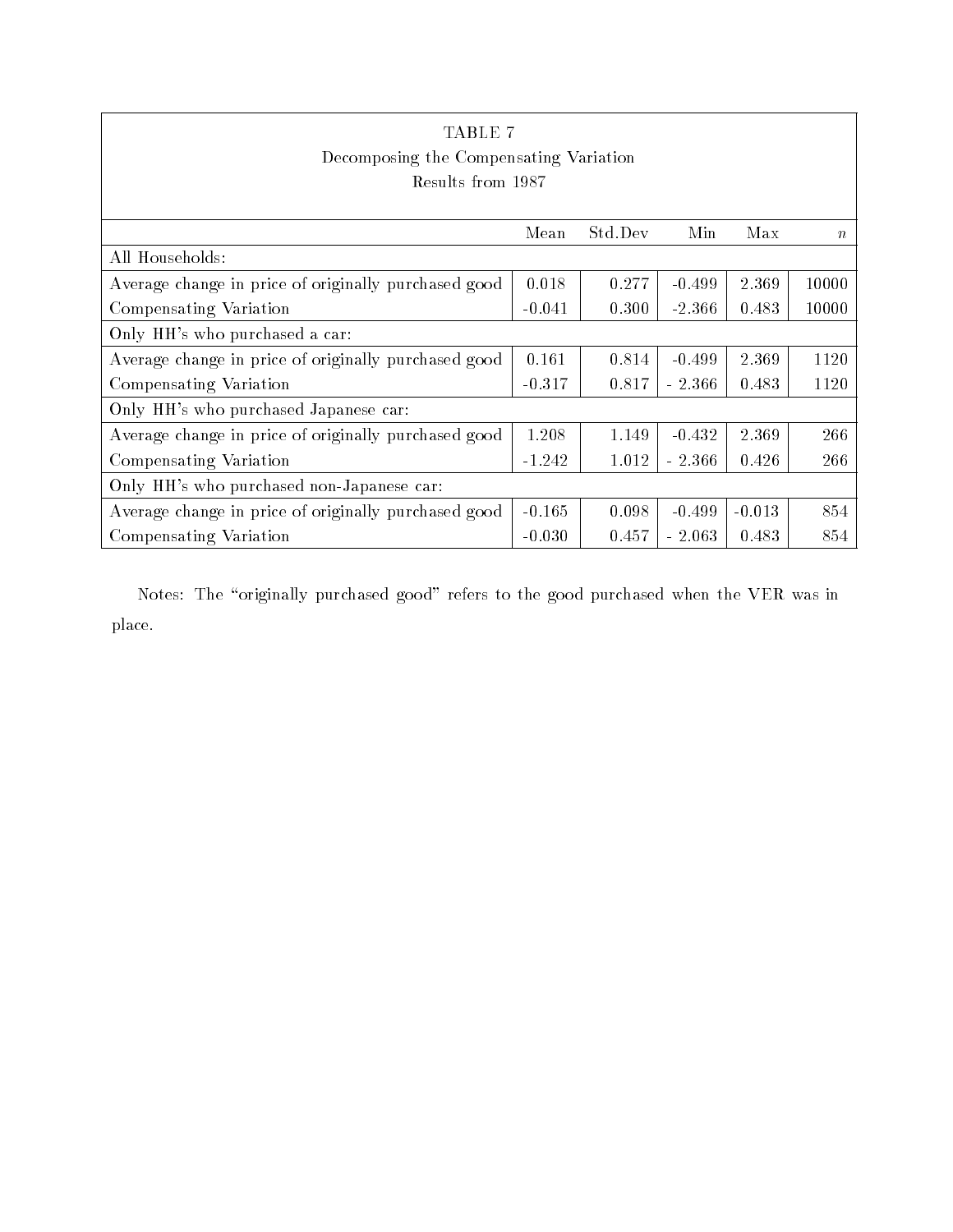| TABLE 8<br>Aggregate Welfare and the VER<br>(Accounting for Direct Foreign Investment by Japanese Firms)<br>(in \$ billion (1983)) |                                                                     |           |          |            |                 |  |  |  |  |  |
|------------------------------------------------------------------------------------------------------------------------------------|---------------------------------------------------------------------|-----------|----------|------------|-----------------|--|--|--|--|--|
|                                                                                                                                    | Change in<br><b>Net</b><br>Welfare Gain<br>Compensating<br>Foregone |           |          |            |                 |  |  |  |  |  |
|                                                                                                                                    | Domestic                                                            | Variation | Change   | Tariff     | from Equivalent |  |  |  |  |  |
| year                                                                                                                               | Profits                                                             |           |          | Equivalent | Tariff          |  |  |  |  |  |
| 1986                                                                                                                               | 1.623                                                               | $-1.636$  | $-013$   | 1.337      | 1.323           |  |  |  |  |  |
|                                                                                                                                    | (1.662)                                                             | (.316)    | (1.654)  | (.566)     | (1.792)         |  |  |  |  |  |
| 1987                                                                                                                               | 3.085                                                               | $-4.019$  | $-934$   | 3.266      | 2.332           |  |  |  |  |  |
|                                                                                                                                    | (1.467)                                                             | (.797)    | (1.617)  | (.677)     | (1.770)         |  |  |  |  |  |
| 1988                                                                                                                               | 2.764                                                               | $-3.338$  | $-574$   | 3.012      | 2.437           |  |  |  |  |  |
|                                                                                                                                    | (1.568)                                                             | (.710)    | (1.664)  | (.692)     | (1.838)         |  |  |  |  |  |
| 1989                                                                                                                               | 1.583                                                               | $-2.505$  | $-921$   | 2.131      | 1.209           |  |  |  |  |  |
|                                                                                                                                    | (1.410)                                                             | (470)     | (1.464)  | (.708)     | (1.641)         |  |  |  |  |  |
| 1990                                                                                                                               | 1.151                                                               | $-1.635$  | $-484$   | 1.521      | 1.037           |  |  |  |  |  |
|                                                                                                                                    | (1.317)                                                             | (.360)    | (1.371)  | (.611)     | (1.556)         |  |  |  |  |  |
| Total                                                                                                                              | 10.207                                                              | $-13.135$ | $-2.928$ | 11.269     | 8.341           |  |  |  |  |  |
|                                                                                                                                    | 7.350)                                                              | (2.480)   | (7.556)  | (3.096)    | (8.311)         |  |  |  |  |  |

Standard errors are in parentheses.